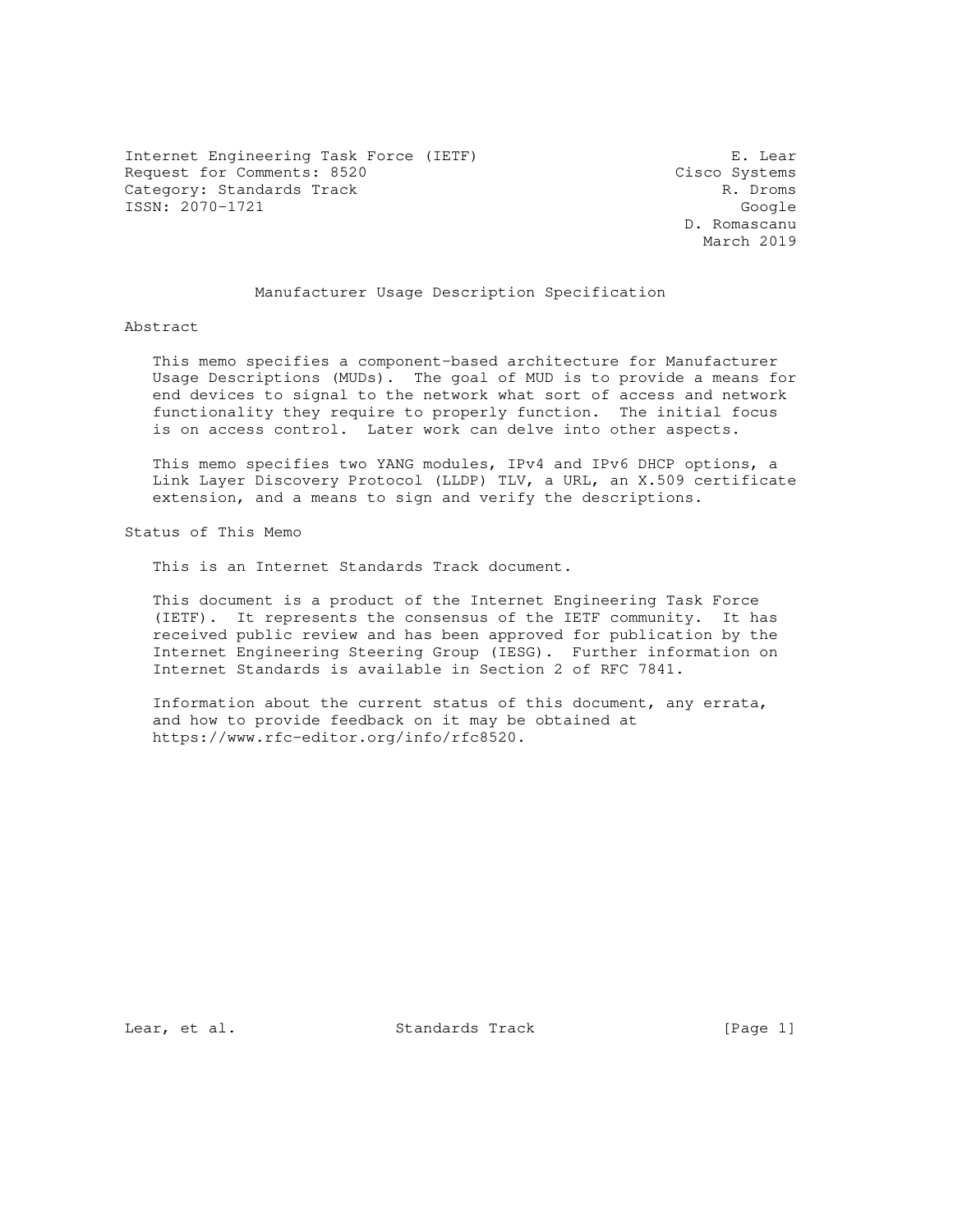# Copyright Notice

 Copyright (c) 2019 IETF Trust and the persons identified as the document authors. All rights reserved.

 This document is subject to BCP 78 and the IETF Trust's Legal Provisions Relating to IETF Documents

 (https://trustee.ietf.org/license-info) in effect on the date of publication of this document. Please review these documents carefully, as they describe your rights and restrictions with respect to this document. Code Components extracted from this document must include Simplified BSD License text as described in Section 4.e of the Trust Legal Provisions and are provided without warranty as described in the Simplified BSD License.

Table of Contents

| 1. |      |                                                      |  | 4    |
|----|------|------------------------------------------------------|--|------|
|    | 1.1. | What MUD Doesn't Do                                  |  | 5    |
|    | 1.2. |                                                      |  | 5    |
|    | 1.3. |                                                      |  | 6    |
|    | 1.4. | Determining Intended Use                             |  | 6    |
|    | 1.5. | Finding a Policy: The MUD URL                        |  | 7    |
|    | 1.6. | Processing of the MUD URL                            |  | 8    |
|    | 1.7. |                                                      |  | 8    |
|    | 1.8. | The Manufacturer Usage Description Architecture      |  | $10$ |
|    | 1.9. |                                                      |  | 12   |
| 2. |      | The MUD Model and Semantic Meaning                   |  | 12   |
|    | 2.1. | The IETF-MUD YANG Module                             |  | 14   |
| 3. |      | MUD Model Definitions for the Root "mud" Container   |  | 15   |
|    | 3.1. |                                                      |  | 15   |
|    | 3.2. |                                                      |  | 15   |
|    | 3.3. | to-device-policy and from-device-policy Containers   |  | 16   |
|    | 3.4. |                                                      |  | 16   |
|    | 3.5. |                                                      |  | 16   |
|    | 3.6. |                                                      |  | 16   |
|    | 3.7. |                                                      |  | 16   |
|    | 3.8. | mfg-name, software-rev, model-name, and firmware-rev |  | 17   |
|    | 3.9. |                                                      |  | 17   |
| 4. |      |                                                      |  | 17   |
|    | 4.1. | Augmentation to the ACL Model                        |  | 17   |
|    |      |                                                      |  |      |
|    | 4.2. |                                                      |  | 17   |
|    | 4.3. |                                                      |  | 18   |
|    | 4.4. |                                                      |  | 18   |
|    | 4.5. |                                                      |  | 18   |
|    | 4.6. | controller                                           |  | 18   |
|    | 4.7. |                                                      |  | 19   |
|    | 4.8. |                                                      |  | 19   |

Lear, et al. Standards Track [Page 2]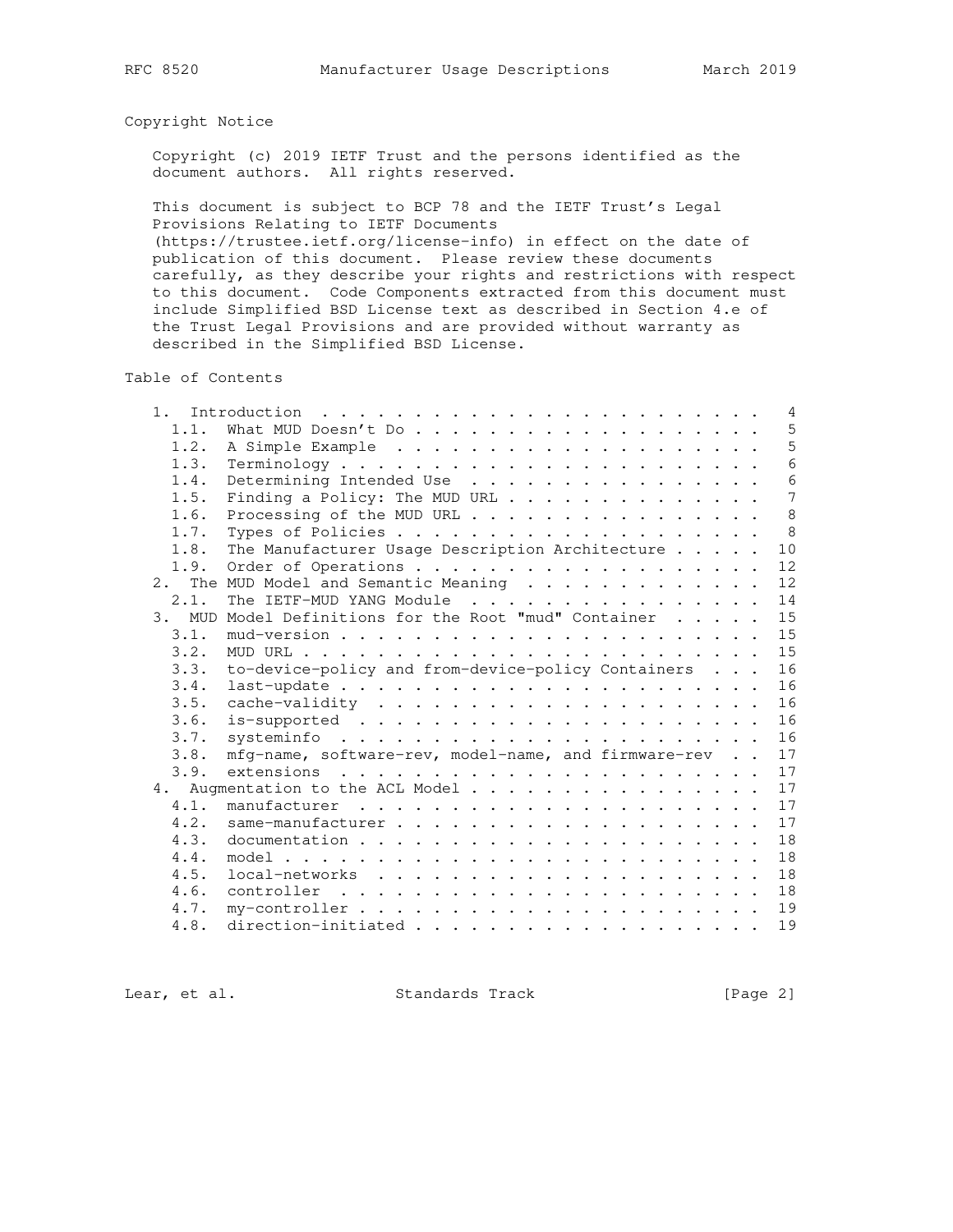| Processing of the MUD File<br>5.                                 | 19 |
|------------------------------------------------------------------|----|
| What Does a MUD URL Look Like?<br>6.                             | 19 |
| 7.                                                               | 20 |
| The Domain Name Extension to the ACL Model<br>8.                 | 26 |
| 8.1.                                                             | 27 |
| 8.2. dst-dnsname                                                 | 27 |
| 8.3.<br>The ietf-acldns Model                                    | 28 |
|                                                                  | 30 |
|                                                                  | 32 |
|                                                                  | 33 |
|                                                                  | 33 |
|                                                                  | 33 |
| 11. The Manufacturer Usage Description (MUD) URL X.509 Extension | 34 |
| 12. The Manufacturer Usage Description LLDP Extension            | 36 |
| 13. The Creating and Processing of Signed MUD Files              | 38 |
| 13.1. Creating a MUD File Signature                              | 38 |
| 13.2. Verifying a MUD File Signature                             | 38 |
|                                                                  | 39 |
|                                                                  | 39 |
|                                                                  | 40 |
|                                                                  | 43 |
| 17.1. YANG Module Registrations                                  | 43 |
|                                                                  | 43 |
| 17.3. DHCPv4 and DHCPv6 Options                                  | 43 |
|                                                                  | 43 |
| 17.5. Media Type Registration for MUD Files                      | 44 |
| 17.6. IANA LLDP TLV Subtype Registry                             | 45 |
| 17.7. The MUD Well-Known Universal Resource Name (URNs)          | 45 |
| 17.8. Extensions Registry                                        | 46 |
|                                                                  | 46 |
| 18.1.<br>Normative References                                    | 46 |
| 18.2. Informative References                                     | 49 |
| Appendix A. Default MUD Nodes                                    | 52 |
| Appendix B. A Sample Extension: DETNET-indicator                 | 56 |
|                                                                  | 60 |
|                                                                  | 60 |
|                                                                  |    |

Lear, et al. Standards Track [Page 3]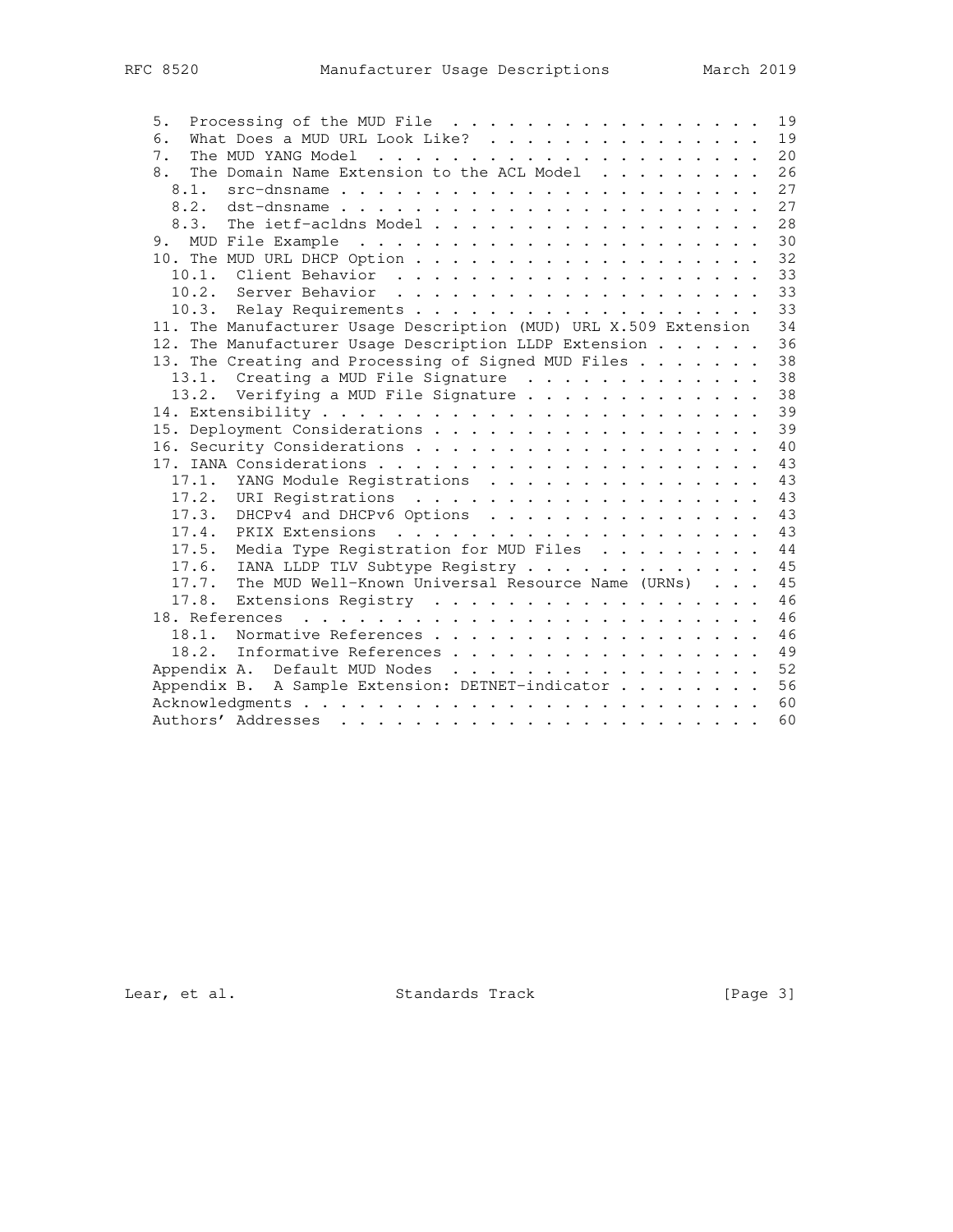# 1. Introduction

 The Internet has largely been constructed for general purpose computers, those devices that may be used for a purpose that is specified by those who own the device. In [RFC1984], it was presumed that an end device would be most capable of protecting itself. This made sense when the typical device was a workstation or a mainframe, and it continues to make sense for general purpose computing devices today, including laptops, smart phones, and tablets.

 [RFC7452] discusses design patterns for, and poses questions about, smart objects. Let us then posit a group of objects that are specifically not intended to be used for general purpose computing tasks. These devices, which this memo refers to as Things, have a specific purpose. By definition, therefore, all other uses are not intended. If a small number of communication patterns follows from those small number of uses, the combination of these two statements can be restated as a Manufacturer Usage Description (MUD) that can be applied at various points within a network. MUD primarily addresses threats to the device rather than the device as a threat. In some circumstances, however, MUD may offer some protection in the latter case, depending on how the MUD URL is communicated and how devices and their communications are authenticated.

 We use the notion of "manufacturer" loosely in this context to refer to the entity or organization that will state how a device is intended to be used. For example, in the context of a light bulb, this might indeed be the light bulb manufacturer. In the context of a smarter device that has a built in Linux stack, it might be an integrator of that device. The key points are that the device itself is assumed to serve a limited purpose, and that there exists an organization in the supply chain of that device that will take responsibility for informing the network about that purpose.

The intent of MUD is to provide the following:

- o Substantially reduce the threat surface on a device to those communications intended by the manufacturer.
- o Provide a means to scale network policies to the ever-increasing number of types of devices in the network.
- o Provide a means to address at least some vulnerabilities in a way that is faster than the time it might take to update systems. This will be particularly true for systems that are no longer supported.

Lear, et al. Standards Track [Page 4]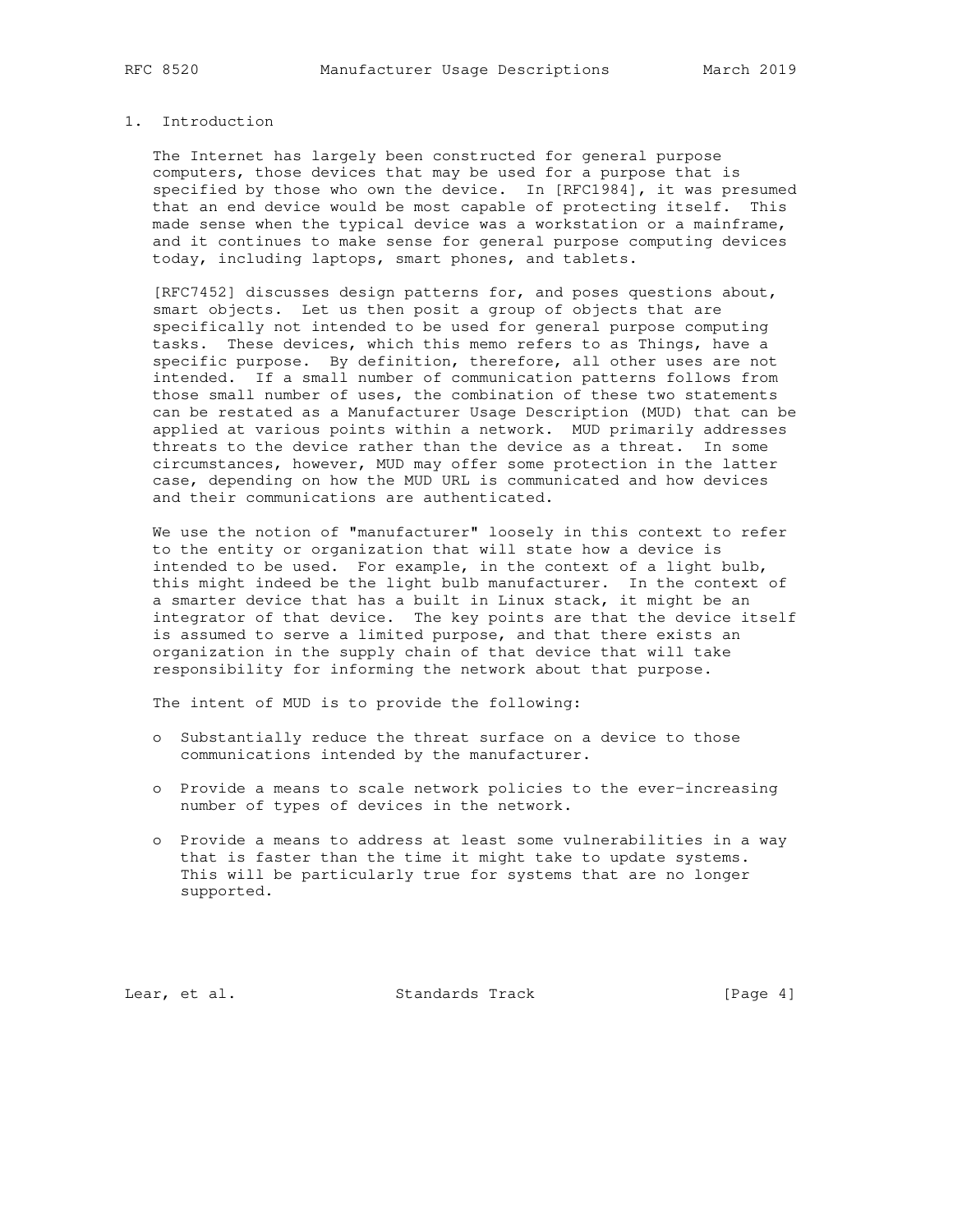- o Keep the cost of implementation of such a system to the bare minimum.
- o Provide a means of extensibility for manufacturers to express other device capabilities or requirements.

MUD consists of three architectural building blocks:

- o A URL that can be used to locate a description;
- o The description itself, including how it is interpreted; and
- o A means for local network management systems to retrieve the description.

 MUD is most effective when the network is able to identify in some way the remote endpoints that Things will talk to.

 In this specification, we describe each of these building blocks and how they are intended to be used together. However, they may also be used separately, independent of this specification, by local deployments for their own purposes.

## 1.1. What MUD Doesn't Do

 MUD is not intended to address network authorization of general purpose computers, as their manufacturers cannot envision a specific communication pattern to describe. In addition, even those devices that have a single or small number of uses might have very broad communication patterns. MUD on its own is not for them either.

 Although MUD can provide network administrators with some additional protection when device vulnerabilities exist, it will never replace the need for manufacturers to patch vulnerabilities.

 Finally, no matter what the manufacturer specifies in a MUD file, these are not directives, but suggestions. How they are instantiated locally will depend on many factors and will be ultimately up to the local network administrator, who must decide what is appropriate in a given circumstances.

# 1.2. A Simple Example

 A light bulb is intended to light a room. It may be remotely controlled through the network, and it may make use of a rendezvous service (which could be accessed by an application on a smart phone). What we can say about that light bulb, then, is that all other network access is unwanted. It will not contact a news service, nor

Lear, et al. Standards Track [Page 5]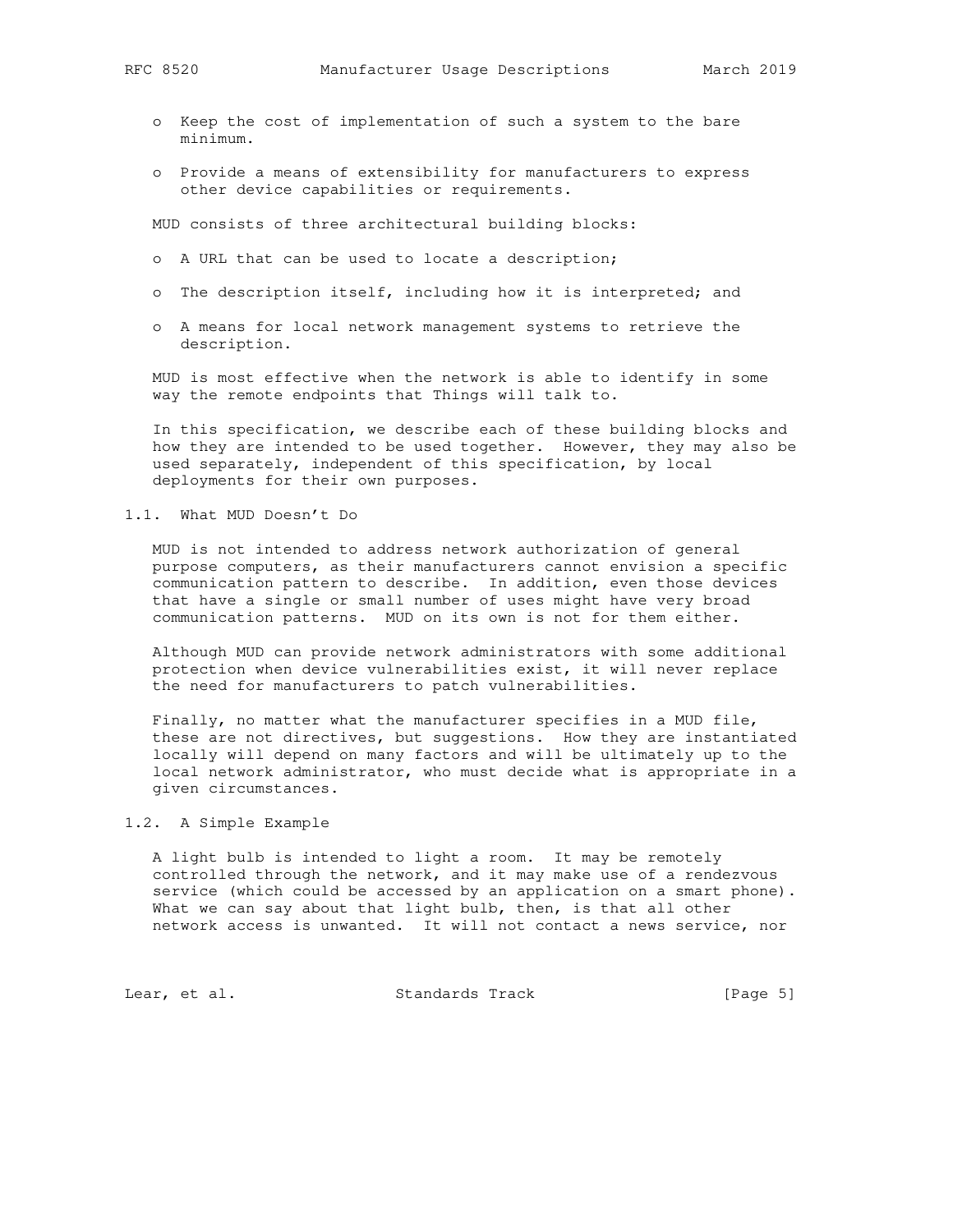speak to the refrigerator, and it has no need of a printer or other devices. It has no social networking friends. Therefore, applying an access list to it that states it will only connect to the single rendezvous service will not impede performing its function; at the same time, this will allow the network to provide the light bulb and other devices an additional layer of protection.

1.3. Terminology

MUD: Manufacturer Usage Description.

 MUD file: a file containing YANG-based JSON that describes a Thing and associated suggested specific network behavior.

MUD file server: a web server that hosts a MUD file.

- MUD manager: the system that requests and receives the MUD file from the MUD server. After it has processed a MUD file, it may direct changes to relevant network elements.
- MUD controller: a synonym that has been used in the past for MUD manager.
- MUD URL: a URL that can be used by the MUD manager to receive the MUD file.

Thing: the device emitting a MUD URL.

 Manufacturer: the entity that configures the Thing to emit the MUD URL and the one who asserts a recommendation in a MUD file. The manufacturer might not always be the entity that constructs a Thing. It could, for instance, be a systems integrator, or even a component provider.

 The key words "MUST", "MUST NOT", "REQUIRED", "SHALL", "SHALL NOT", "SHOULD", "SHOULD NOT", "RECOMMENDED", "NOT RECOMMENDED", "MAY", and "OPTIONAL" in this document are to be interpreted as described in BCP 14 [RFC2119] [RFC8174] when, and only when, they appear in all capitals, as shown here.

1.4. Determining Intended Use

 The notion of intended use is in itself not new. Network administrators apply access lists every day to allow for only such use. This notion of white listing was well described by Chapman and Zwicky in [FW95]. Profiling systems that make use of heuristics to identify types of systems have existed for years as well.

Lear, et al. Standards Track [Page 6]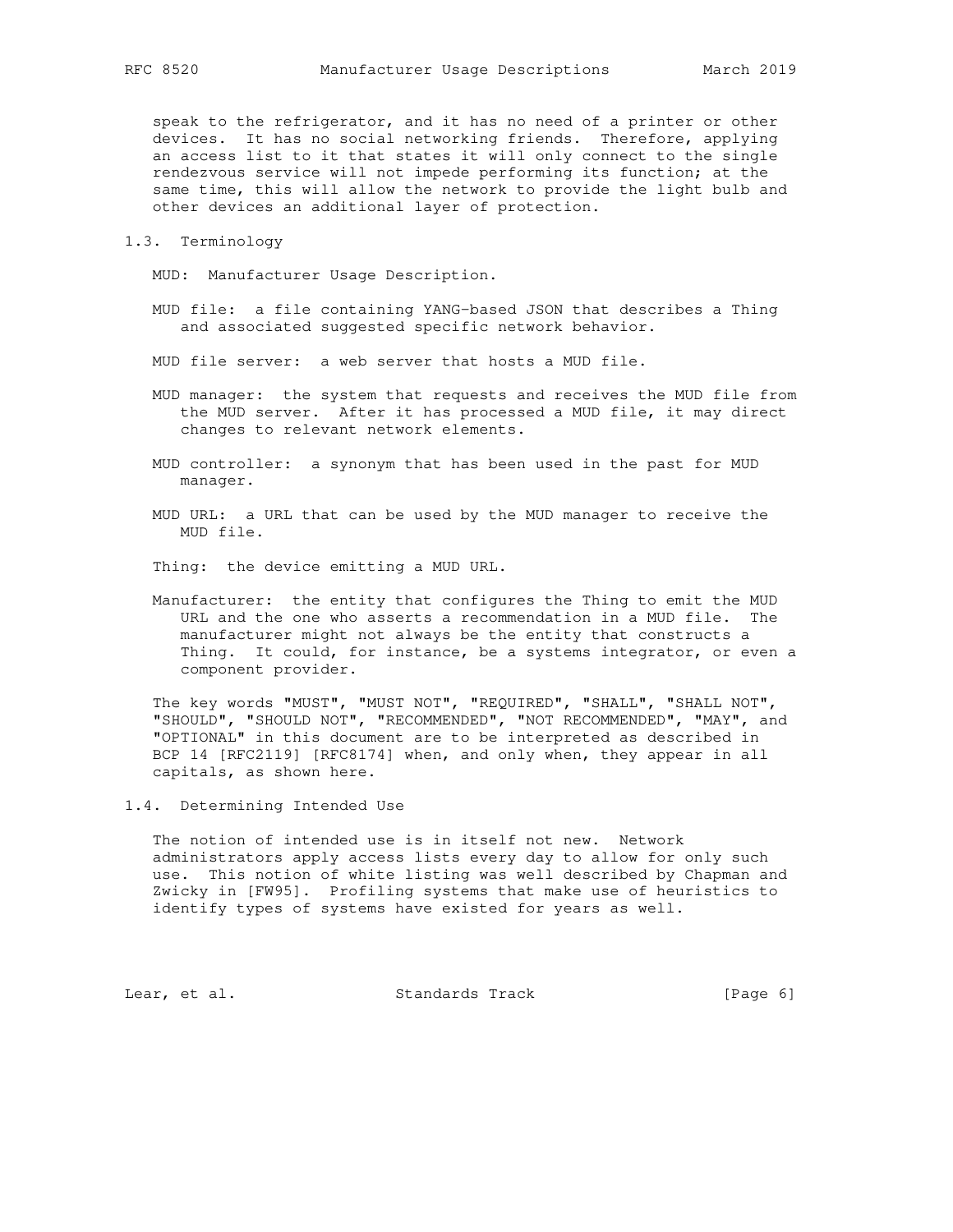A Thing could just as easily tell the network what sort of access it requires without going into what sort of system it is. This would, in effect, be the converse of [RFC7488]. In seeking a general solution, however, we assume that a device will implement functionality necessary to fulfill its limited purpose. This is basic economic constraint. Unless the network would refuse access to such a device, its developers would have no reason to provide the network any information. To date, such an assertion has held true.

1.5. Finding a Policy: The MUD URL

 Our work begins with the device emitting a Universal Resource Locator (URL) [RFC3986]. This URL serves both to classify the device type and to provide a means to locate a policy file.

MUD URLs MUST use the "https" scheme [RFC7230].

 In this memo, three means are defined to emit the MUD URL, as follows:

- o A DHCP option [RFC2131] [RFC8415] that the DHCP client uses to inform the DHCP server. The DHCP server may take further actions, such as acting as the MUD manager or passing the MUD URL along to the MUD manager.
- o An X.509 constraint. The IEEE has developed IEEE 802.1AR [IEEE8021AR] to provide a certificate-based approach to communicate device characteristics, which itself relies on [RFC5280]. The MUD URL extension is non-critical, as required by IEEE 802.1AR. Various means may be used to communicate that certificate, including the Tunnel Extensible Authentication Protocol (TEAP) [RFC7170].
- o Finally, a Link Layer Discovery Protocol (LLDP) frame is defined [IEEE8021AB].

 It is possible that there may be other means for a MUD URL to be learned by a network. For instance, some devices may already be fielded or have very limited ability to communicate a MUD URL, and yet they can be identified through some means, such as a serial number or a public key. In these cases, manufacturers may be able to map those identifiers to particular MUD URLs (or even the files themselves). Similarly, there may be alternative resolution mechanisms available for situations where Internet connectivity is limited or does not exist. Such mechanisms are not described in this memo, but they are possible. Implementors are encouraged to allow for the flexibility of how MUD URLs may be learned.

Lear, et al. Standards Track [Page 7]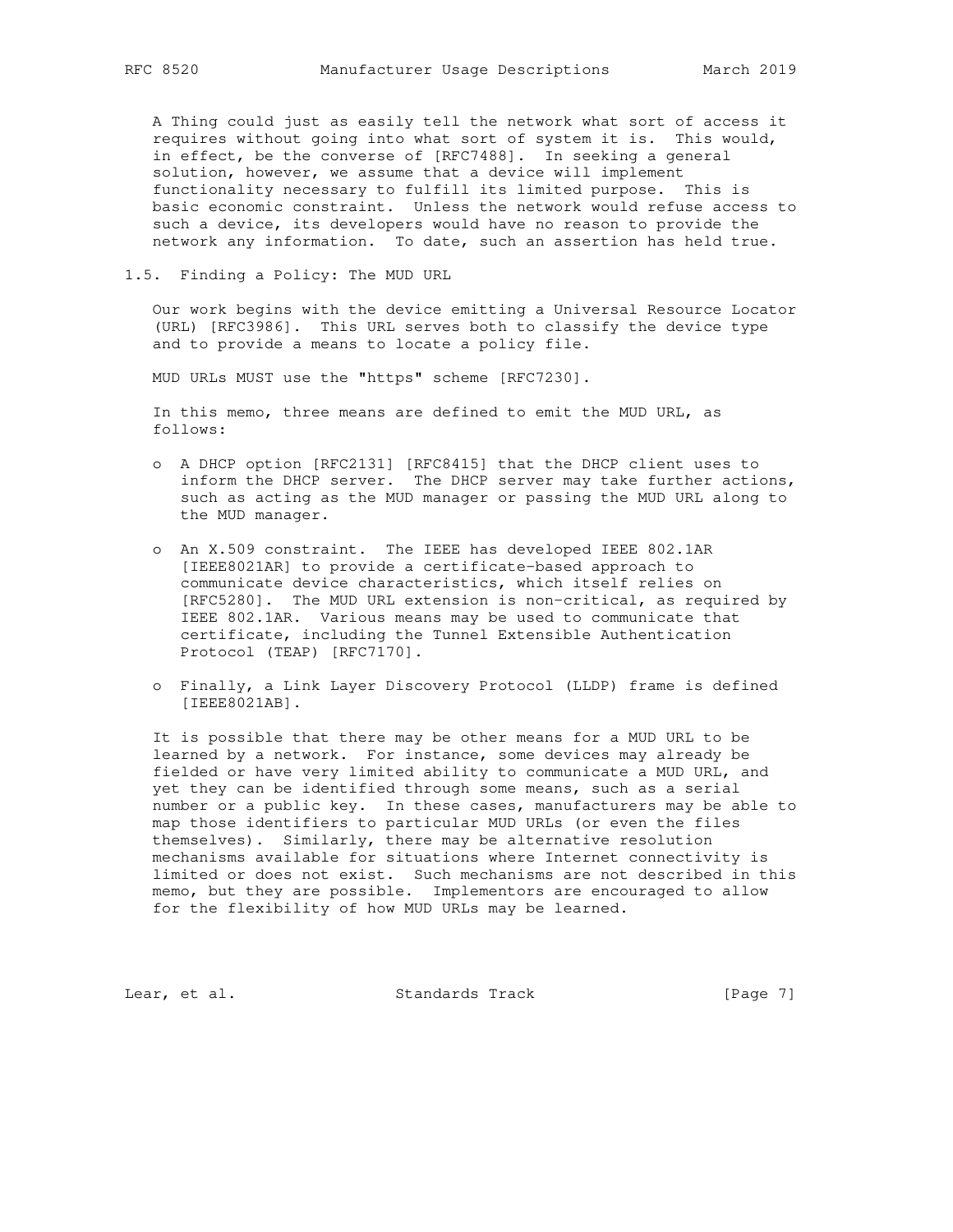# 1.6. Processing of the MUD URL

 MUD managers that are able to do so SHOULD retrieve MUD URLs and signature files as per [RFC7230], using the GET method [RFC7231]. They MUST validate the certificate using the rules in [RFC2818], Section 3.1.

 Requests for MUD URLs SHOULD include an "Accept" header field ([RFC7231], Section 5.3.2) containing "application/mud+json", an "Accept-Language" header field ([RFC7231], Section 5.3.5), and a "User-Agent" header field ([RFC7231], Section 5.5.3).

MUD managers SHOULD automatically process 3xx response status codes.

 If a MUD manager is not able to fetch a MUD URL, other means MAY be used to import MUD files and associated signature files. So long as the signature of the file can be validated, the file can be used. In such environments, controllers SHOULD warn administrators when cache validity expiry is approaching so that they may check for new files.

 It may not be possible for a MUD manager to retrieve a MUD file at any given time. Should a MUD manager fail to retrieve a MUD file, it SHOULD consider the existing one safe to use, at least for a time. After some period, it SHOULD log that it has been unable to retrieve the file. There may be very good reasons for such failures, including the possibility that the MUD manager is in an offline environment, the local Internet connection has failed, or the remote Internet connection has failed. It is also possible that an attacker is attempting to interfere with the deployment of a device. How to handle such circumstances is a local decision.

# 1.7. Types of Policies

 When the MUD URL is resolved, the MUD manager retrieves a file that describes what sort of communications a device is designed to have. The manufacturer may specify either specific hosts for cloud-based services or certain classes for access within an operational network. An example of a class might be "devices of a specified manufacturer type", where the manufacturer type itself is indicated simply by the authority component (e.g., the domain name) of the MUD URL. Another example might be to allow or disallow local access. Just like other policies, these may be combined. For example:

- o Allow access to devices of the same manufacturer
- o Allow access to and from controllers via the Constrained Application Protocol (COAP) [RFC7252]

Lear, et al. Standards Track [Page 8]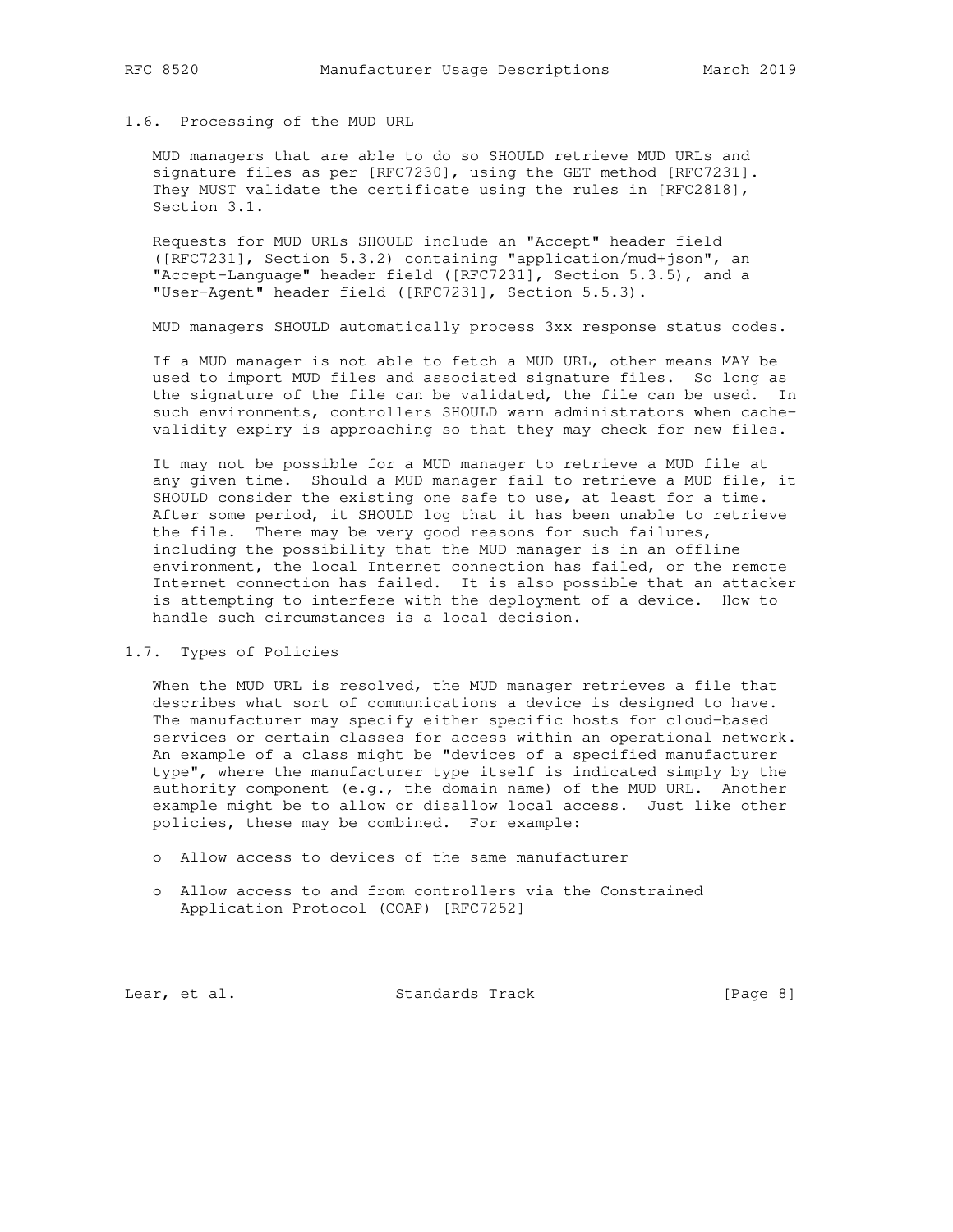- o Allow access to local DNS/NTP
- o Deny all other access
- A printer might have a description that states:
- o Allow access for port IPP or port LPD
- o Allow local access for port HTTP
- o Deny all other access

 In this way, anyone can print to the printer, but local access would be required for the management interface.

 The files that are retrieved are intended to be closely aligned to existing network architectures so that they are easy to deploy. We make use of YANG [RFC7950] because it provides accurate and adequate models for use by network devices. JSON [RFC8259] is used as a serialization format for compactness and readability, relative to XML. Other formats may be chosen with later versions of MUD.

While the policy examples given here focus on access control, this is not intended to be the sole focus. By structuring the model described in this document with clear extension points, other descriptions could be included. One that often comes to mind is quality of service.

 The YANG modules specified here are extensions of [RFC8519]. The extensions to this model allow for a manufacturer to express classes of systems that a manufacturer would find necessary for the proper function of the device. Two modules are specified. The first module specifies a means for domain names to be used in Access Control Lists (ACLs) so that devices that have their controllers in the cloud may be appropriately authorized with domain names, where the mapping of those names to addresses may rapidly change.

 The other module abstracts away IP addresses into certain classes that are instantiated into actual IP addresses through local processing. Through these classes, manufacturers can specify how the device is designed to communicate, so that network elements can be configured by local systems that have local topological knowledge. That is, the deployment populates the classes that the manufacturer specifies. The abstractions below map to zero or more hosts, as follows:

 Manufacturer: A device made by a particular manufacturer, as identified by the authority component of its MUD URL.

Lear, et al. Standards Track [Page 9]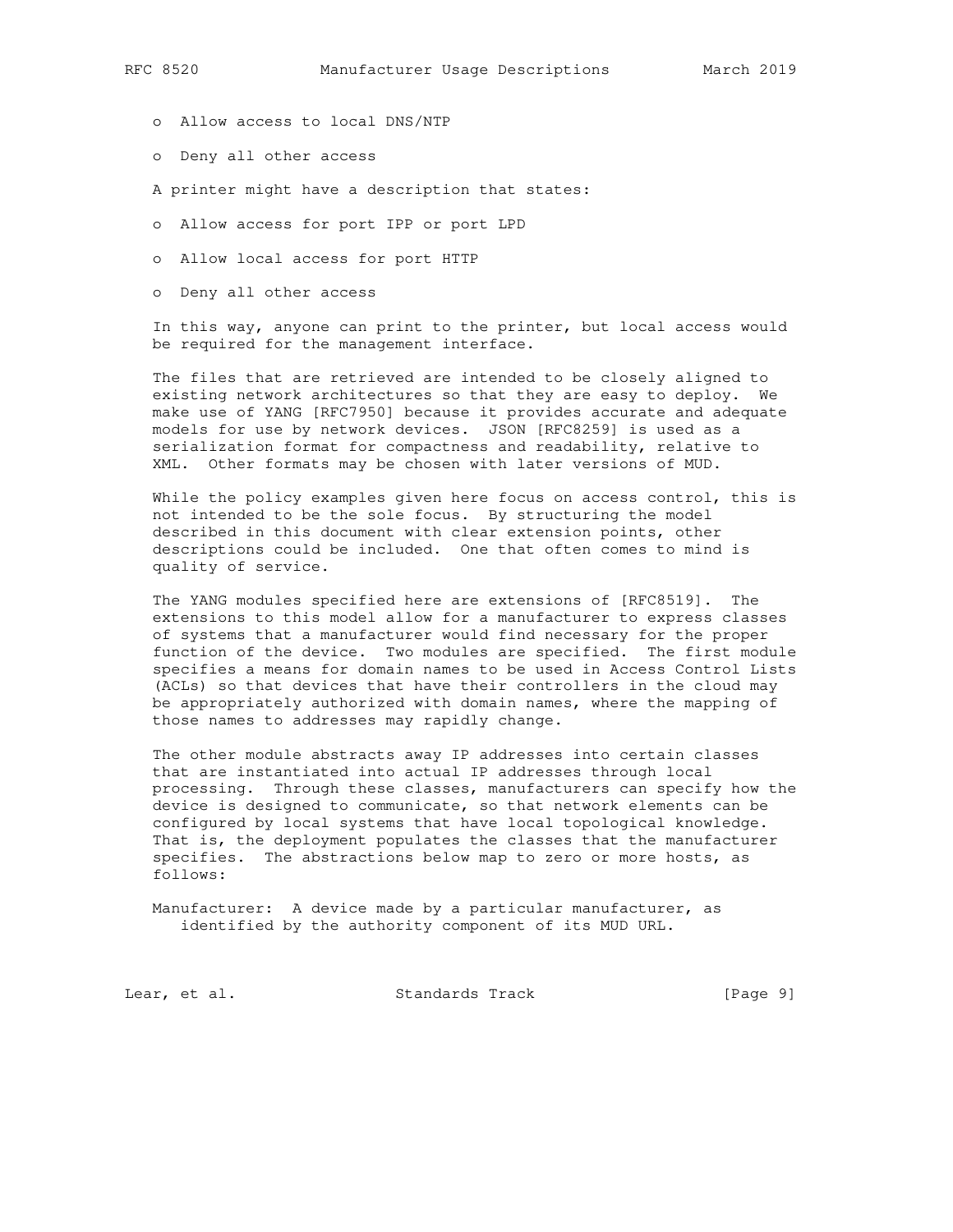- same-manufacturer: Devices that have the same authority component of their MUD URL.
- controller: Devices that the local network administrator admits to the particular class.
- my-controller: Devices intended to serve as controllers for the MUD URL that the Thing emitted.
- local: The class of IP addresses that are scoped within some administrative boundary. By default, it is suggested that this be the local subnet.

 The "manufacturer" classes can be easily specified by the manufacturer, whereas controller classes are initially envisioned to be specified by the administrator.

 Because manufacturers do not know who will be using their devices, it is important for functionality referenced in usage descriptions to be relatively ubiquitous and mature. For these reasons, the YANG-based configuration in a MUD file is limited to the modules either specified or referenced in this document, or specified in documented extensions.

1.8. The Manufacturer Usage Description Architecture

 With these components laid out, we now have the basis for an architecture. This leads us to ASCII art.

 ....................................... . The contribution of the contribution of  $\overline{\mathcal{L}}$  . The contribution of  $\overline{\mathcal{L}}$  . | | . | | . | MUD |-->get URL-->| MUD | . The manager that is the server  $\vert$  . (https) is the Server of the Server is the Server of the Server is the Server of the Server of the Server of the Server of the Server of the Server of the Server of the Server of the . End system network |\_\_\_\_\_\_\_\_\_\_\_\_\_\_|<-MUD file<-<|\_\_\_\_\_\_\_\_\_\_\_\_\_\_\_| . . . . . . . \_\_\_\_\_\_\_ \_\_\_\_\_\_\_\_\_ .  $\blacksquare$   $\blacksquare$   $\blacksquare$  (DHCP et al.)  $\blacksquare$  router  $\blacksquare$  . .| Thing |---->MUD URL-->| or | . . Thing  $\begin{vmatrix} - & - & - \end{vmatrix}$  URL-->  $\begin{vmatrix} 0 & \text{or} \\ \text{switch} & \end{vmatrix}$ . . |\_\_\_\_\_\_\_\_\_| . .......................................



Lear, et al. Standards Track [Page 10]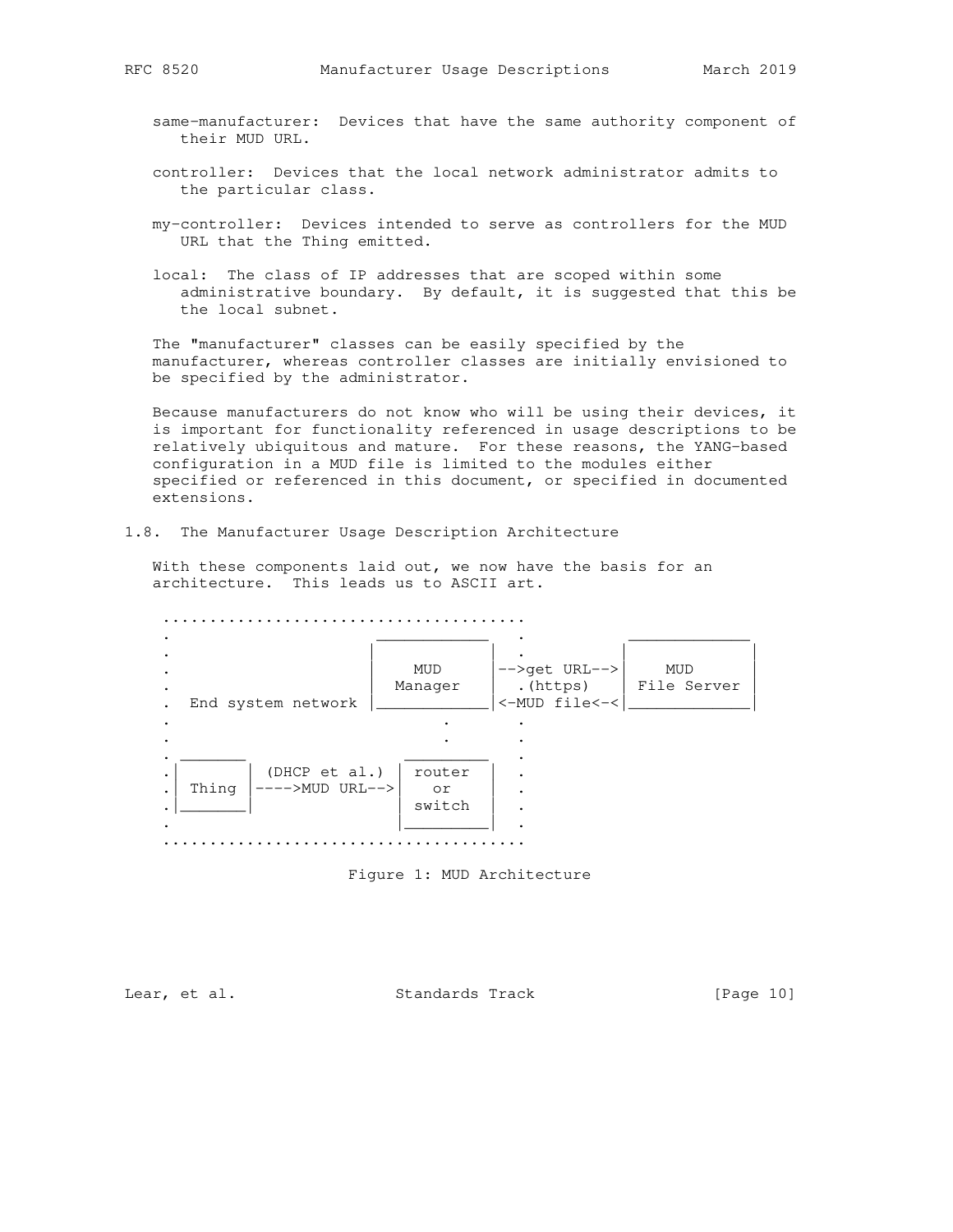In the above diagram, the switch or router collects MUD URLs and forwards them to the MUD manager (a network management system) for processing. This happens in different ways, depending on how the URL is communicated. For instance, in the case of DHCP, the DHCP server might receive the URL and then process it. In the case of IEEE 802.1X [IEEE8021X], the switch would carry the URL via a certificate to the authentication server via the Extensible Authentication Protocol (EAP) over Radius [RFC3748], which would then process it. One method to do this is TEAP, as described in [RFC7170]. The certificate extension is described below.

 The information returned by the MUD file server is valid for as long as the Thing is connected. There is no expiry. However, if the MUD manager has detected that the MUD file for a Thing has changed, it SHOULD update the policy expeditiously, taking into account whatever approval flow is required in a deployment. In this way, new recommendations from the manufacturer can be processed in a timely fashion.

 The information returned by the MUD file server (a web server) is valid for the duration of the Thing's connection, or as specified in the description. Thus, if the Thing is disconnected, any associated configuration in the switch can be removed. Similarly, from time to time the description may be refreshed, based on new capabilities or communication patterns or vulnerabilities.

 The web server is typically run by or on behalf of the manufacturer. Its domain name is that of the authority found in the MUD URL. For legacy cases where Things cannot emit a URL, if the switch is able to determine the appropriate URL, it may proxy it. In a trivial case, it may hardcode a MUD URL on a switch port or a map from some available identifier such as an L2 address or certificate hash to a MUD URL.

 The role of the MUD manager in this environment is to do the following:

- o receive MUD URLs,
- o fetch MUD files,
- o translate abstractions in the MUD files to specific network element configuration,
- o maintain and update any required mappings of the abstractions, and
- o update network elements with appropriate configuration.

Lear, et al. Standards Track [Page 11]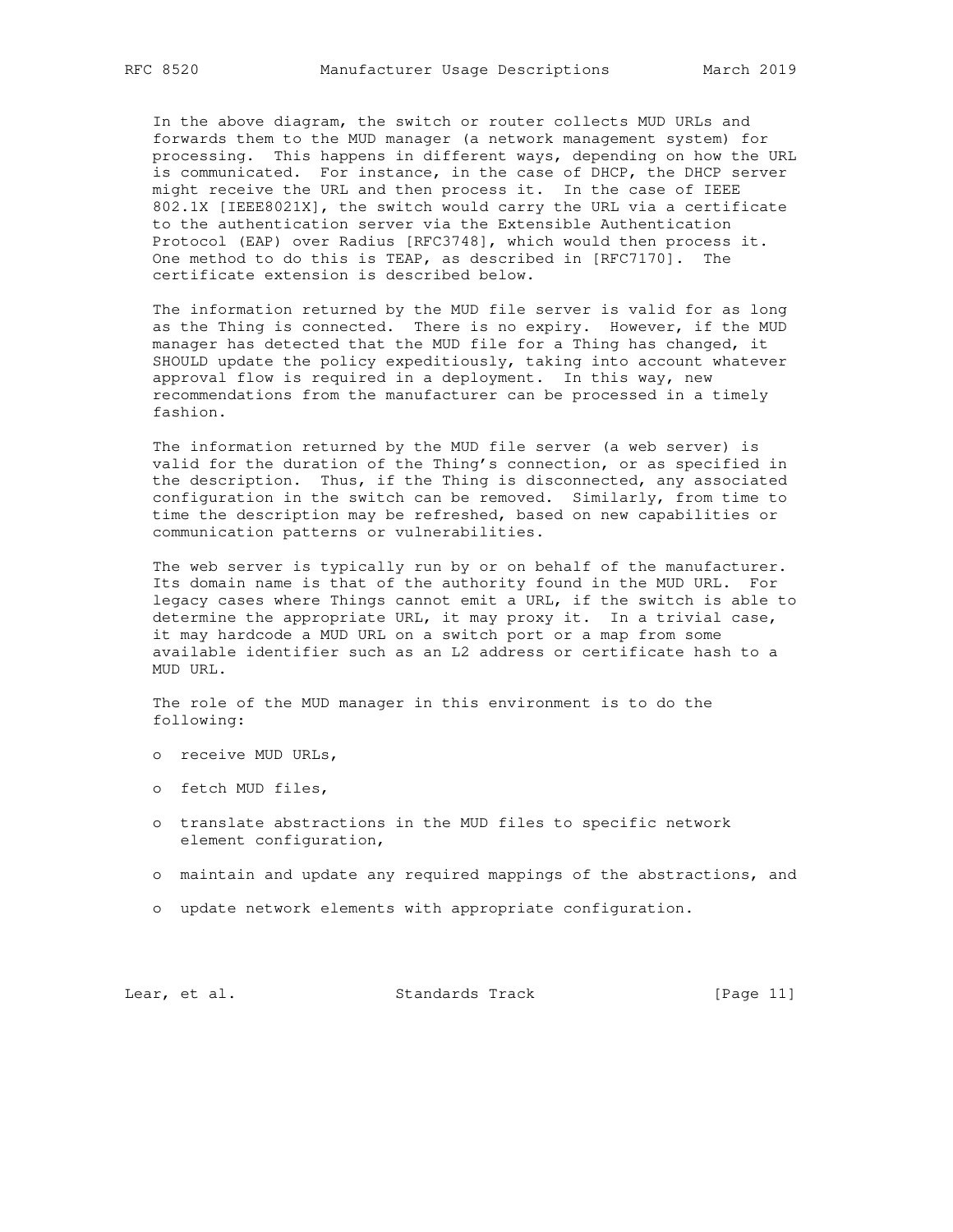A MUD manager may be a component of an Authentication, Authorization, and Accounting (AAA) system or a network management system. Communication within those systems and from those systems to network elements is beyond the scope of this memo.

1.9. Order of Operations

 As mentioned above, MUD contains architectural building blocks, so the order of operation may vary. However, here is one clear intended example:

- 1. Thing emits a URL.
- 2. That URL is forwarded to a MUD manager by the nearest switch (how this happens depends on the way in which the MUD URL is emitted).
- 3. The MUD manager retrieves the MUD file and signature from the MUD file server, assuming it doesn't already have copies. After validating the signature, it may test the URL against a web or domain reputation service, and it may test any hosts within the file against those reputation services, as it deems fit.
- 4. The MUD manager may query the administrator for permission to add the Thing and associated policy. If the Thing is known or the Thing type is known, it may skip this step.
- 5. The MUD manager instantiates local configuration based on the abstractions defined in this document.
- 6. The MUD manager configures the switch nearest the Thing. Other systems may be configured as well.
- 7. When the Thing disconnects, policy is removed.
- 2. The MUD Model and Semantic Meaning

 A MUD file consists of a YANG model instance that has been serialized in JSON [RFC7951]. For purposes of MUD, the nodes that can be modified are access lists as augmented by this model. The MUD file is limited to the serialization of only the following YANG schema:

- o ietf-access-control-list [RFC8519]
- o ietf-mud (RFC 8520)
- o ietf-acldns (RFC 8520)

Lear, et al. Standards Track [Page 12]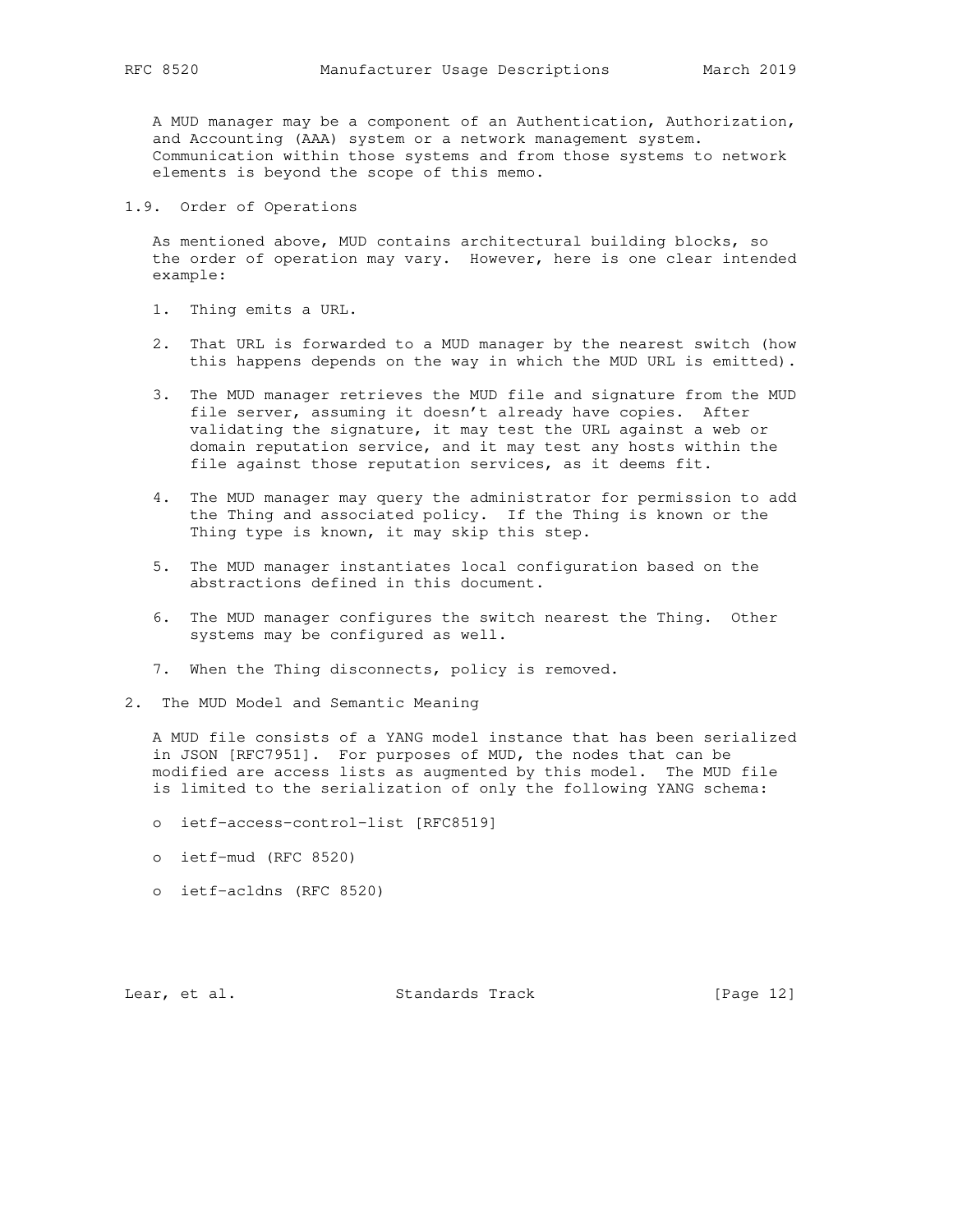Extensions may be used to add additional schema. This is described further on.

 To provide the widest possible deployment, publishers of MUD files SHOULD make use of the abstractions in this memo and avoid the use of IP addresses. A MUD manager SHOULD NOT automatically implement any MUD file that contains IP addresses, especially those that might have local significance. The addressing of one side of an access list is implicit, based on whether it is applied as to-device-policy or from-device-policy.

 With the exceptions of the "name" of the ACL, "type", "name" of the Access Control Entry (ACE), and TCP and UDP source and destination port information, publishers of MUD files SHOULD limit the use of ACL model leaf nodes expressed to those found in this specification. Absent any extensions, MUD files are assumed to implement only the following ACL model features:

 o match-on-ipv4, match-on-ipv6, match-on-tcp, match-on-udp, match-on-icmp

 Furthermore, only "accept" or "drop" actions SHOULD be included. A MUD manager MAY choose to interpret "reject" as "drop". A MUD manager SHOULD ignore all other actions. This is because manufacturers do not have sufficient context within a local deployment to know whether reject is appropriate. That is a decision that should be left to a network administrator.

 Given that MUD does not deal with interfaces, the support of the "ietf-interfaces" module [RFC8343] is not required. Specifically, the support of interface-related features and branches (e.g., interface-attachment and interface-stats) of the ACL YANG module is not required.

 In fact, MUD managers MAY ignore any particular component of a description or MAY ignore the description in its entirety, and they SHOULD carefully inspect all MUD descriptions. Publishers of MUD files MUST NOT include other nodes except as described in Section 3.9. See that section for more information.

Lear, et al. Standards Track [Page 13]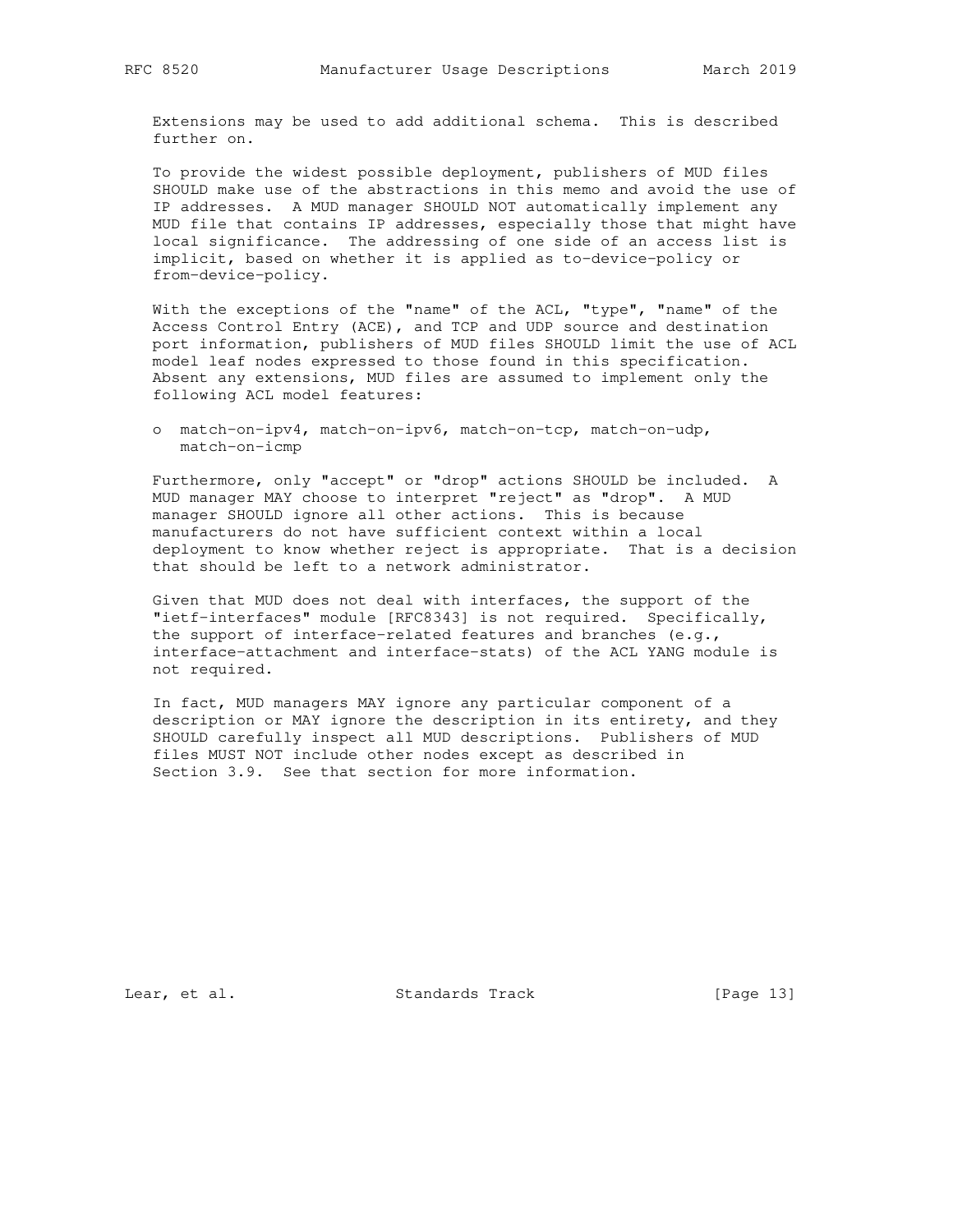# 2.1. The IETF-MUD YANG Module

This module is structured into three parts:

- o The first component, the "mud" container, holds information that is relevant to retrieval and validity of the MUD file itself, as well as policy intended to and from the Thing.
- o The second component augments the matching container of the ACL model to add several nodes that are relevant to the MUD URL, or they are otherwise abstracted for use within a local environment.
- o The third component augments the tcp-acl container of the ACL model to add the ability to match on the direction of initiation of a TCP connection.

 A valid MUD file will contain two root objects: a "mud" container and an "acls" container. Extensions may add additional root objects as required. As a reminder, when parsing acls, elements within a "match" block are logically ANDed. In general, a single abstraction in a match statement should be used. For instance, it makes little sense to match both "my-controller" and "controller" with an argument, since they are highly unlikely to be the same value.

 A simplified graphical representation of the data models is used in this document. The meaning of the symbols in these diagrams is explained in [RFC8340].

Lear, et al. Standards Track [Page 14]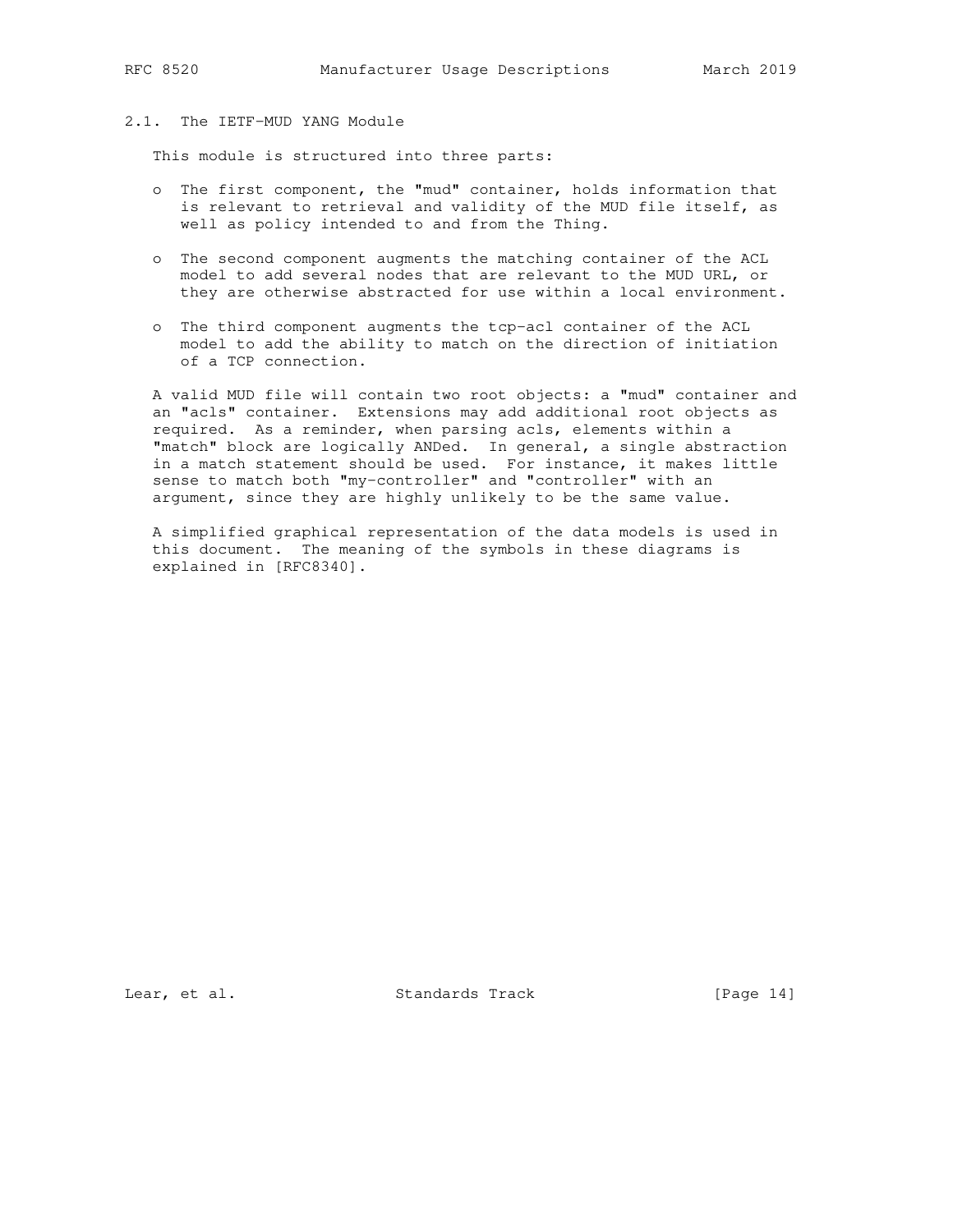```
 module: ietf-mud
    +--rw mud!
 +--rw mud-version uint8
 +--rw mud-url inet:uri
 +--rw last-update yang:date-and-time
 +--rw mud-signature? inet:uri
 +--rw cache-validity? uint8
 +--rw is-supported boolean
 +--rw systeminfo? string
 +--rw mfg-name? string
 +--rw model-name? string
 +--rw firmware-rev? string
 +--rw software-rev? string
 +--rw documentation? inet:uri
 +--rw extensions* string
 +--rw from-device-policy
         | +--rw acls
           | +--rw access-list* [name]
            | +--rw name -> /acl:acls/acl/name
       +--rw to-device-policy
         +--rw acls
            +--rw access-list* [name]
              +--rw name -> /acl:acls/acl/name
     augment /acl:acls/acl:acl/acl:aces/acl:ace/acl:matches:
      +--rw mud
 +--rw manufacturer? inet:host
 +--rw same-manufacturer? empty
 +--rw model? inet:uri
 +--rw local-networks? empty
 +--rw controller? inet:uri
 +--rw my-controller? empty
    augment
      /acl:acls/acl:acl/acl:aces/acl:ace/acl:matches
        /acl:l4/acl:tcp/acl:tcp:
      +--rw direction-initiated? direction
3. MUD Model Definitions for the Root "mud" Container
3.1. mud-version
   This node specifies the integer version of the MUD specification.
   This memo specifies version 1.
3.2. MUD URL
   This URL identifies the MUD file. This is useful when the file and
   associated signature are manually uploaded, say, in an offline mode.
```
Lear, et al. Standards Track [Page 15]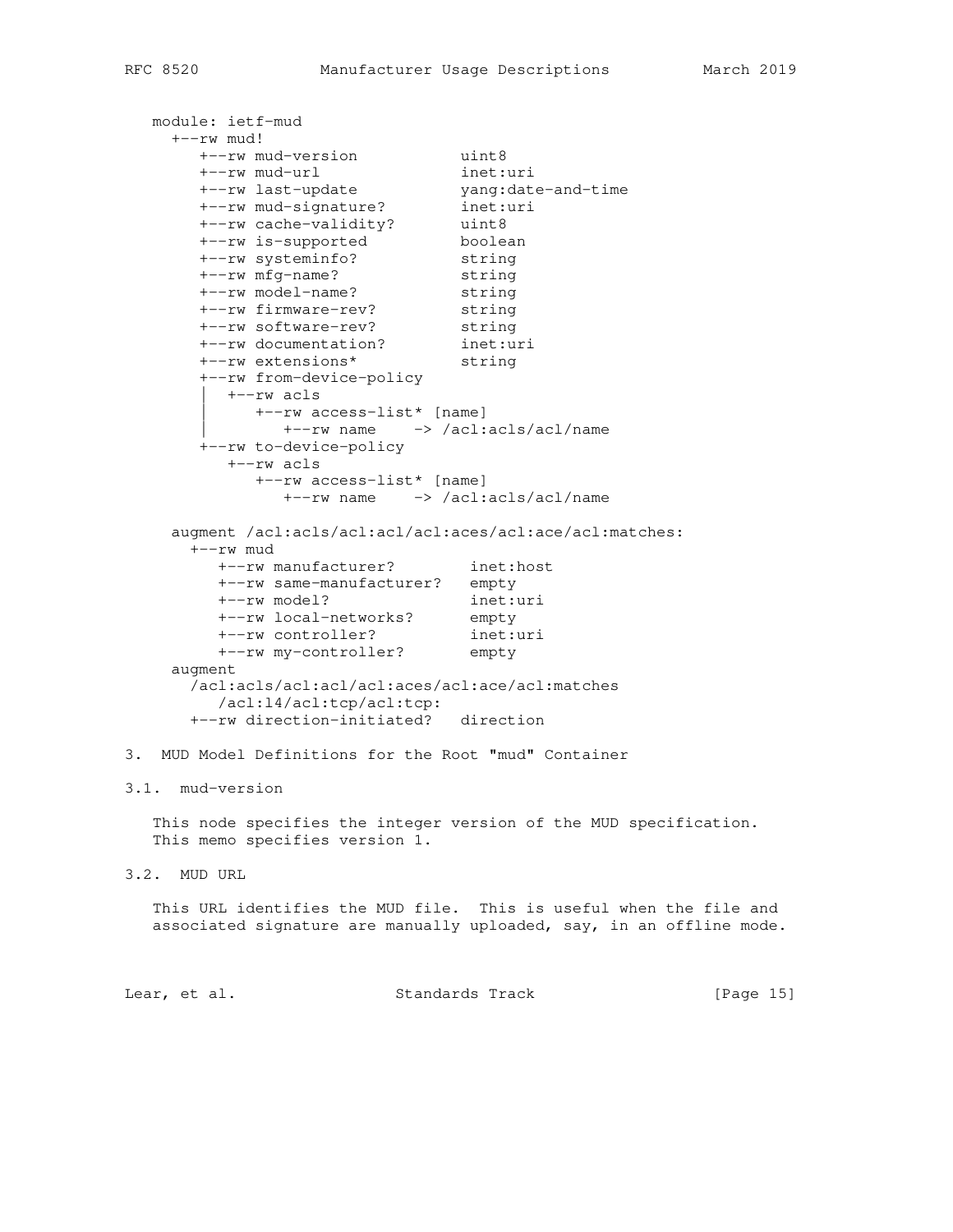#### 3.3. to-device-policy and from-device-policy Containers

 [RFC8519] describes access lists. In the case of MUD, a MUD file must be explicit in describing the communication pattern of a Thing, and that includes indicating what is to be permitted or denied in either direction of communication. Hence, each of these containers indicates the appropriate direction of a flow in association with a particular Thing. They contain references to specific access lists.

### 3.4. last-update

 This is a date-and-time value of when the MUD file was generated. This is akin to a version number. Its form is taken from [RFC6991].

## 3.5. cache-validity

This uint8 is the period of time in hours that a network management station MUST wait since its last retrieval before checking for an update. It is RECOMMENDED that this value be no less than 24, and it MUST NOT be more than 168 for any Thing that is supported. This period SHOULD be no shorter than any period determined through HTTP caching directives (e.g., "cache-control" or "Expires"). N.B., the expiring of this timer does not require the MUD manager to discard the MUD file, nor terminate access to a Thing. See Section 16 for more information.

# 3.6. is-supported

 This boolean is an indication from the manufacturer to the network administrator as to whether or not the Thing is supported. In this context, a Thing is said to not be supported if the manufacturer intends never to issue a firmware or software update to the Thing or never to update the MUD file. A MUD manager MAY still periodically check for updates.

## 3.7. systeminfo

 This is a textual UTF-8 description of the Thing to be connected. The intent is for administrators to be able to see a brief displayable description of the Thing. It SHOULD NOT exceed 60 characters worth of display space.

Lear, et al. Standards Track [Page 16]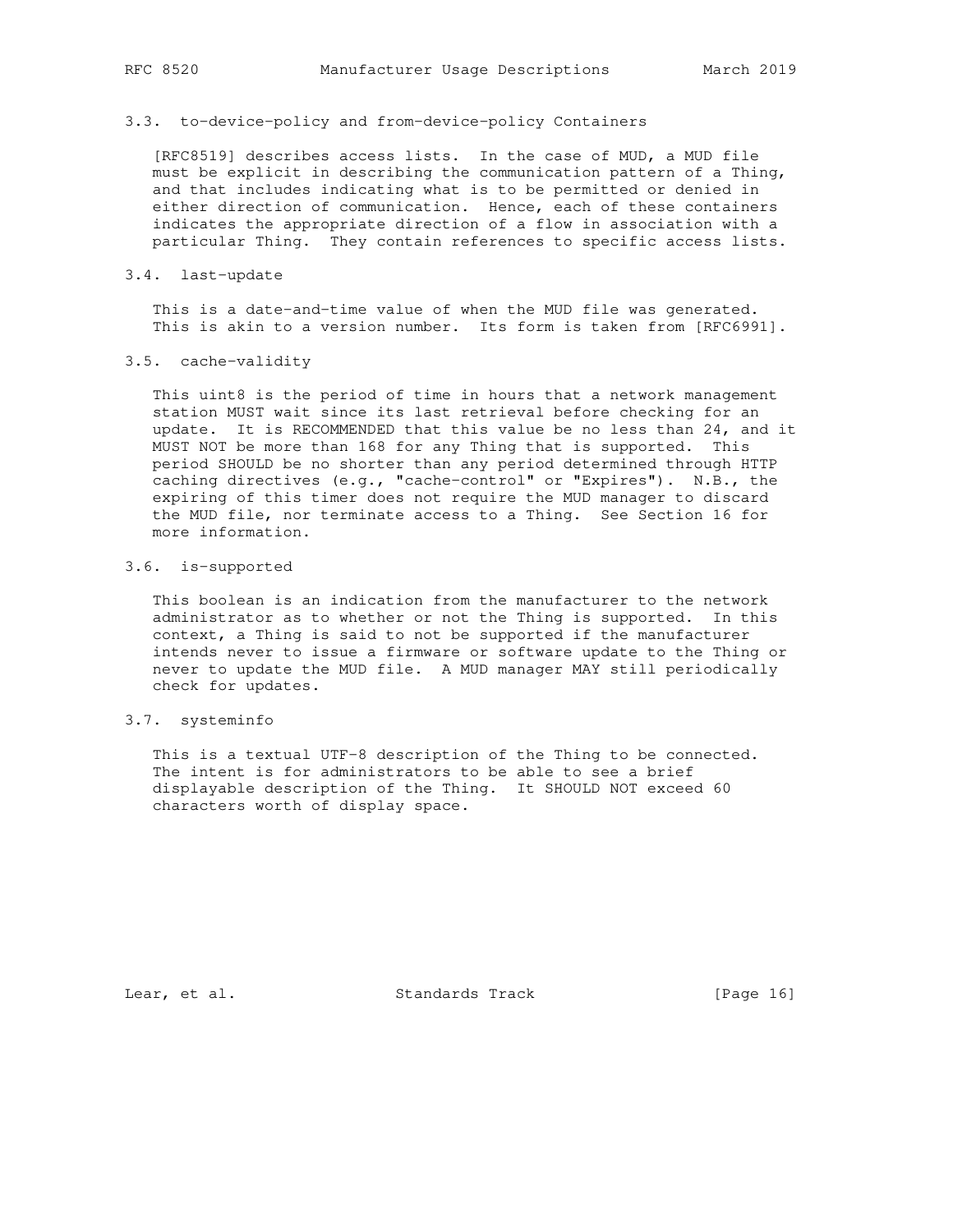3.8. mfg-name, software-rev, model-name, and firmware-rev

 These optional fields are filled in as specified by [RFC8348]. Note that firmware-rev and software-rev MUST NOT be populated in a MUD file if the device can be upgraded but the MUD URL cannot be. This would be the case, for instance, with MUD URLs that are contained in 802.1AR certificates.

3.9. extensions

 This optional leaf-list names MUD extensions that are used in the MUD file. Note that MUD extensions MUST NOT be used in a MUD file without the extensions being declared. Implementations MUST ignore any node in this file that they do not understand.

 Note that extensions can either extend the MUD file as described in the previous paragraph or reference other work. An extension example can be found in Appendix B.

4. Augmentation to the ACL Model

 Note that in this section, when we use the term "match", we are referring to the ACL model "matches" node.

4.1. manufacturer

 This node consists of a hostname that would be matched against the authority component of another Thing's MUD URL. In its simplest form, "manufacturer" and "same-manufacturer" may be implemented as access lists. In more complex forms, additional network capabilities may be used. For example, if one saw the line "manufacturer" : "flobbidy.example.com", then all Things that registered with a MUD URL that contained flobbity.example.com in its authority section would match.

# 4.2. same-manufacturer

 This null-valued node is an equivalent for when the manufacturer element is used to indicate that the authority found in another Thing's MUD URL matches that of the authority found in this Thing's MUD URL. For example, if the Thing's MUD URL were "https://b1.example.com/ThingV1", then all devices that had a MUD URL with an authority section of b1.example.com would match.

Lear, et al. Standards Track [Page 17]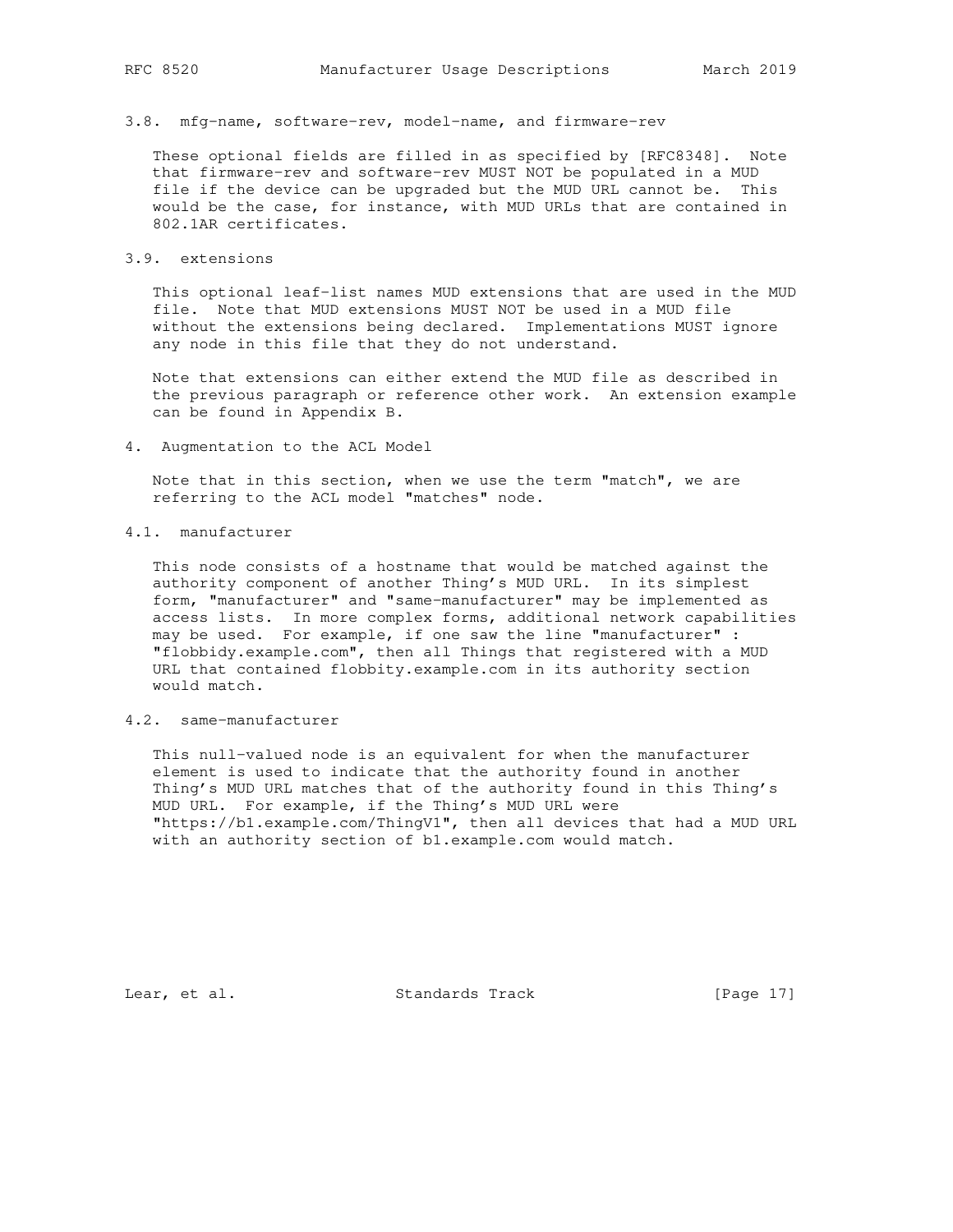# 4.3. documentation

 This URI consists of a URL that points to documentation relating to the device and the MUD file. This can prove particularly useful when the "controller" class is used, so that its use can be explained.

## 4.4. model

 This string matches the entire MUD URL, thus covering the model that is unique within the context of the authority. It may contain not only model information, but versioning information as well, and any other information that the manufacturer wishes to add. The intended use is for devices of this precise class to match, to permit or deny communication between one another.

# 4.5. local-networks

 This null-valued node expands to include local networks. Its default expansion is that packets must not traverse toward a default route that is received from the router. However, administrators may expand the expression as is appropriate in their deployments.

# 4.6. controller

 This URI specifies a value that a controller will register with the MUD manager. The node then is expanded to the set of hosts that are so registered. This node may also be a URN. In this case, the URN describes a well-known service, such as DNS or NTP, that has been standardized. Both of those URNs may be found in Section 17.7.

When "my-controller" is used, it is possible that the administrator will be prompted to populate that class for each and every model. Use of "controller" with a named class allows the user to populate that class only once for many different models that a manufacturer may produce.

Controller URIs MAY take the form of a URL (e.g., "http[s]://"). However, MUD managers MUST NOT resolve and retrieve such files, and it is RECOMMENDED that there be no such file at this time, as their form and function may be defined at a point in the future. For now, URLs should serve simply as class names and may be populated by the local deployment administrator.

 Great care should be taken by MUD managers when invoking the controller class in the form of URLs. For one thing, it requires some understanding by the administrator as to when it is appropriate.

Lear, et al. Standards Track [Page 18]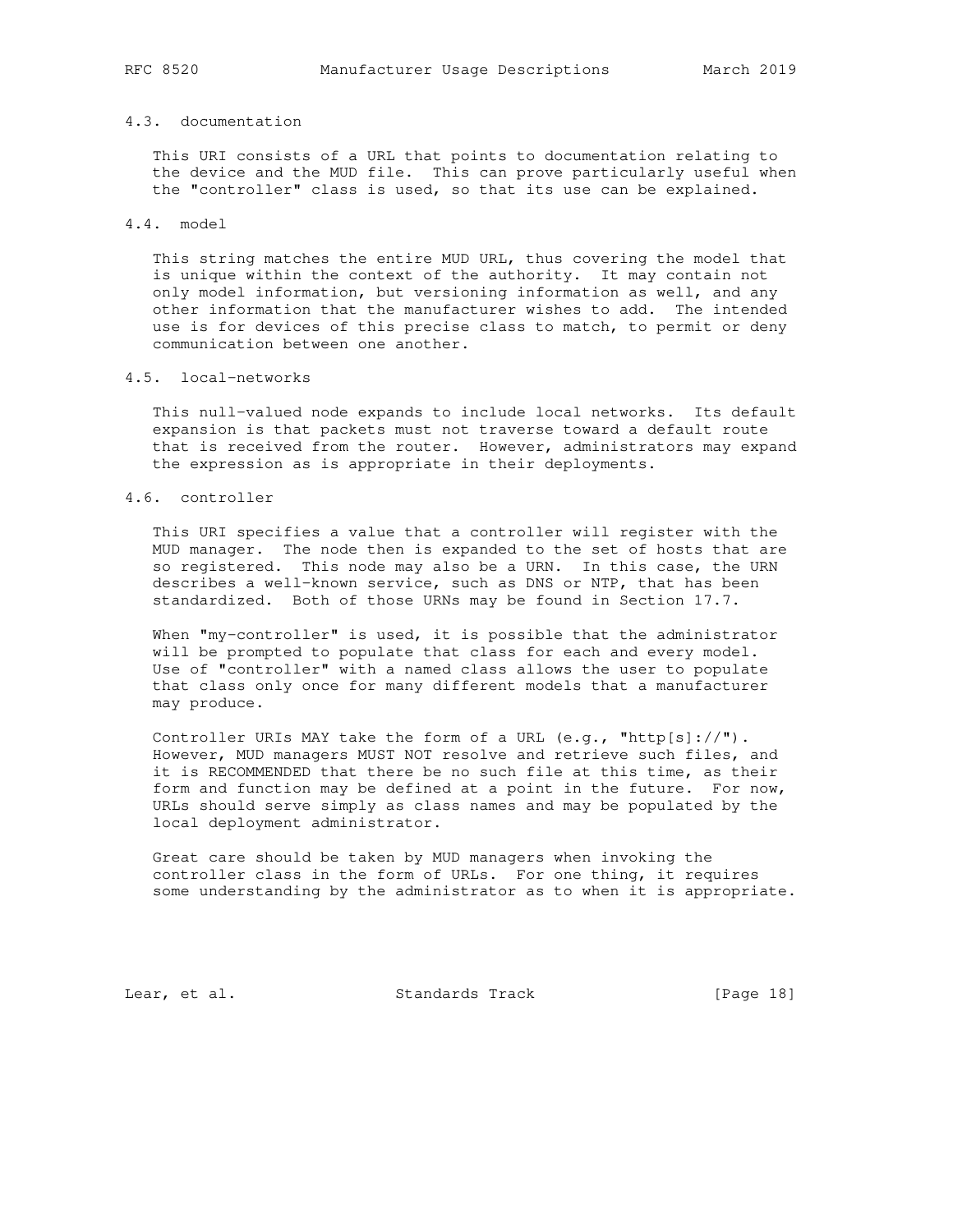Pre-registration in such classes by controllers with the MUD server is encouraged. The mechanism to do that is beyond the scope of this work.

4.7. my-controller

 This null-valued node signals to the MUD manager to use whatever mapping it has for this MUD URL to a particular group of hosts. This may require prompting the administrator for class members. Future work should seek to automate membership management.

4.8. direction-initiated

 This MUST only be applied to TCP. This matches the direction in which a TCP connection is initiated. When the direction initiated is "from-device", packets that are transmitted in the direction of a Thing MUST be dropped unless the Thing has first initiated a TCP connection. By way of example, this node may be implemented in its simplest form by looking at naked SYN bits, but it may also be implemented through more stateful mechanisms.

 When applied, this matches packets when the flow was initiated in the corresponding direction. [RFC6092] specifies IPv6 guidance best practices. While that document is scoped specifically to IPv6, its contents are applicable for IPv4 as well.

5. Processing of the MUD File

 To keep things relatively simple in addition to whatever definitions exist, we also apply two additional default behaviors:

- o Anything not explicitly permitted is denied.
- o Local DNS and NTP are, by default, permitted to and from the Thing.

 An explicit description of the defaults can be found in Appendix A. These are applied AFTER all other explicit rules. Thus, a default behavior can be changed with a "drop" action.

6. What Does a MUD URL Look Like?

 MUD URLs are required to use the "https" scheme, in order to establish the MUD file server's identity and assure integrity of the MUD file.

Lear, et al. Standards Track [Page 19]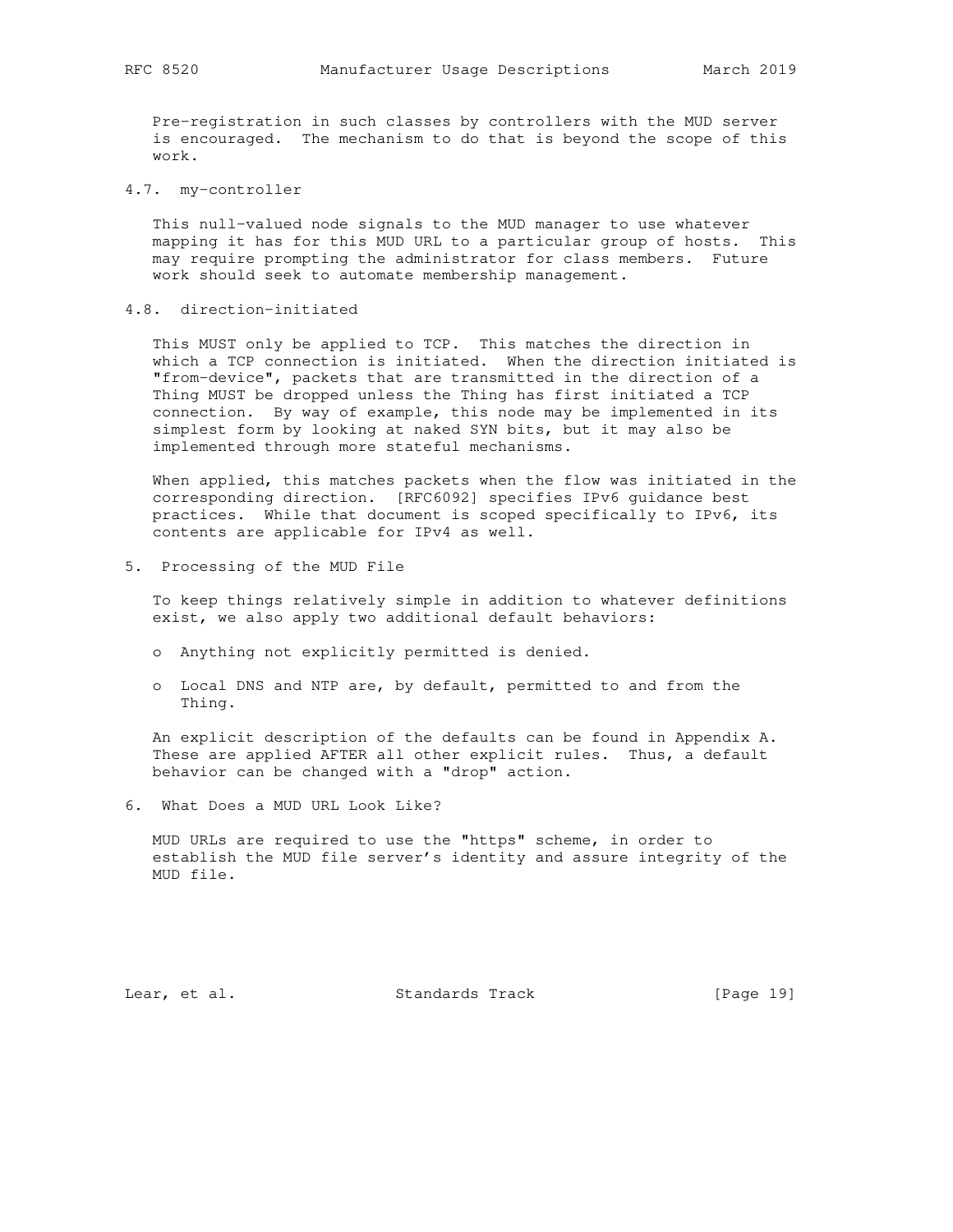```
 Any "https://" URL can be a MUD URL. For example:
      https://things.example.org/product_abc123/v5
      https://www.example.net/mudfiles/temperature_sensor/
      https://example.com/lightbulbs/colour/v1
    A manufacturer may construct a MUD URL in any way, so long as it
   makes use of the "https" scheme.
7. The MUD YANG Model
    <CODE BEGINS>file "ietf-mud@2019-01-28.yang"
    module ietf-mud {
     yang-version 1.1;
      namespace "urn:ietf:params:xml:ns:yang:ietf-mud";
      prefix ietf-mud;
      import ietf-access-control-list {
       prefix acl;
      }
      import ietf-yang-types {
       prefix yang;
      }
      import ietf-inet-types {
       prefix inet;
      }
      organization
        "IETF OPSAWG (Operations and Management Area Working Group)";
      contact
        "WG Web: <https://datatracker.ietf.org/wg/opsawg/>
         WG List: opsawg@ietf.org
         Author: Eliot Lear
                 lear@cisco.com
         Author: Ralph Droms
                 rdroms@gmail.com
         Author: Dan Romascanu
```
 "This YANG module defines a component that augments the IETF description of an access list. This specific module focuses on additional filters that include local, model,

Lear, et al. Standards Track [Page 20]

dromasca@gmail.com

and same-manufacturer.

 "; description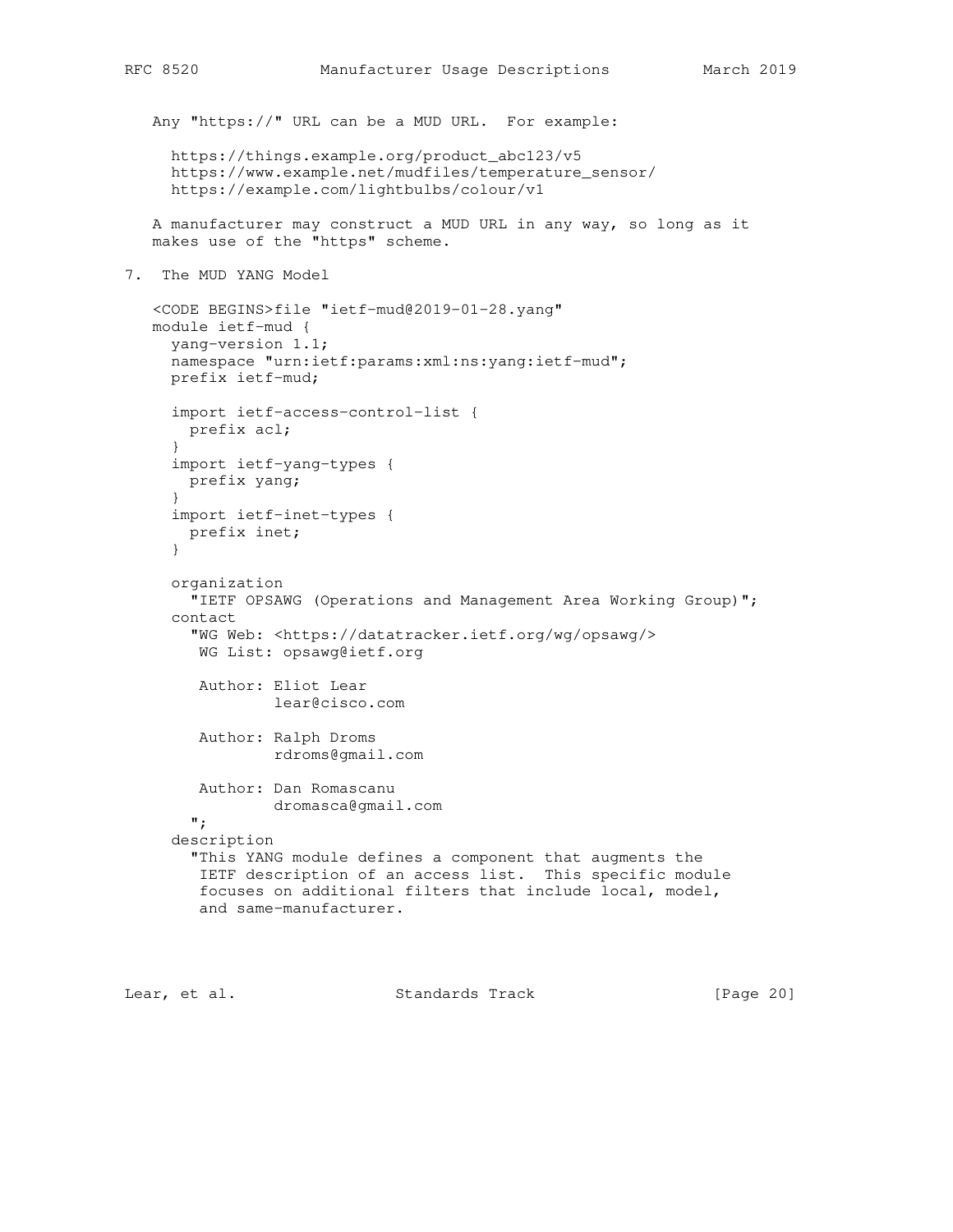```
 This module is intended to be serialized via JSON and stored
 as a file, as described in RFC 8520.
```
 The key words 'MUST', 'MUST NOT', 'REQUIRED', 'SHALL', 'SHALL NOT', 'SHOULD', 'SHOULD NOT', 'RECOMMENDED', 'NOT RECOMMENDED', 'MAY', and 'OPTIONAL' in this document are to be interpreted as described in BCP 14 (RFC 2119) (RFC 8174) when, and only when, they appear in all capitals, as shown here.

 Copyright (c) 2019 IETF Trust and the persons identified as authors of the code. All rights reserved.

 Redistribution and use in source and binary forms, with or without modification, is permitted pursuant to, and subject to the license terms contained in, the Simplified BSD License set forth in Section 4.c of the IETF Trust's Legal Provisions Relating to IETF Documents (http://trustee.ietf.org/license-info).

 This version of this YANG module is part of RFC 8520; see the RFC itself for full legal notices.";

```
 revision 2019-01-28 {
       description
          "Initial proposed standard.";
        reference
          "RFC 8520: Manufacturer Usage Description
           Specification";
      }
      typedef direction {
       type enumeration {
         enum to-device {
            description
              "packets or flows destined to the target
              Thing.";
 }
          enum from-device {
           description
              "packets or flows destined from
              the target Thing.";
         }
        }
        description
          "Which way are we talking about?";
      }
     container mud {
```
Lear, et al. Standards Track [Page 21]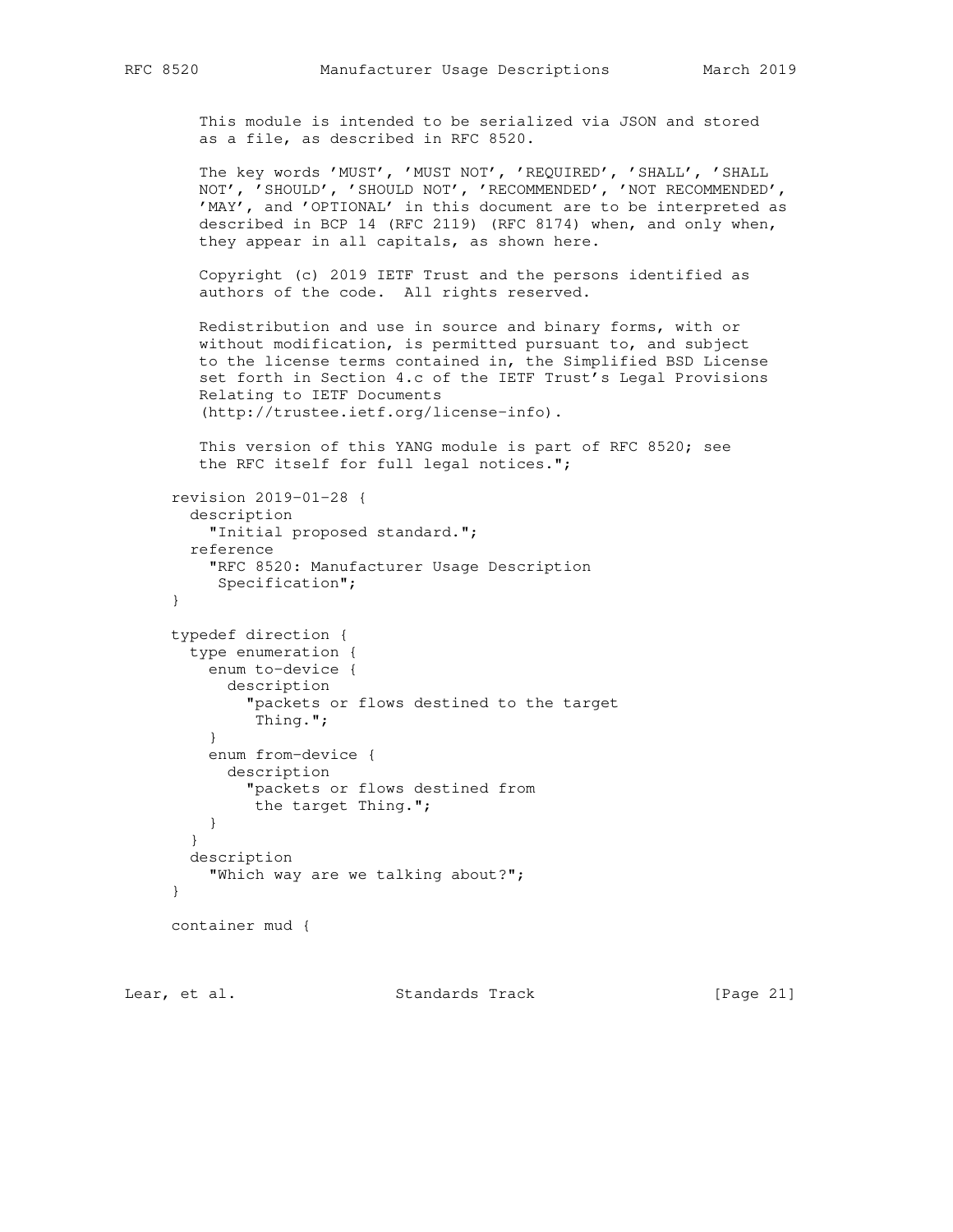```
 presence "Enabled for this particular MUD URL";
   description
     "MUD-related information, as specified
     by RFC 8520.";
  uses mud-grouping;
 }
 grouping mud-grouping {
   description
     "Information about when support ends (or ended)
     and when to refresh.";
   leaf mud-version {
    type uint8;
     mandatory true;
     description
       "This is the version of the MUD
       specification. This memo specifies version 1.";
   }
   leaf mud-url {
    type inet:uri;
     mandatory true;
     description
       "This is the MUD URL associated with the entry found
       in a MUD file.";
   }
   leaf last-update {
    type yang:date-and-time;
     mandatory true;
    description
       "This is intended to be when the current MUD file
       was generated. MUD managers SHOULD NOT check
        for updates between this time plus cache validity.";
   }
   leaf mud-signature {
     type inet:uri;
     description
       "A URI that resolves to a signature as
       described in this specification.";
   }
   leaf cache-validity {
    type uint8 {
      range "1..168";
     }
     units "hours";
     default "48";
     description
       "The information retrieved from the MUD server is
        valid for these many hours, after which it should
```
Lear, et al. Standards Track [Page 22]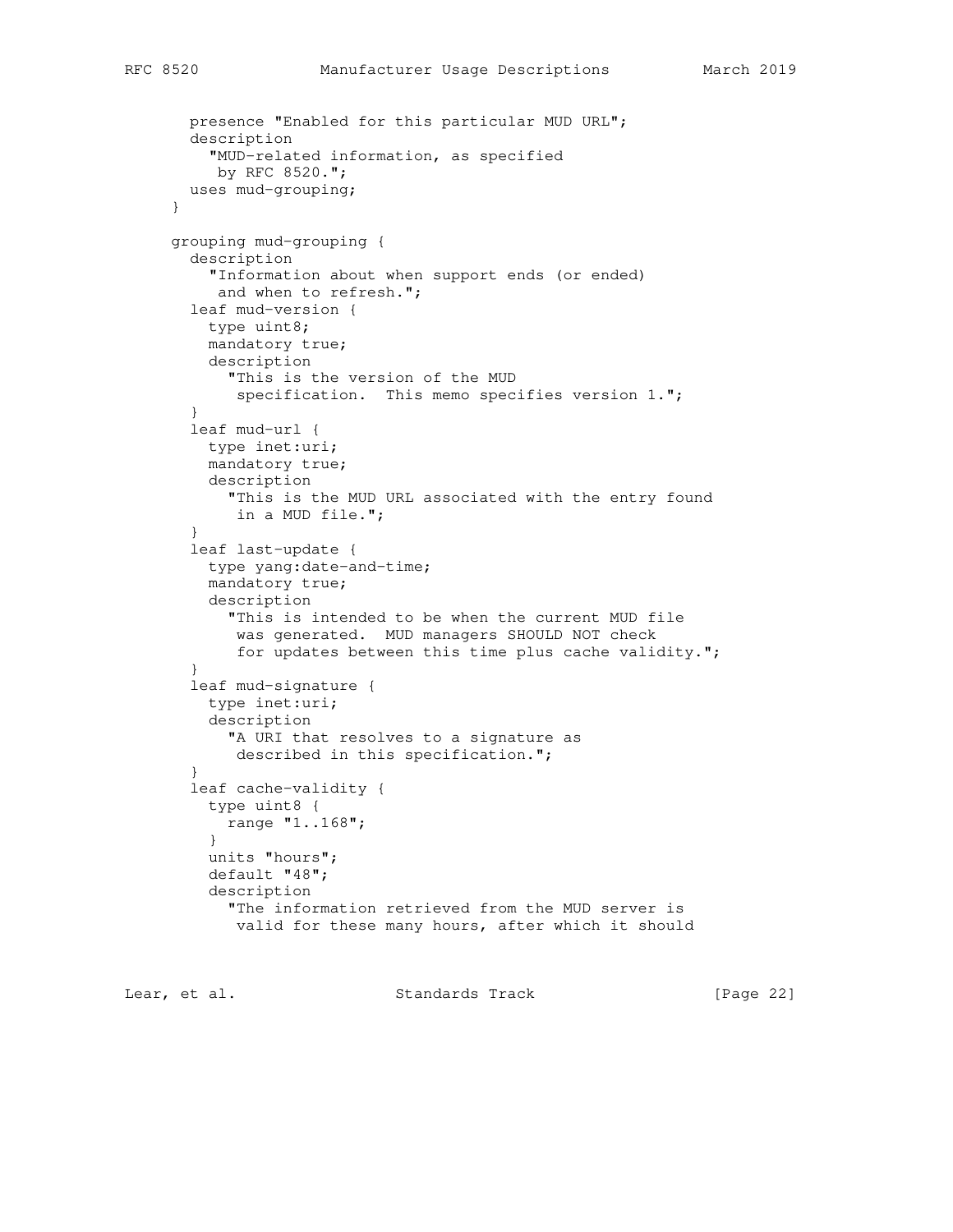```
 be refreshed. N.B., MUD manager implementations
             need not discard MUD files beyond this period.";
        }
        leaf is-supported {
         type boolean;
         mandatory true;
         description
            "This boolean indicates whether or not the Thing is
           currently supported by the manufacturer.";
        }
        leaf systeminfo {
          type string;
          description
            "A UTF-8 description of this Thing. This
             should be a brief description that may be
             displayed to the user to determine whether
             to allow the Thing on the
            network.";
        }
        leaf mfg-name {
         type string;
          description
            "Manufacturer name, as described in
            the ietf-hardware YANG module.";
        }
        leaf model-name {
         type string;
          description
            "Model name, as described in the
            ietf-hardware YANG module.";
        }
        leaf firmware-rev {
         type string;
          description
            "firmware-rev, as described in the
            ietf-hardware YANG module. Note that this field
            MUST NOT be included when the device can be
             updated but the MUD URL cannot.";
        }
        leaf software-rev {
         type string;
         description
            "software-rev, as described in the
            ietf-hardware YANG module. Note that this field
            MUST NOT be included when the device can be
             updated but the MUD URL cannot.";
 }
        leaf documentation {
```
Lear, et al. Standards Track [Page 23]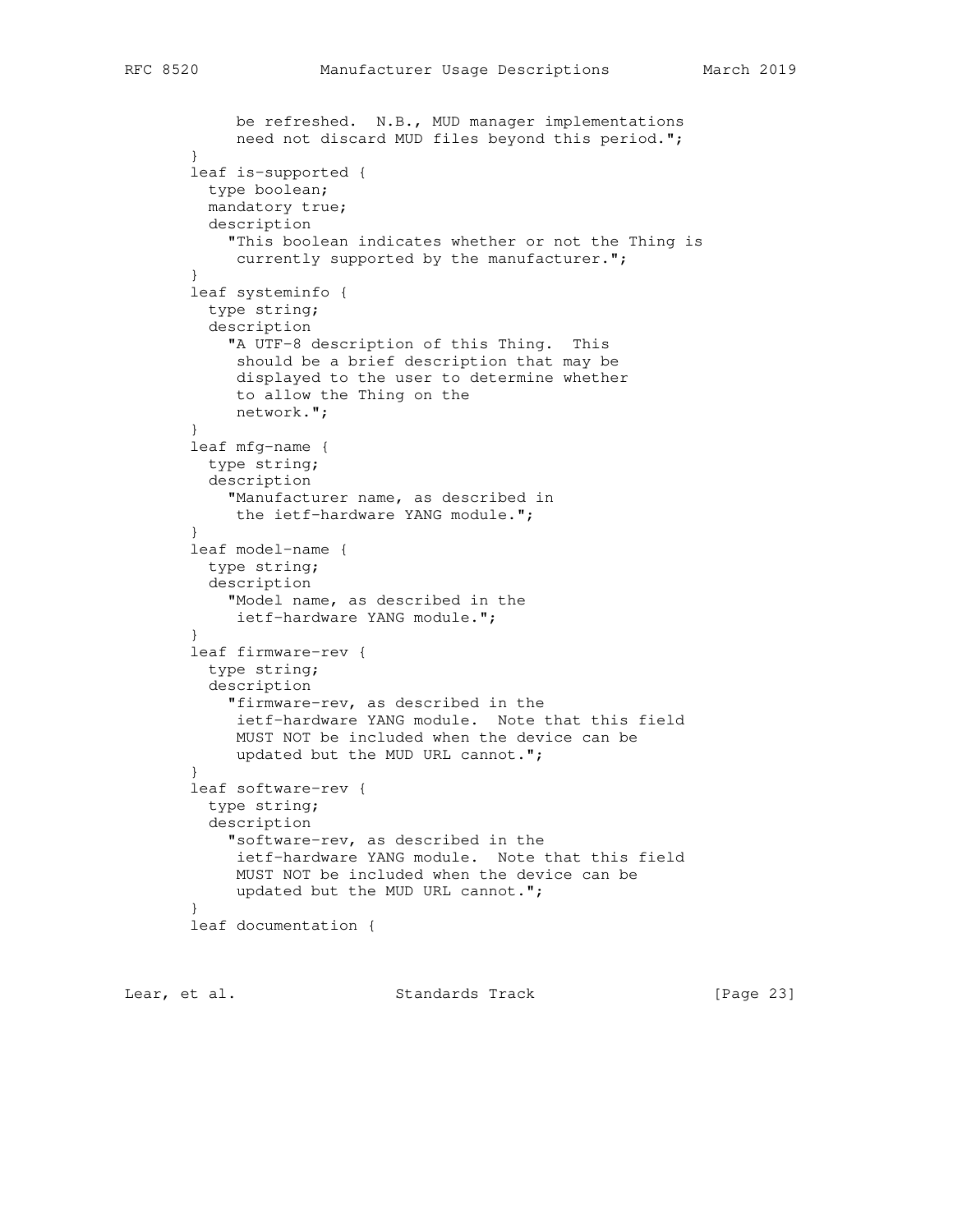```
 type inet:uri;
          description
            "This URL points to documentation that
             relates to this device and any classes that it uses
             in its MUD file. A caution: MUD managers need
            not resolve this URL on their own but rather simply
             provide it to the administrator. Parsing HTML is
             not an intended function of a MUD manager.";
        }
        leaf-list extensions {
         type string {
           length "1..40";
 }
          description
           "A list of extension names that are used in this MUD
            file. Each name is registered with the IANA and
            described in an RFC.";
        }
        container from-device-policy {
          description
            "The policies that should be enforced on traffic
            coming from the device. These policies are not
            necessarily intended to be enforced at a single
             point but may be rendered by the controller to any
             relevant enforcement points in the network or
             elsewhere.";
          uses access-lists;
        }
        container to-device-policy {
          description
            "The policies that should be enforced on traffic
            going to the device. These policies are not
            necessarily intended to be enforced at a single
            point but may be rendered by the controller to any
            relevant enforcement points in the network or
            elsewhere.";
          uses access-lists;
        }
     }
     grouping access-lists {
       description
          "A grouping for access lists in the context of device
          policy.";
        container access-lists {
          description
            "The access lists that should be applied to traffic
           to or from the device.";
```
Lear, et al. Standards Track [Page 24]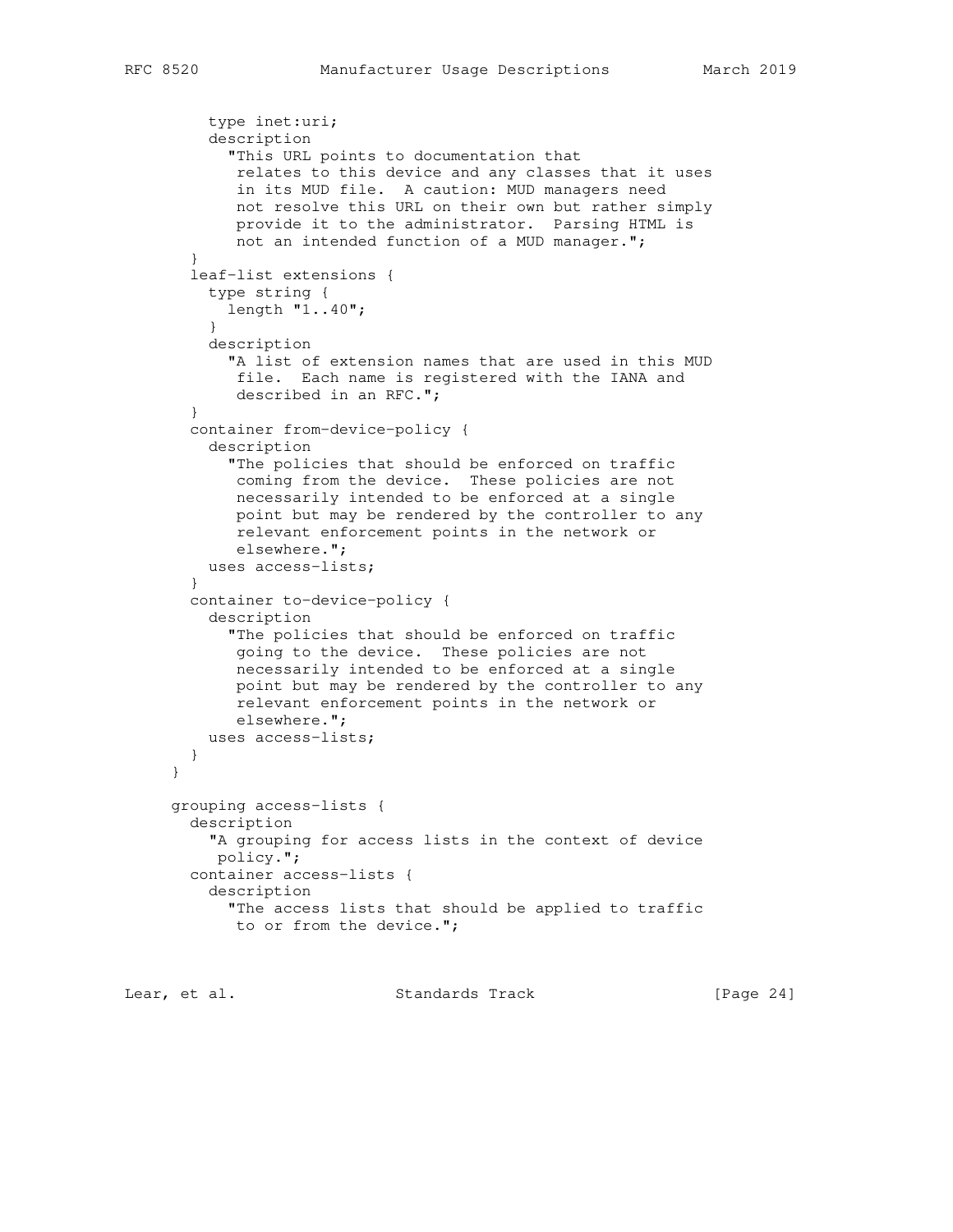```
 list access-list {
           key "name";
           description
             "Each entry on this list refers to an ACL that
              should be present in the overall access list
              data model. Each ACL is identified by name and
              type.";
           leaf name {
             type leafref {
               path "/acl:acls/acl:acl/acl:name";
 }
             description
               "The name of the ACL for this entry.";
 }
 }
       }
     }
     augment "/acl:acls/acl:acl/acl:aces/acl:ace/acl:matches" {
       description
         "adding abstractions to avoid the need of IP addresses.";
       container mud {
         description
           "MUD-specific matches.";
         leaf manufacturer {
           type inet:host;
           description
             "A domain that is intended to match the authority
              section of the MUD URL. This node is used to specify
              one or more manufacturers a device should
             be authorized to access.";
 }
         leaf same-manufacturer {
           type empty;
           description
             "This node matches the authority section of the MUD URL
              of a Thing. It is intended to grant access to all
             devices with the same authority section.";
 }
         leaf model {
           type inet:uri;
           description
             "Devices of the specified model type will match if
             they have an identical MUD URL.";
 }
         leaf local-networks {
           type empty;
           description
```
Lear, et al. Standards Track [Page 25]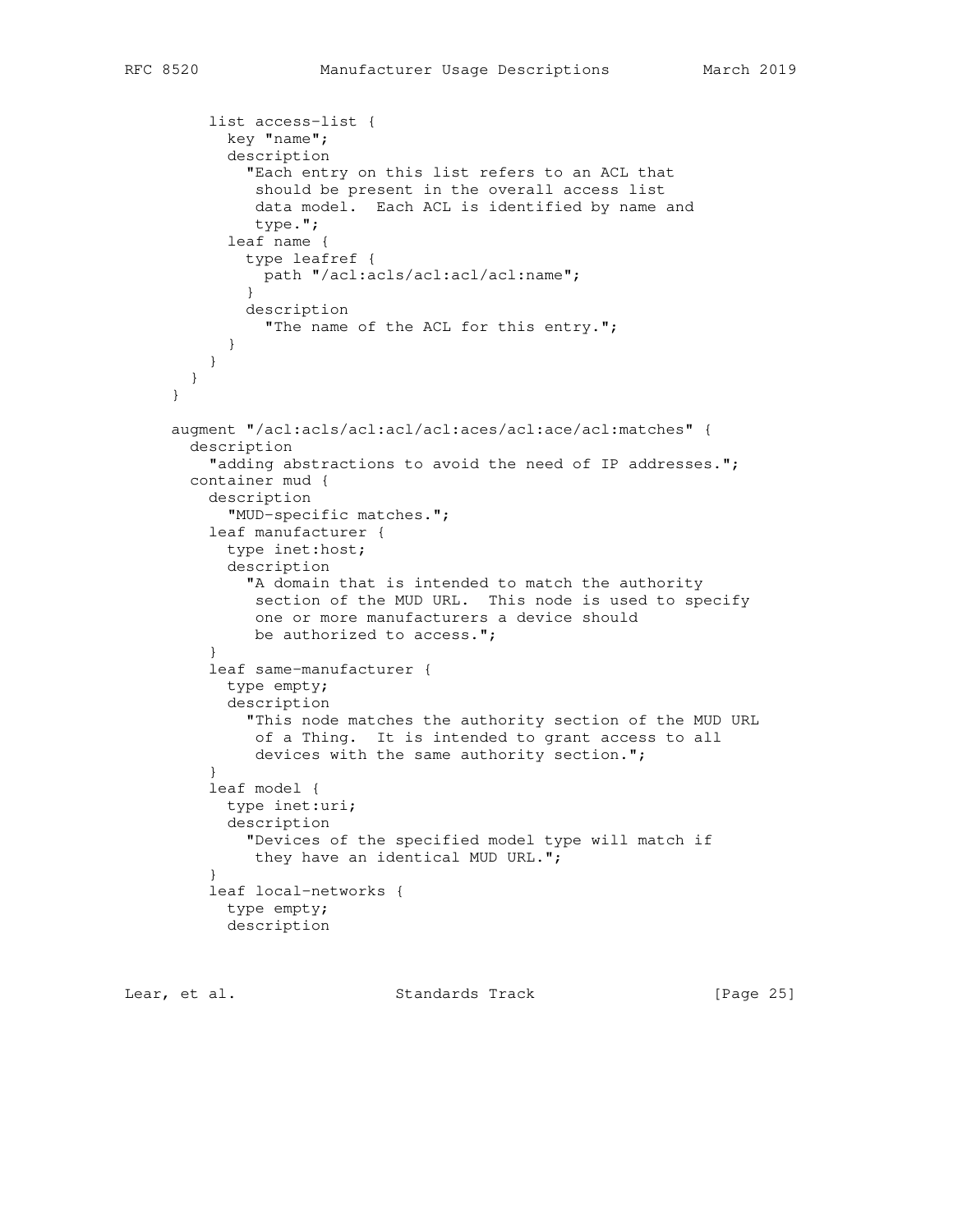```
 "IP addresses will match this node if they are
              considered local addresses. A local address may be
              a list of locally defined prefixes and masks
              that indicate a particular administrative scope.";
 }
         leaf controller {
           type inet:uri;
           description
             "This node names a class that has associated with it
              zero or more IP addresses to match against. These
              may be scoped to a manufacturer or via a standard
              URN.";
 }
         leaf my-controller {
           type empty;
           description
             "This node matches one or more network elements that
              have been configured to be the controller for this
              Thing, based on its MUD URL.";
 }
      }
     }
     augment "/acl:acls/acl:acl/acl:aces/acl:ace/acl:matches"
           + "/acl:l4/acl:tcp/acl:tcp" {
       description
         "add direction-initiated";
       leaf direction-initiated {
         type direction;
         description
            "This node matches based on which direction a
            connection was initiated. The means by which that
            is determined is discussed in this document.";
       }
     }
   }
   <CODE ENDS>
```
# 8. The Domain Name Extension to the ACL Model

 This module specifies an extension to the IETF-ACL model such that domain names may be referenced by augmenting the "matches" node. Different implementations may deploy differing methods to maintain the mapping between the IP address and domain name, if indeed any are needed. However, the intent is that resources that are referred to using a name should be authorized (or not) within an access list.

Lear, et al. Standards Track [Page 26]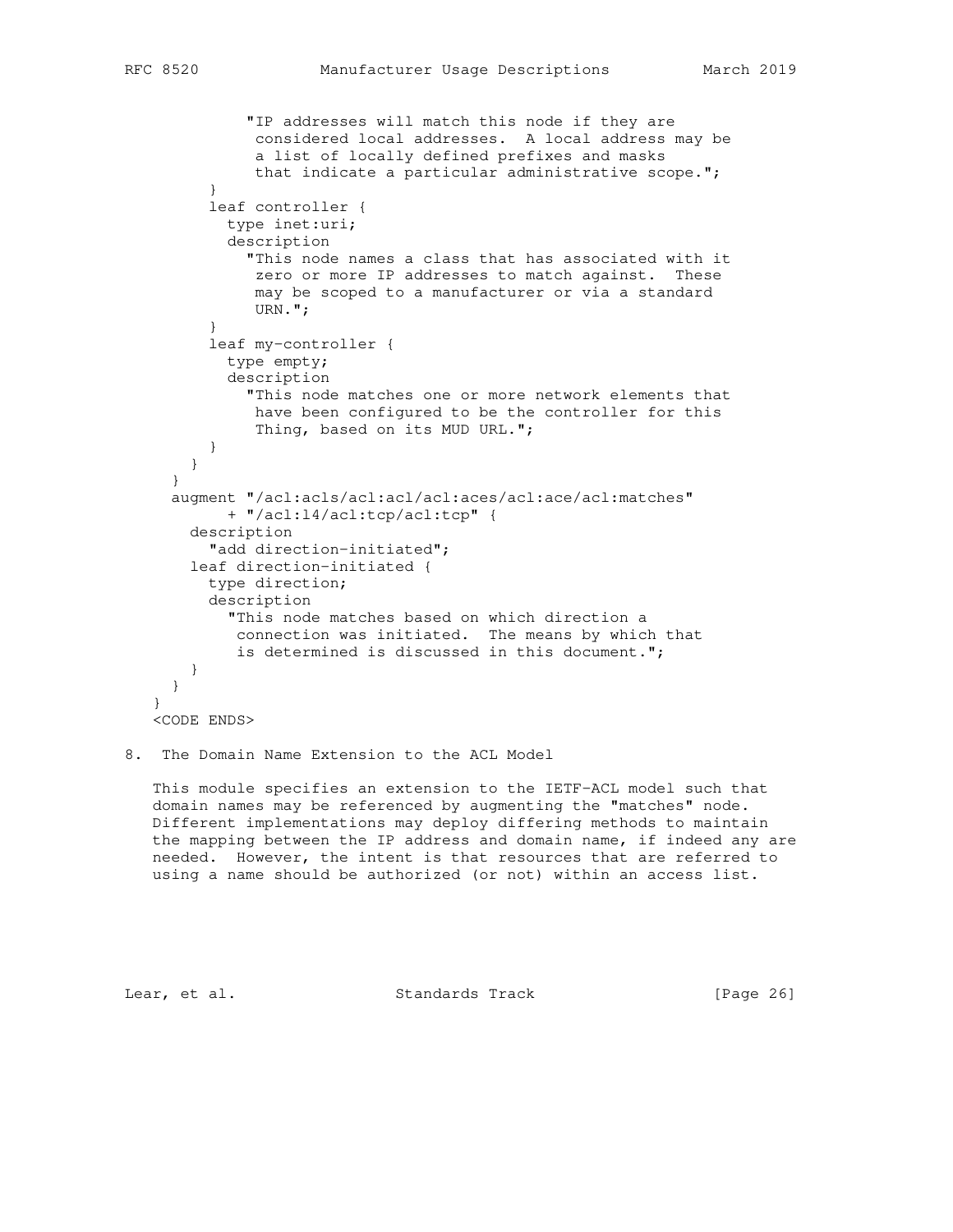The structure of the change is as follows:

module: ietf-acldns

```
 augment /acl:acls/acl:acl/acl:aces/acl:ace/
  acl:matches/acl:l3/acl:ipv4/acl:ipv4:
  +--rw src-dnsname? inet:host
  +--rw dst-dnsname? inet:host
 augment /acl:acls/acl:acl/acl:aces/acl:ace/
  acl:matches/acl:l3/acl:ipv6/acl:ipv6:
  +--rw src-dnsname? inet:host
  +--rw dst-dnsname? inet:host
```
 The choice of these particular points in the access control list model is based on the assumption that we are in some way referring to IP-related resources, as that is what the DNS returns. A domain name in our context is defined in [RFC6991]. The augmentations are replicated across IPv4 and IPv6 to allow MUD file authors the ability to control the IP version that the Thing may utilize.

The following nodes are defined.

### 8.1. src-dnsname

 The argument corresponds to a domain name of a source as specified by inet:host. A number of means may be used to resolve hosts. What is important is that such resolutions be consistent with ACLs that are required by Things to properly operate.

# 8.2. dst-dnsname

 The argument corresponds to a domain name of a destination as specified by inet:host. See the previous section (Section 8.1) relating to resolution.

 Note that when using either of these with a MUD file, because access is associated with a particular Thing, MUD files MUST NOT contain either a src-dnsname in an ACL associated with from-device-policy or a dst-dnsname associated with to-device-policy.

Lear, et al. Standards Track [Page 27]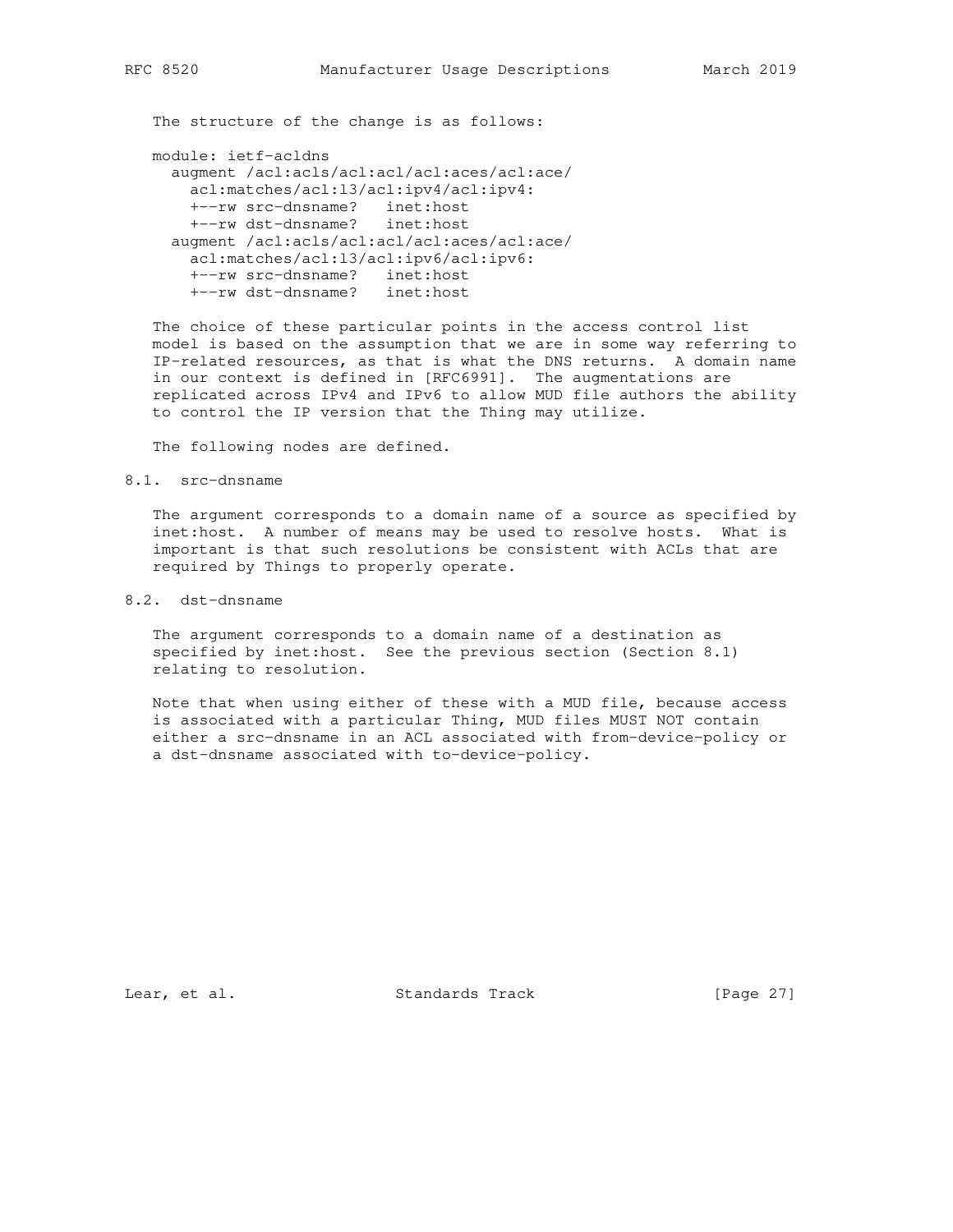```
8.3. The ietf-acldns Model
```

```
 <CODE BEGINS>file "ietf-acldns@2019-01-28.yang"
 module ietf-acldns {
   yang-version 1.1;
   namespace "urn:ietf:params:xml:ns:yang:ietf-acldns";
  prefix ietf-acldns;
   import ietf-access-control-list {
    prefix acl;
   }
   import ietf-inet-types {
    prefix inet;
   }
   organization
     "IETF OPSAWG (Operations and Management Area Working Group)";
   contact
     "WG Web: <https://datatracker.ietf.org/wg/opsawg/>
     WG List: opsawg@ietf.org
      Author: Eliot Lear
              lear@cisco.com
      Author: Ralph Droms
              rdroms@gmail.com
      Author: Dan Romascanu
             dromasca@gmail.com
     ";
   description
     "This YANG module defines a component that augments the
     IETF description of an access list to allow DNS names
      as matching criteria.
      Copyright (c) 2019 IETF Trust and the persons identified as
      authors of the code. All rights reserved.
      Redistribution and use in source and binary forms, with or
      without modification, is permitted pursuant to, and subject
      to the license terms contained in, the Simplified BSD License
      set forth in Section 4.c of the IETF Trust's Legal Provisions
      Relating to IETF Documents
      (http://trustee.ietf.org/license-info).";
   revision 2019-01-28 {
     description
       "Base version of dnsname extension of the ACL model.";
```
Lear, et al. Standards Track [Page 28]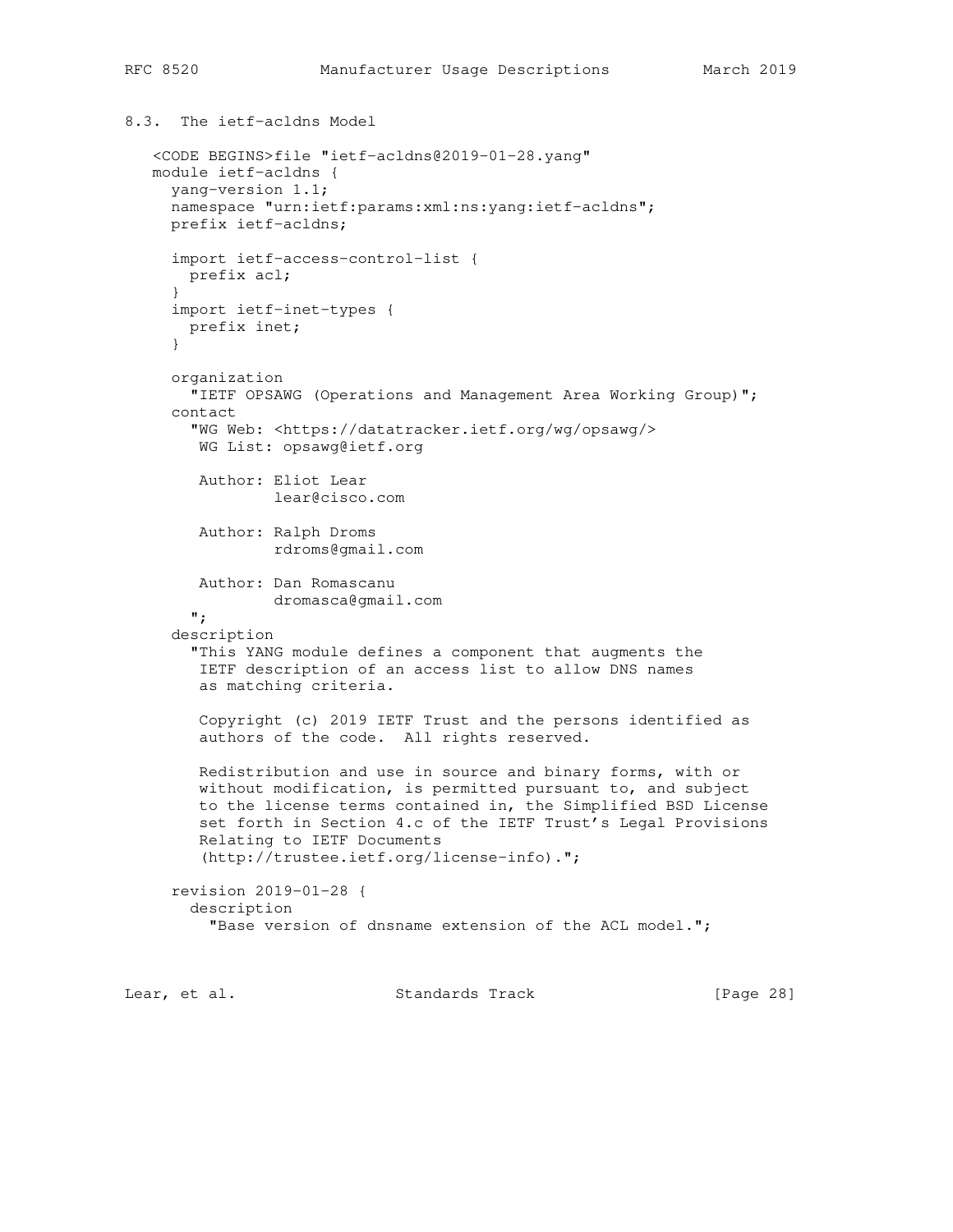reference

```
 "RFC 8520: Manufacturer Usage Description
       Specification";
   }
  grouping dns-matches {
     description
       "Domain names for matching.";
    leaf src-dnsname {
      type inet:host;
      description
        "domain name to be matched against.";
     }
     leaf dst-dnsname {
      type inet:host;
      description
        "domain name to be matched against.";
    }
  }
   augment "/acl:acls/acl:acl/acl:aces/acl:ace/acl:matches"
        + "/acl:l3/acl:ipv4/acl:ipv4" {
    description
       "Adding domain names to matching.";
    uses dns-matches;
   }
  augment "/acl:acls/acl:acl/acl:aces/acl:ace/acl:matches"
        + "/acl:l3/acl:ipv6/acl:ipv6" {
    description
      "Adding domain names to matching.";
    uses dns-matches;
   }
 }
 <CODE ENDS>
```
Lear, et al. Standards Track [Page 29]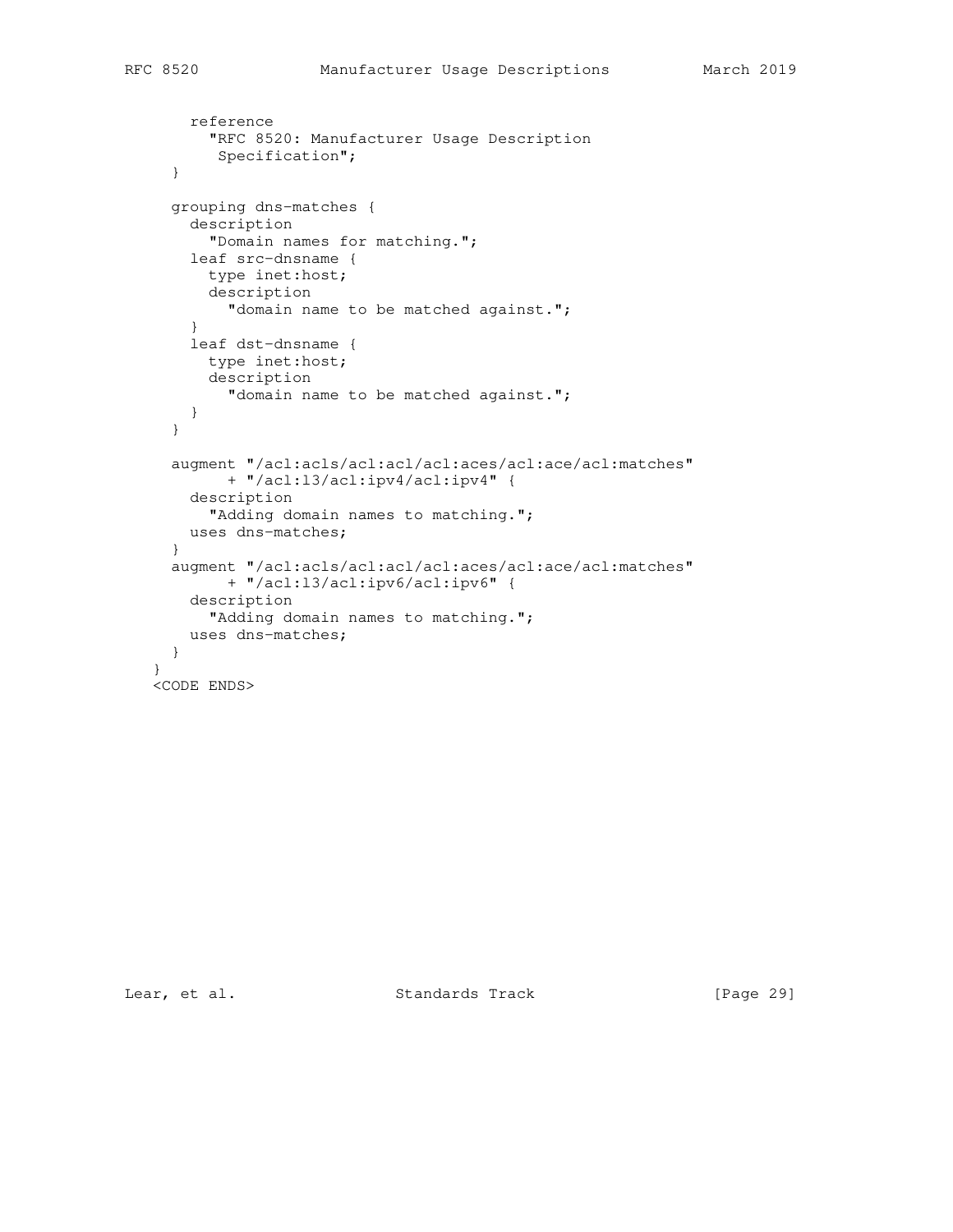# 9. MUD File Example

 This example contains two access lists that are intended to provide outbound access to a cloud service on TCP port 443.

```
 {
     "ietf-mud:mud": {
       "mud-version": 1,
       "mud-url": "https://lighting.example.com/lightbulb2000",
       "last-update": "2019-01-28T11:20:51+01:00",
       "cache-validity": 48,
       "is-supported": true,
       "systeminfo": "The BMS Example Light Bulb",
       "from-device-policy": {
         "access-lists": {
           "access-list": [
 {
               "name": "mud-76100-v6fr"
 }
           ]
         }
       },
       "to-device-policy": {
         "access-lists": {
           "access-list": [
 {
               "name": "mud-76100-v6to"
 }
           ]
         }
       }
     },
     "ietf-access-control-list:acls": {
       "acl": [
         {
           "name": "mud-76100-v6to",
           "type": "ipv6-acl-type",
           "aces": {
             "ace": [
 {
                 "name": "cl0-todev",
                 "matches": {
                   "ipv6": {
                     "ietf-acldns:src-dnsname": "test.example.com",
                     "protocol": 6
                   },
                   "tcp": {
                      "ietf-mud:direction-initiated": "from-device",
```
Lear, et al. Standards Track [Page 30]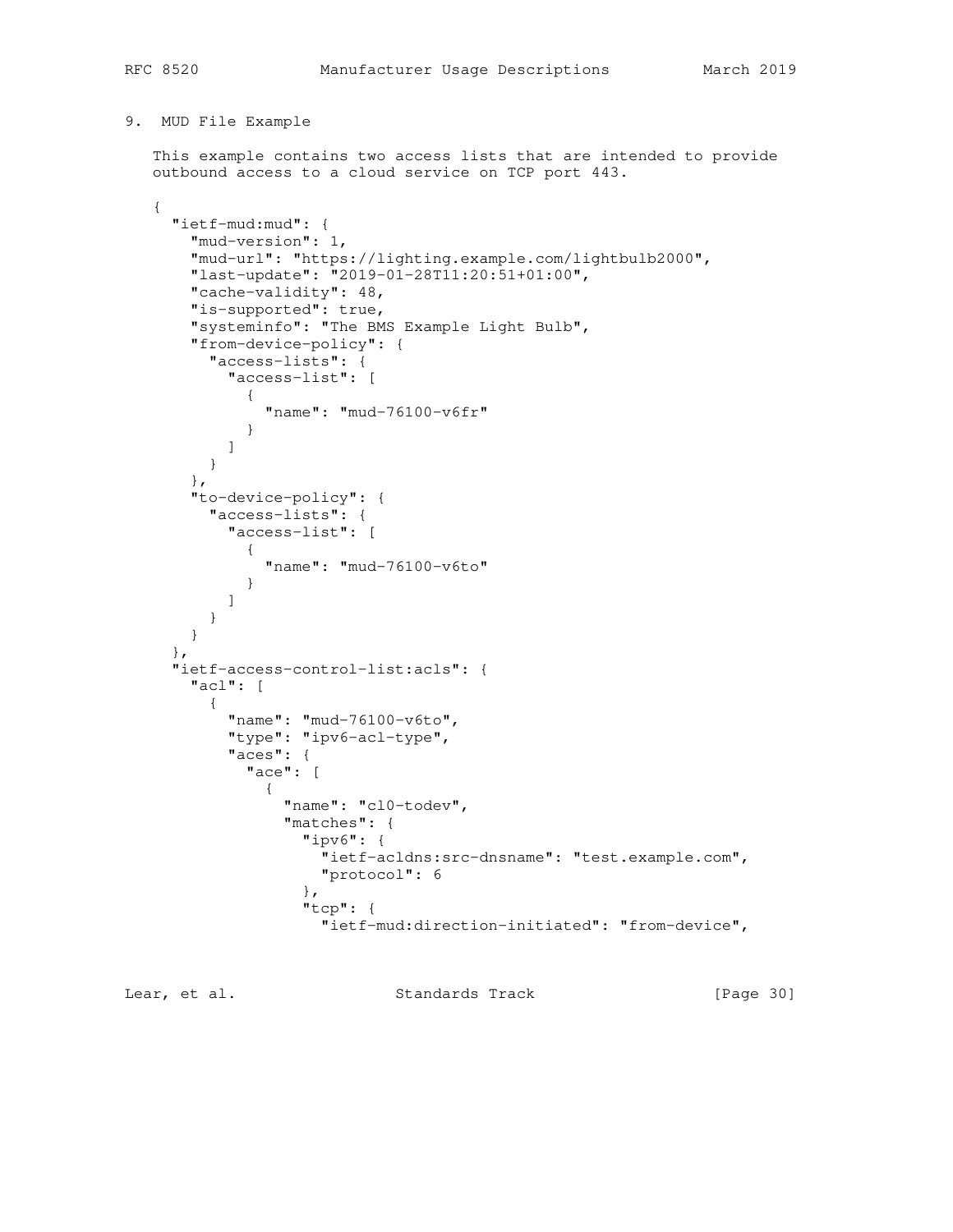```
 "source-port": {
                  "operator": "eq",
                   "port": 443
 }
 }
              },
              "actions": {
               "forwarding": "accept"
 }
 }
 ]
 }
        },
\overline{\mathcal{A}} "name": "mud-76100-v6fr",
         "type": "ipv6-acl-type",
         "aces": {
           "ace": [
 {
              "name": "cl0-frdev",
              "matches": {
               "ipv6": {
                 "ietf-acldns:dst-dnsname": "test.example.com",
                 "protocol": 6
 },
               "tcp": {
                 "ietf-mud:direction-initiated": "from-device",
                 "destination-port": {
                  "operator": "eq",
                  "port": 443
 }
 }
              },
              "actions": {
               "forwarding": "accept"
 }
 }
 ]
         }
       }
     ]
    }
```
 In this example, two policies are declared: one from the Thing and the other to the Thing. Each policy names an access list that applies to the Thing and one that applies from the Thing. Within each access list, access is permitted to packets flowing to or from

}

Lear, et al. Standards Track [Page 31]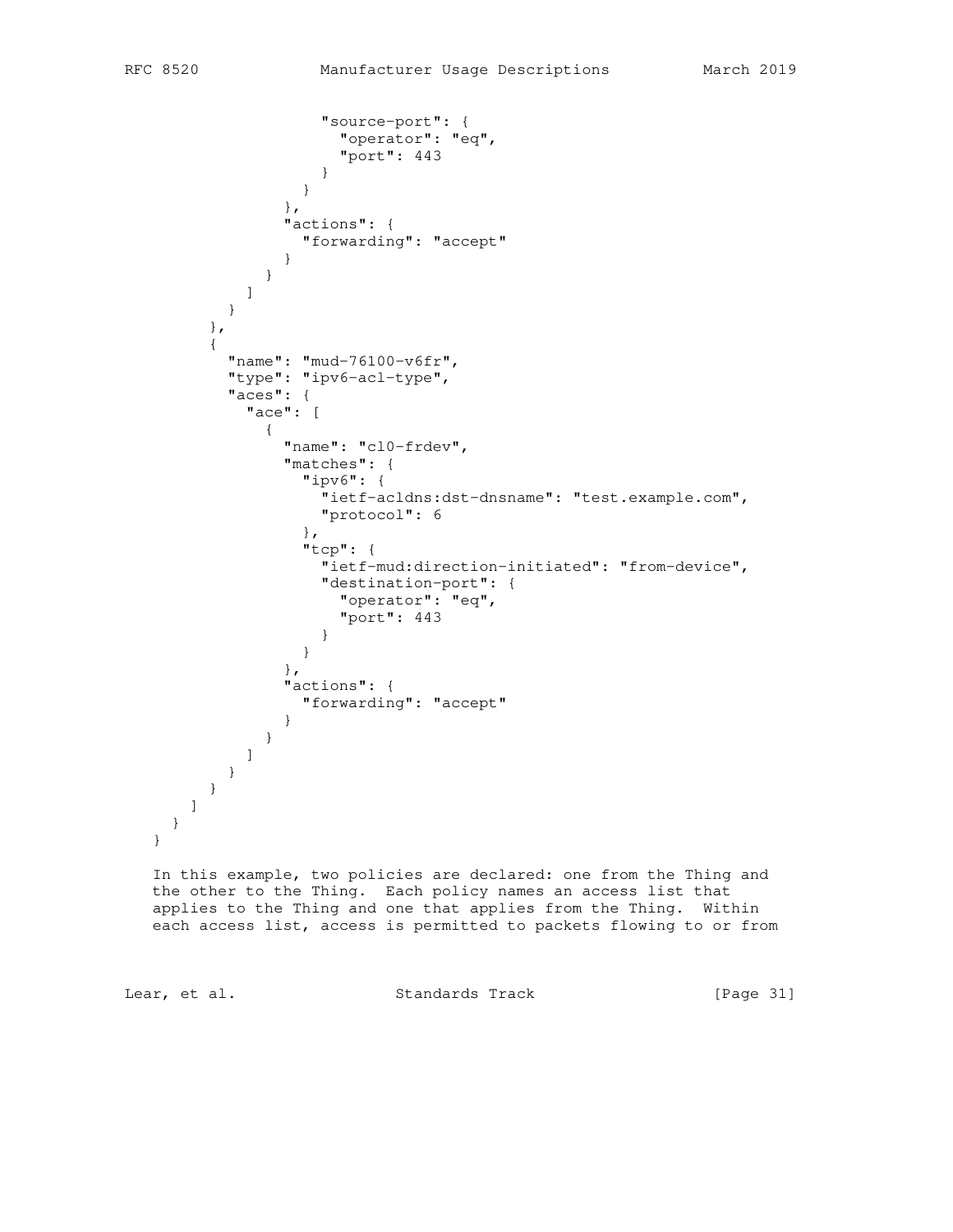the Thing that can be mapped to the domain name of "service.bms.example.com". For each access list, the enforcement point should expect that the Thing initiated the connection.

10. The MUD URL DHCP Option

The IPv4 MUD URL client option has the following format:

 +------+-----+------------------------------ | code | len | MUDstring +------+-----+------------------------------

 Code OPTION\_MUD\_URL\_V4 (161) has been assigned by IANA. len is a single octet that indicates the length of the MUD string in octets. The MUDstring is defined as follows:

 MUDstring = mudurl [ " " reserved ] mudurl = URI; a URL [RFC3986] that uses the "https" scheme [RFC7230] reserved =  $1*($  OCTET ) ; from [RFC5234]

 The entire option MUST NOT exceed 255 octets. If a space follows the MUD URL, a reserved string that will be defined in future specifications follows. MUD managers that do not understand this field MUST ignore it.

The IPv6 MUD URL client option has the following format:

0  $1$  2 3 0 1 2 3 4 5 6 7 8 9 0 1 2 3 4 5 6 7 8 9 0 1 2 3 4 5 6 7 8 9 0 1 +-+-+-+-+-+-+-+-+-+-+-+-+-+-+-+-+-+-+-+-+-+-+-+-+-+-+-+-+-+-+-+-+ OPTION\_MUD\_URL\_V6 | option-length +-+-+-+-+-+-+-+-+-+-+-+-+-+-+-+-+-+-+-+-+-+-+-+-+-+-+-+-+-+-+-+-+ MUDstring | | +-+-+-+-+-+-+-+-+-+-+-+-+-+-+-+-+-+-+-+-+-+-+-+-+-+-+-+-+-+-+-+-+

OPTION\_MUD\_URL\_V6 (112).

 option-length contains the length of the MUDstring, as defined above, in octets.

 The intent of this option is to provide both a new Thing classifier to the network as well as some recommended configuration to the routers that implement the policy. However, it is entirely the purview of the network system as managed by the network administrator to decide what to do with this information. The key function of this

Lear, et al. Standards Track [Page 32]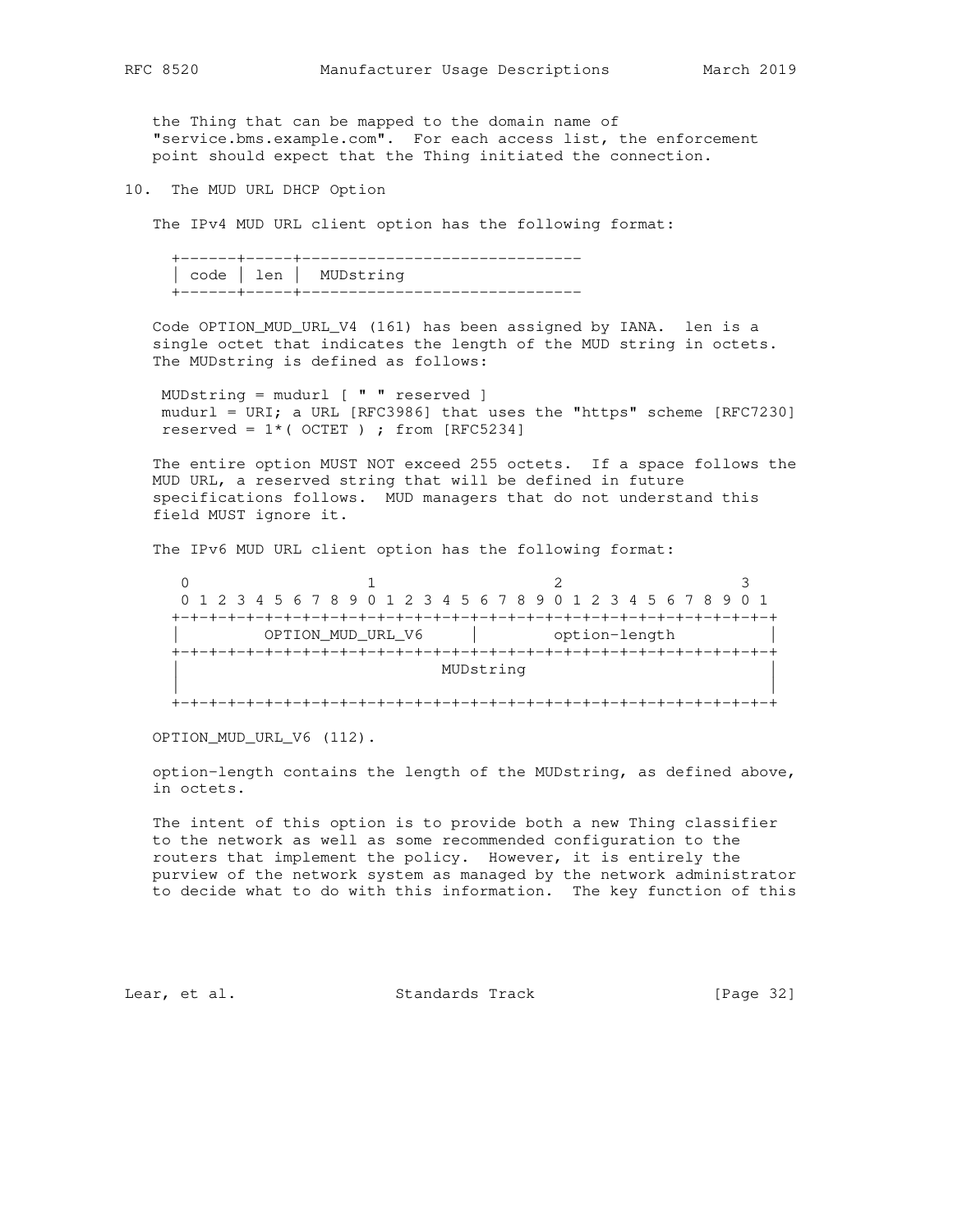option is simply to identify the type of Thing to the network in a structured way such that the policy can be easily found with existing toolsets.

# 10.1. Client Behavior

 A DHCPv4 client MAY emit a DHCPv4 option, and a DHCPv6 client MAY emit a DHCPv6 option. These options are singletons, as specified in [RFC7227]. Because clients are intended to have at most one MUD URL associated with them, they may emit at most one MUD URL option via DHCPv4 and one MUD URL option via DHCPv6. In the case where both v4 and v6 DHCP options are emitted, the same URL MUST be used.

# 10.2. Server Behavior

 A DHCP server may ignore these options or take action based on receipt of these options. When a server consumes this option, it will either forward the URL and relevant client information (such as the gateway address or giaddr and requested IP address, and lease length) to a network management system or retrieve the usage description itself by resolving the URL.

 DHCP servers may implement MUD functionality themselves or they may pass along appropriate information to a network management system or MUD manager. A DHCP server that does process the MUD URL MUST adhere to the process specified in [RFC2818] and [RFC5280] to validate the TLS certificate of the web server hosting the MUD file. Those servers will retrieve the file, process it, and create and install the necessary configuration on the relevant network element. Servers SHOULD monitor the gateway for state changes on a given interface. A DHCP server that does not provide MUD functionality and has forwarded a MUD URL to a MUD manager MUST notify the MUD manager of any corresponding change to the DHCP state of the client (such as expiration or explicit release of a network address lease).

 Should the DHCP server fail, in the case when it implements the MUD manager functionality, any backup mechanisms SHOULD include the MUD state, and the server SHOULD resolve the status of clients upon its restart, similar to what it would do absent MUD manager functionality. In the case where the DHCP server forwards information to the MUD manager, the MUD manager will either make use of redundant DHCP servers for information or clear state based on other network information, such as monitoring port status on a switch via SNMP, Radius accounting, or similar mechanisms.

10.3. Relay Requirements

There are no additional requirements for relays.

Lear, et al. Standards Track [Page 33]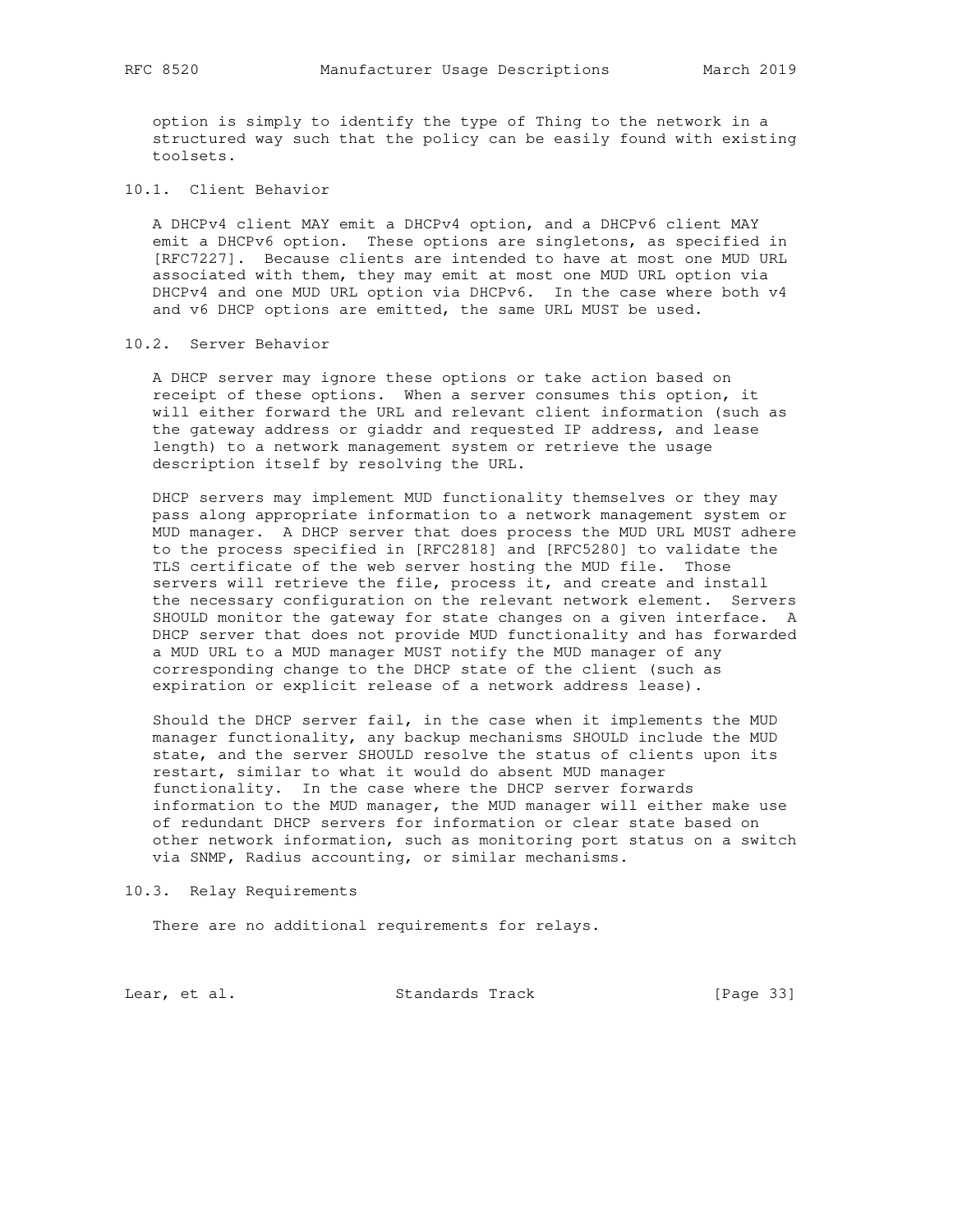11. The Manufacturer Usage Description (MUD) URL X.509 Extension

 This section defines an X.509 non-critical certificate extension that contains a single URL that points to an online Manufacturer Usage Description concerning the certificate subject. The URI must be represented as described in Section 7.4 of [RFC5280].

 Any Internationalized Resource Identifiers (IRIs) MUST be mapped to URIs as specified in Section 3.1 of [RFC3987] before they are placed in the certificate extension.

The semantics of the URL are defined Section 6 of this document.

 The choice of id-pe is based on guidance found in Section 4.2.2 of [RFC5280]:

 These extensions may be used to direct applications to on-line information about the issuer or the subject.

 The MUD URL is precisely that: online information about the particular subject.

 In addition, a separate new extension is defined as id-pe-mudsigner. This contains the subject field of the signing certificate of the MUD file. Processing of this field is specified in Section 13.2.

 The purpose of this signature is to make a claim that the MUD file found on the server is valid for a given device, independent of any other factors. There are several security considerations below in Section 16.

 A new content-type id-ct-mud is also defined. While signatures are detached today, should a MUD file be transmitted as part of a Cryptographic Message Syntax (CMS) message, this content-type SHOULD be used.

Lear, et al. Standards Track [Page 34]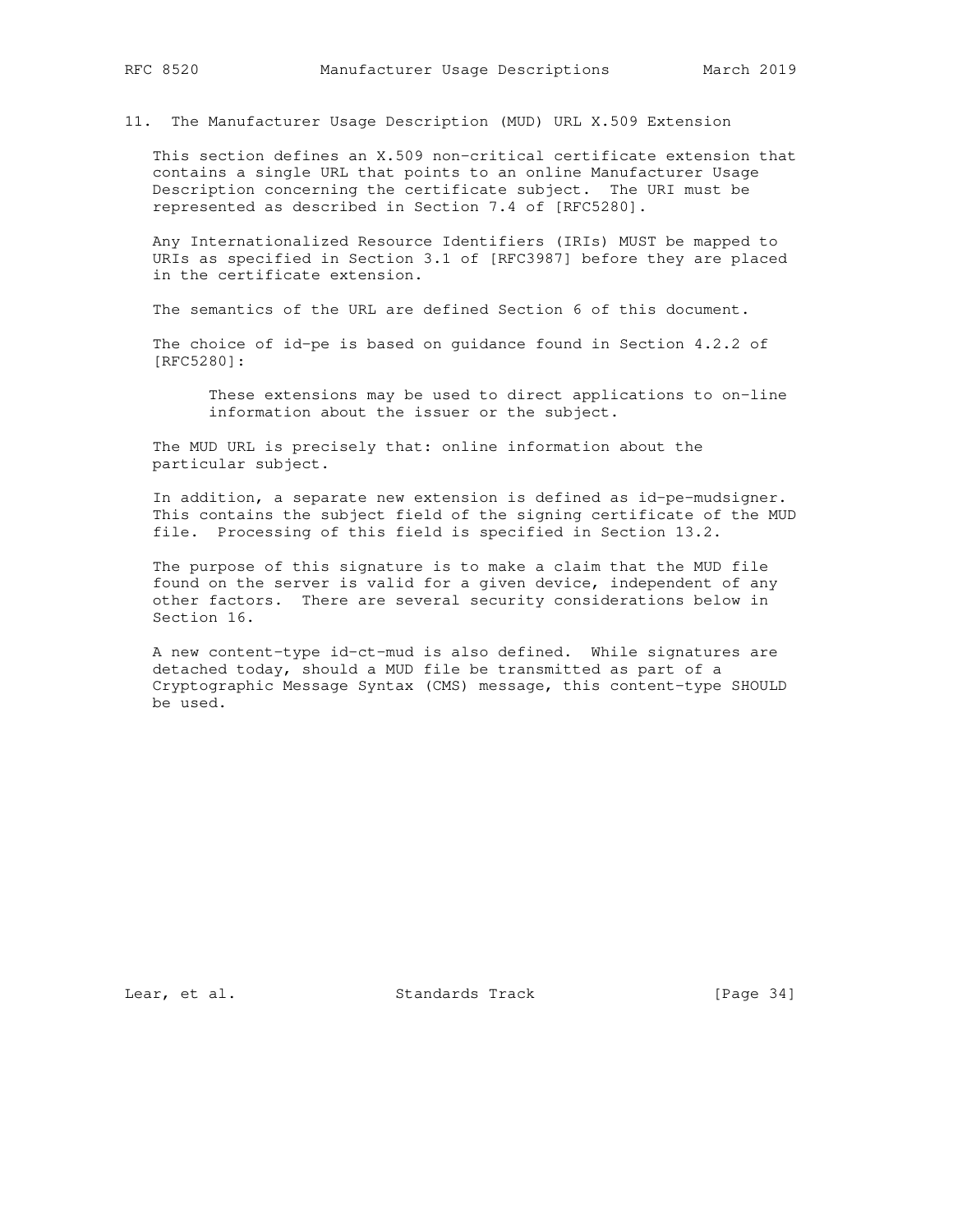```
 This module imports from [RFC5912] and [RFC6268]. The new extension
   is identified as follows:
   <CODE BEGINS>
      MUDURLExtnModule-2016 { iso(1) identified-organization(3) dod(6)
                    internet(1) security(5) mechanisms(5) pkix(7)
                    id-mod(0) id-mod-mudURLExtn2016(88) }
       DEFINITIONS IMPLICIT TAGS ::= BEGIN
      -- EXPORTS ALL --
      IMPORTS
         -- RFC 5912
        EXTENSION
        FROM PKIX-CommonTypes-2009
              { iso(1) identified-organization(3) dod(6) internet(1)
               security(5) mechanisms(5) pkix(7) id-mod(0)
                id-mod-pkixCommon-02(57) }
        -- RFC 5912
        id-ct
        FROM PKIXCRMF-2009
              { iso(1) identified-organization(3) dod(6) internet(1)
               security(5) mechanisms(5) pkix(7) id-mod(0)
                id-mod-crmf2005-02(55) }
        -- RFC 6268
        CONTENT-TYPE
        FROM CryptographicMessageSyntax-2010
           { iso(1) member-body(2) us(840) rsadsi(113549)
            pkcs(1) pkcs-9(9) smime(16) modules(0) id-mod-cms-2009(58) }
         -- RFC 5912
        id-pe, Name
        FROM PKIX1Explicit-2009
               { iso(1) identified-organization(3) dod(6) internet(1)
                security(5) mechanisms(5) pkix(7) id-mod(0)
                 id-mod-pkix1-explicit-02(51) } ;
 --
        -- Certificate Extensions
 --
       MUDCertExtensions EXTENSION ::=
           { ext-MUDURL | ext-MUDsigner, ... }
       ext-MUDURL EXTENSION ::=
```
Lear, et al. Standards Track [Page 35]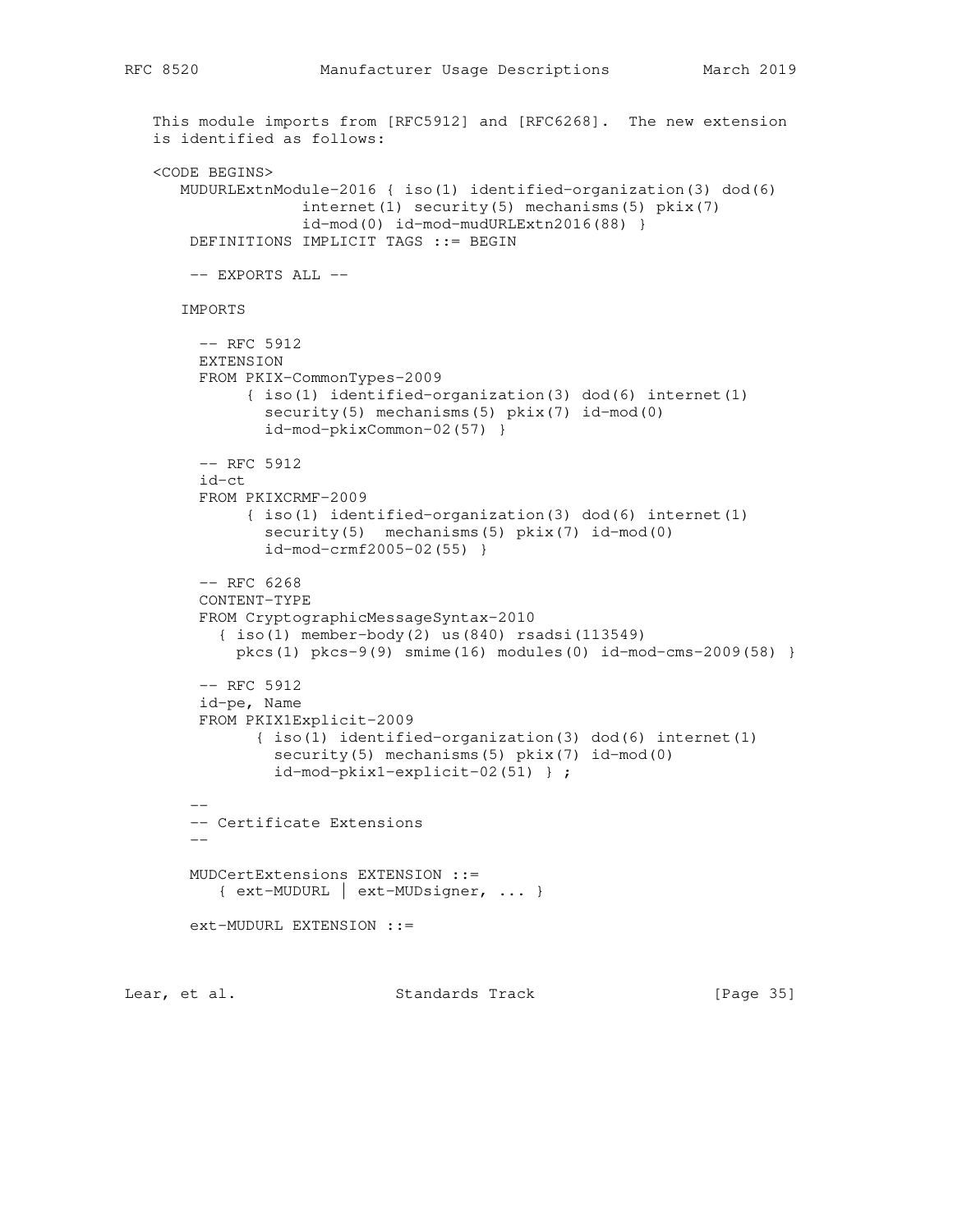```
 { SYNTAX MUDURLSyntax IDENTIFIED BY id-pe-mud-url }
       id-pe-mud-url OBJECT IDENTIFIER ::= { id-pe 25 }
       MUDURLSyntax ::= IA5String
       ext-MUDsigner EXTENSION ::=
           { SYNTAX MUDsignerSyntax IDENTIFIED BY id-pe-mudsigner }
       id-pe-mudsigner OBJECT IDENTIFIER ::= { id-pe 30 }
       MUDsignerSyntax ::= Name
 --
       -- CMS Content Types
 --
       MUDContentTypes CONTENT-TYPE ::=
          { ct-mud, ... }
        ct-mud CONTENT-TYPE ::=
           { -- directly include the content
            IDENTIFIED BY id-ct-mudtype }
          -- The binary data that is in the form
          -- "application/mud+json" is directly encoded as the
           -- signed data. No additional ASN.1 encoding is added.
      id-ct-mudtype OBJECT IDENTIFIER ::= { id-ct 41 }
       END
```
<CODE ENDS>

 While this extension can appear in either an 802.AR manufacturer certificate (IDevID) or a deployment certificate (LDevID), of course it is not guaranteed in either, nor is it guaranteed to be carried over. It is RECOMMENDED that MUD manager implementations maintain a table that maps a Thing to its MUD URL based on IDevIDs.

12. The Manufacturer Usage Description LLDP Extension

 The IEEE802.1AB Link Layer Discovery Protocol (LLDP) is a one-hop, vendor-neutral link-layer protocol used by end host network Things for advertising their identity, capabilities, and neighbors on an IEEE 802 local area network. Its Type-Length-Value (TLV) design allows for "vendor-specific" extensions to be defined. IANA has a registered IEEE 802 organizationally unique identifier (OUI) defined as documented in [RFC7042]. The MUD LLDP extension uses a subtype defined in this document to carry the MUD URL.

Lear, et al. Standards Track [Page 36]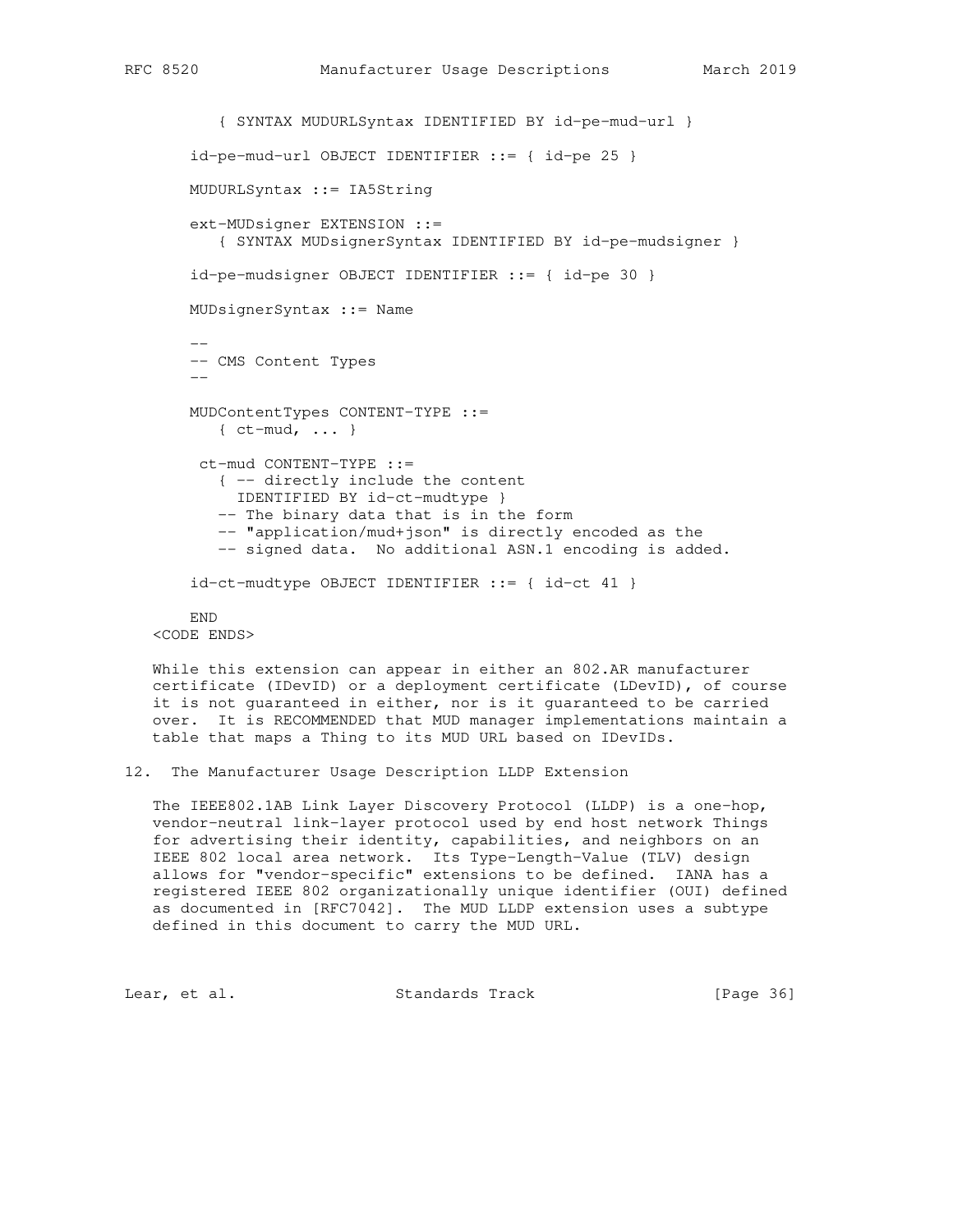The LLDP vendor-specific frame has the following format:

| $= 00 00 5E$ $= 1$<br>$\left(7 \text{ bits}\right) \left(9 \text{ bits}\right) \left(3 \text{ octets}\right) \left(1 \text{ octet}\right) \left(1-255 \text{ octets}\right)$ | $ TLV $ Type $ $<br>$=127$ | len | OUI | <i>subtype</i> | MUDString |
|------------------------------------------------------------------------------------------------------------------------------------------------------------------------------|----------------------------|-----|-----|----------------|-----------|
|                                                                                                                                                                              |                            |     |     |                |           |

where:

o TLV Type = 127 indicates a vendor-specific TLV

o len = indicates the TLV string length

o OUI = 00 00 5E is the organizationally unique identifier of IANA

o subtype = 1 (as assigned by IANA for the MUDstring)

o MUDstring = the length MUST NOT exceed 255 octets

 The intent of this extension is to provide both a new Thing classifier to the network as well as some recommended configuration to the routers that implement the policy. However, it is entirely the purview of the network system as managed by the network administrator to decide what to do with this information. The key function of this extension is simply to identify the type of Thing to the network in a structured way such that the policy can be easily found with existing toolsets.

 Hosts, routers, or other network elements that implement this option are intended to have at most one MUD URL associated with them, so they may transmit at most one MUD URL value.

 Hosts, routers, or other network elements that implement this option may ignore these options or take action based on receipt of these options. For example, they may fill in information in the respective extensions of the LLDP Management Information Base (MIB). LLDP operates in a one-way direction. Link Layer Discovery Protocol Data Units (LLDPDUs) are not exchanged as information requests by one Thing and responses sent by another Thing. The other Things do not acknowledge LLDP information received from a Thing. No specific network behavior is guaranteed. When a Thing consumes this extension, it may either forward the URL and relevant remote Thing information to a MUD manager or retrieve the usage description by resolving the URL in accordance with normal HTTP semantics.

Lear, et al. Standards Track [Page 37]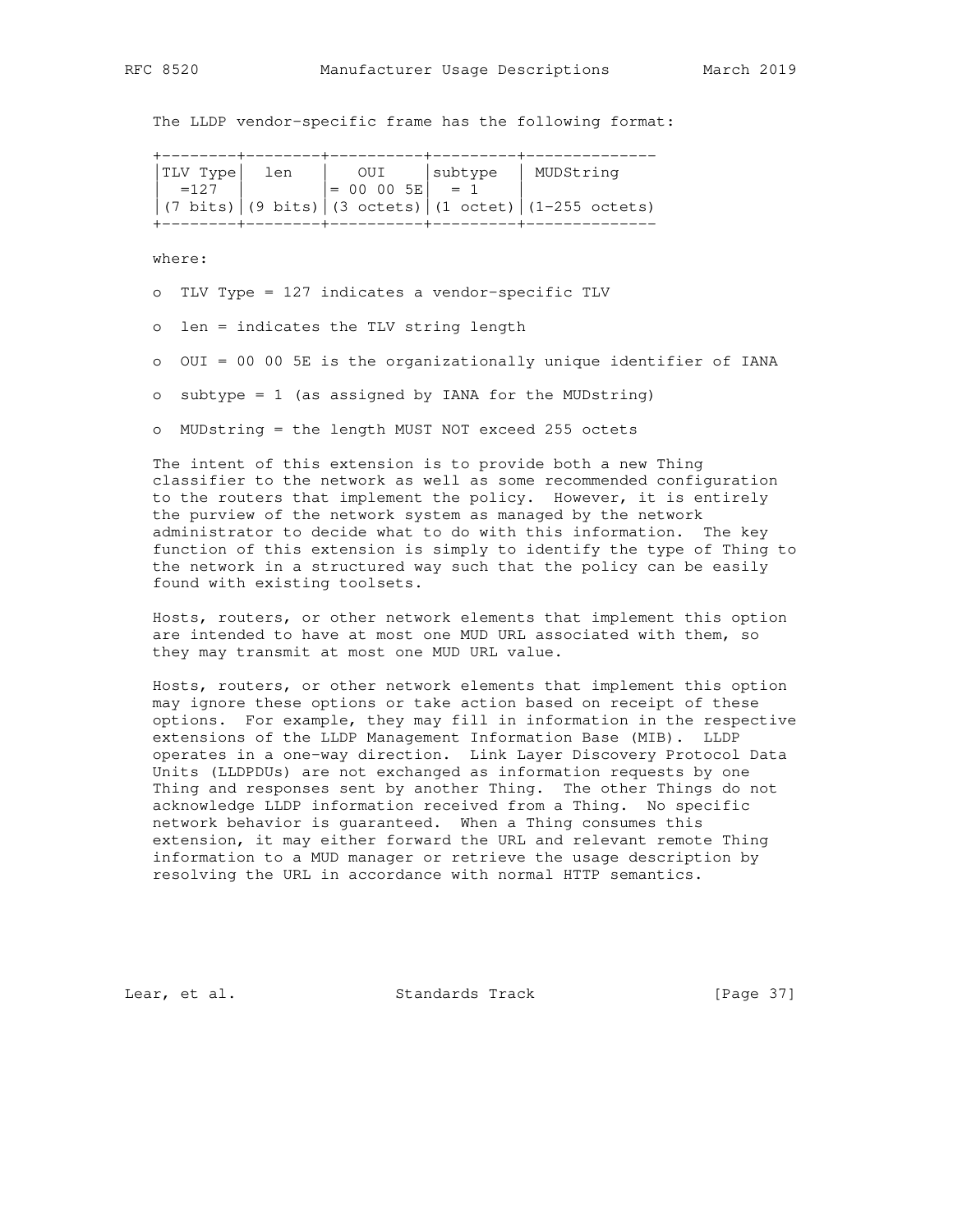13. The Creating and Processing of Signed MUD Files

 Because MUD files contain information that may be used to configure network access lists, they are sensitive. To ensure that they have not been tampered with, it is important that they be signed. We make use of DER-encoded Cryptographic Message Syntax (CMS) [RFC5652] for this purpose.

13.1. Creating a MUD File Signature

 A MUD file MUST be signed using CMS as an opaque binary object. In order to make successful verification more likely, intermediate certificates SHOULD be included. The signature is stored at the location specified in the MUD file. Signatures are transferred using content-type "application/pkcs7-signature".

For example:

 % openssl cms -sign -signer mancertfile -inkey mankey \ -in mudfile -binary -outform DER -binary \ -certfile intermediatecert -out mudfile.p7s

Note: A MUD file may need to be re-signed if the signature expires.

## 13.2. Verifying a MUD File Signature

 Prior to processing the rest of a MUD file, the MUD manager MUST retrieve the MUD signature file by retrieving the value of "mud signature" and validating the signature across the MUD file. The Key Usage Extension in the signing certificate MUST be present and have the bit digitalSignature(0) set. When the id-pe-mudsigner extension is present in a device's X.509 certificate, the MUD signature file MUST have been generated by a certificate whose subject matches the contents of that id-pe-mudsigner extension. If these conditions are not met, or if it cannot validate the chain of trust to a known trust anchor, the MUD manager MUST cease processing the MUD file until an administrator has given approval.

 The purpose of the signature on the file is to assign accountability to an entity, whose reputation can be used to guide administrators on whether or not to accept a given MUD file. It is already common place to check web reputation on the location of a server on which a file resides. While it is likely that the manufacturer will be the signer of the file, this is not strictly necessary, and it may not be desirable. For one thing, in some environments, integrators may install their own certificates. For another, what is more important is the accountability of the recommendation, and not just the relationship between the Thing and the file.

Lear, et al. Standards Track [Page 38]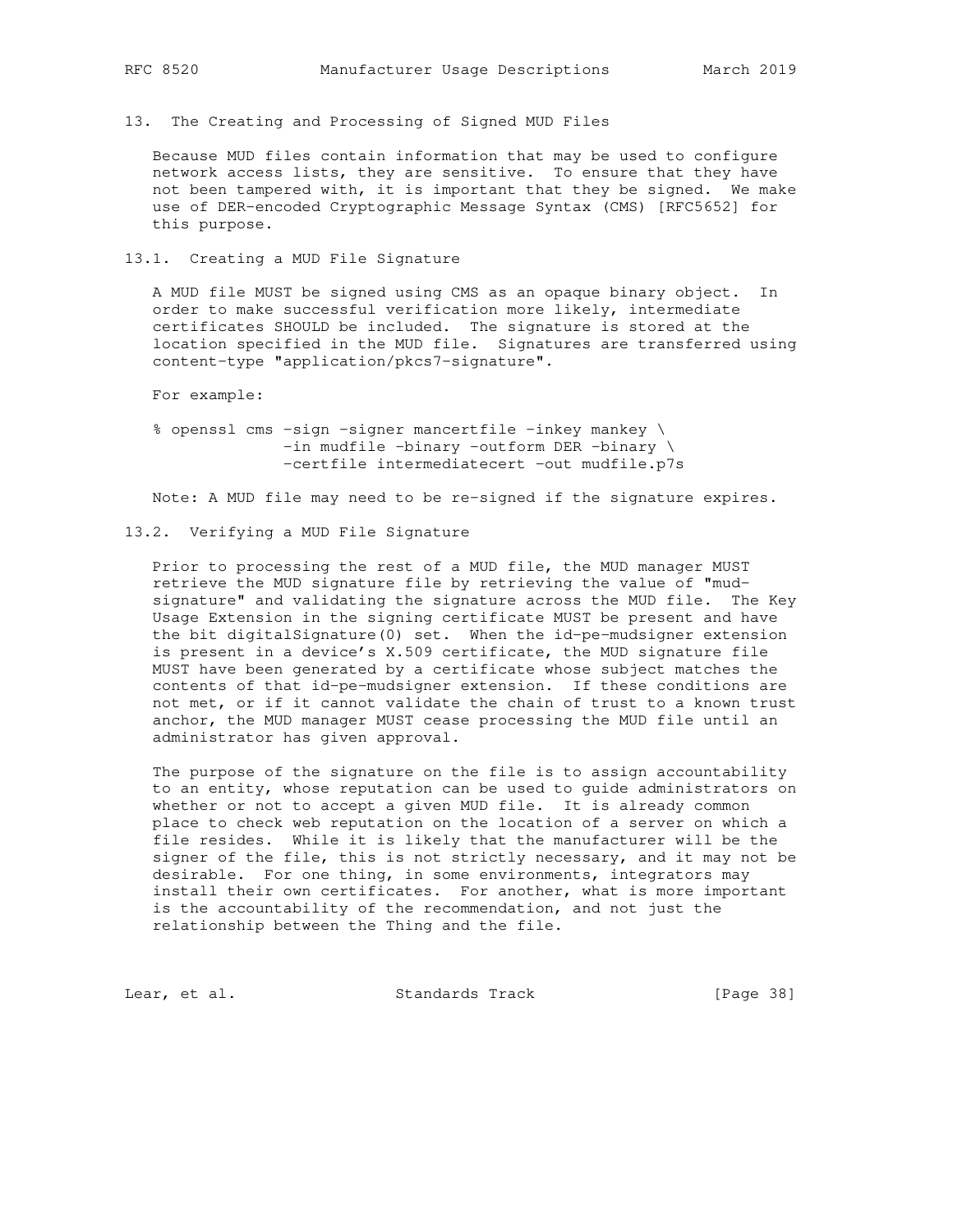An example:

% openssl cms -verify -in mudfile.p7s -inform DER -content mudfile

Note the additional step of verifying the common trust root.

14. Extensibility

 One of our design goals is to see that MUD files are able to be understood by as broad a cross-section of systems as is possible. Coupled with the fact that we have also chosen to leverage existing mechanisms, we are left with no ability to negotiate extensions and a limited desire for those extensions in any event. As such, a two tier extensibility framework is employed, as follows:

- 1. At a coarse grain, a protocol version is included in a MUD URL. This memo specifies MUD version 1. Any and all changes are entertained when this version is bumped. Transition approaches between versions would be a matter for discussion in future versions.
- 2. At a finer grain, only extensions that would not incur additional risk to the Thing are permitted. Specifically, adding nodes to the mud container is permitted with the understanding that such additions will be ignored by unaware implementations. Any such extensions SHALL be standardized through the IETF process and MUST be named in the "extensions" list. MUD managers MUST ignore YANG nodes they do not understand and SHOULD create an exception to be resolved by an administrator, so as to avoid any policy inconsistencies.
- 15. Deployment Considerations

 Because MUD consists of a number of architectural building blocks, it is possible to assemble different deployment scenarios. One key aspect is where to place policy enforcement. In order to protect the Thing from other Things within a local deployment, policy can be enforced on the nearest switch or access point. In order to limit unwanted traffic within a network, it may also be advisable to enforce policy as close to the Internet as possible. In some circumstances, policy enforcement may not be available at the closest hop. At that point, the risk of lateral infection (infection of devices that reside near one another) is increased to the number of Things that are able to communicate without protection.

 A caution about some of the classes: admission of a Thing into the "manufacturer" and "same-manufacturer" class may have impact on the access of other Things. Put another way, the admission may grow the

Lear, et al. Standards Track [Page 39]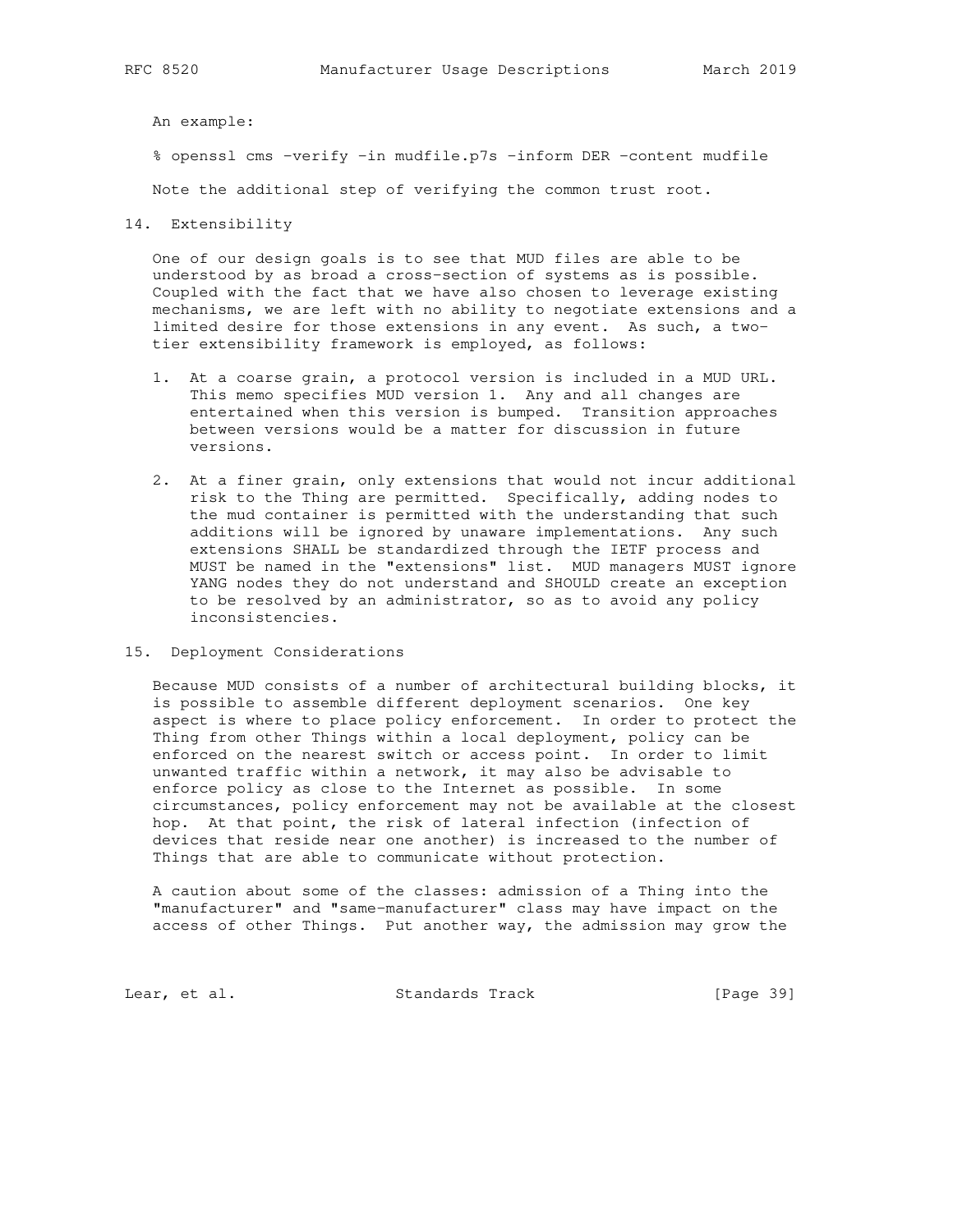access list on switches connected to other Things, depending on how access is managed. Some care should be given on managing that access list growth. Alternative methods such as additional network segmentation can be used to keep that growth within reason.

 Because as of this writing MUD is a new concept, one can expect a great many devices to not have implemented it. It remains a local deployment decision as to whether a device that is first connected should be allowed broad or limited access. Furthermore, as mentioned in the introduction, a deployment may choose to ignore a MUD policy in its entirety and simply take into account the MUD URL as a classifier to be used as part of a local policy decision.

 Finally, please see directly below information regarding device lifetimes and use of domain names.

### 16. Security Considerations

 Based on how a MUD URL is emitted, a Thing may be able to lie about what it is, thus gaining additional network access. This can happen in a number of ways when a device emits a MUD URL using DHCP or LLDP, such as being inappropriately admitted to a class such as "same-manufacturer", being given access to a device such as "my-controller", or being permitted access to an Internet resource, where such access would otherwise be disallowed. Whether that is the case will depend on the deployment. Implementations SHOULD be configurable to disallow additive access for devices using MUD URLs that are not emitted in a secure fashion such as in a certificate. Similarly, implementations SHOULD NOT grant elevated permissions (beyond those of devices presenting no MUD policy) to devices that do not strongly bind their identity to their L2/L3 transmissions. When insecure methods are used by the MUD manager, the classes SHOULD NOT contain devices that use both insecure and secure methods, in order to prevent privilege escalation attacks, and MUST NOT contain devices with the same MUD URL that are derived from both strong and weak authentication methods.

 Devices may forge source (L2/L3) information. Deployments should apply appropriate protections to bind communications to the authentication that has taken place. For 802.1X authentication, IEEE 802.1AE (MACsec) [IEEE8021AE] is one means by which this may happen. A similar approach can be used with 802.11i (Wi-Fi Protected Access 2 (WPA2)) [IEEE80211i]. Other means are available with other lower layer technologies. Implementations using session-oriented access that is not cryptographically bound should take care to remove state when any form of break in the session is detected.

Lear, et al. Standards Track [Page 40]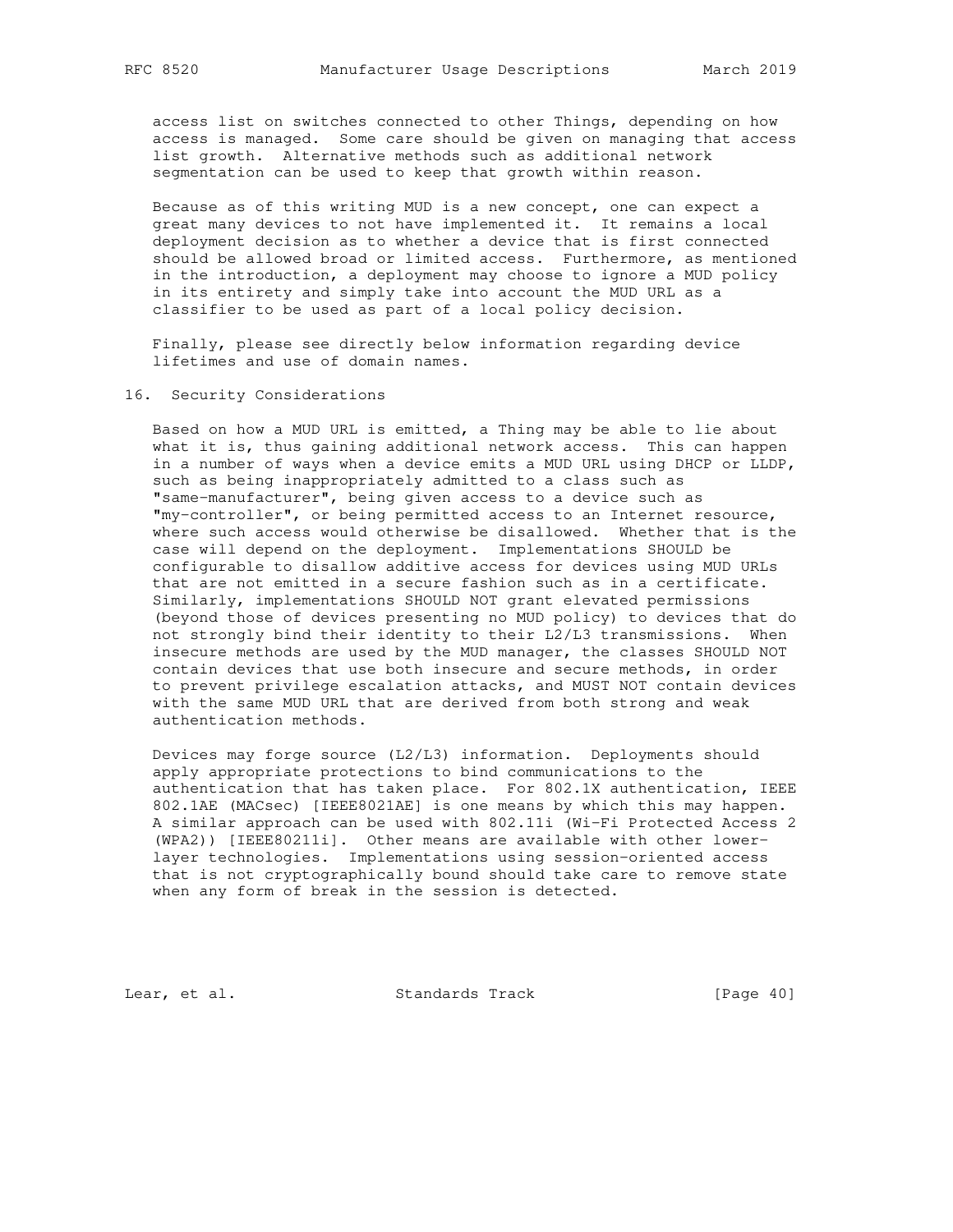A rogue certification authority (CA) may sign a certificate that contains the same subject name as is listed in the MUDsigner field in the manufacturer certificate, thus seemingly permitting a substitute MUD file for a device. There are two mitigations available: First, if the signer changes, this may be flagged as an exception by the MUD manager. Second, if the MUD file also changes, the MUD manager SHOULD seek administrator approval (it should do this in any case). In all circumstances, the MUD manager MUST maintain a cache of trusted CAs for this purpose. When such a rogue is discovered, it SHOULD be removed.

Additional mitigations are described below.

 When certificates are not present, Things claiming to be of a certain manufacturer SHOULD NOT be included in that manufacturer grouping without additional validation of some form. This will be relevant when the MUD manager makes use of primitives such as "manufacturer" for the purpose of accessing Things of a particular type. Similarly, network management systems may be able to fingerprint the Thing. In such cases, the MUD URL can act as a classifier that can be proven or disproven. Fingerprinting may have other advantages as well: when 802.1AR certificates are used, because they themselves cannot change, fingerprinting offers the opportunity to add artifacts to the MUD string in the form of the reserved field discussed in Section 10. The meaning of such artifacts is left as future work.

 MUD managers SHOULD NOT accept a usage description for a Thing with the same Media Access Control (MAC) address that has indicated a change of the URL authority without some additional validation (such as review by a network administrator). New Things that present some form of unauthenticated MUD URL SHOULD be validated by some external means when they would be given increased network access.

 It may be possible for a rogue manufacturer to inappropriately exercise the MUD file parser, in order to exploit a vulnerability. There are two recommended approaches to address this threat. The first is to validate that the signer of the MUD file is known to and trusted by the MUD manager. The second is to have a system do a primary scan of the file to ensure that it is both parseable and believable at some level. MUD files will likely be relatively small, to start with. The number of ACEs used by any given Thing should be relatively small as well. It may also be useful to limit retrieval of MUD URLs to only those sites that are known to have decent web or domain reputations.

 Use of a URL necessitates the use of domain names. If a domain name changes ownership, the new owner of that domain may be able to provide MUD files that MUD managers would consider valid. MUD

Lear, et al. Standards Track [Page 41]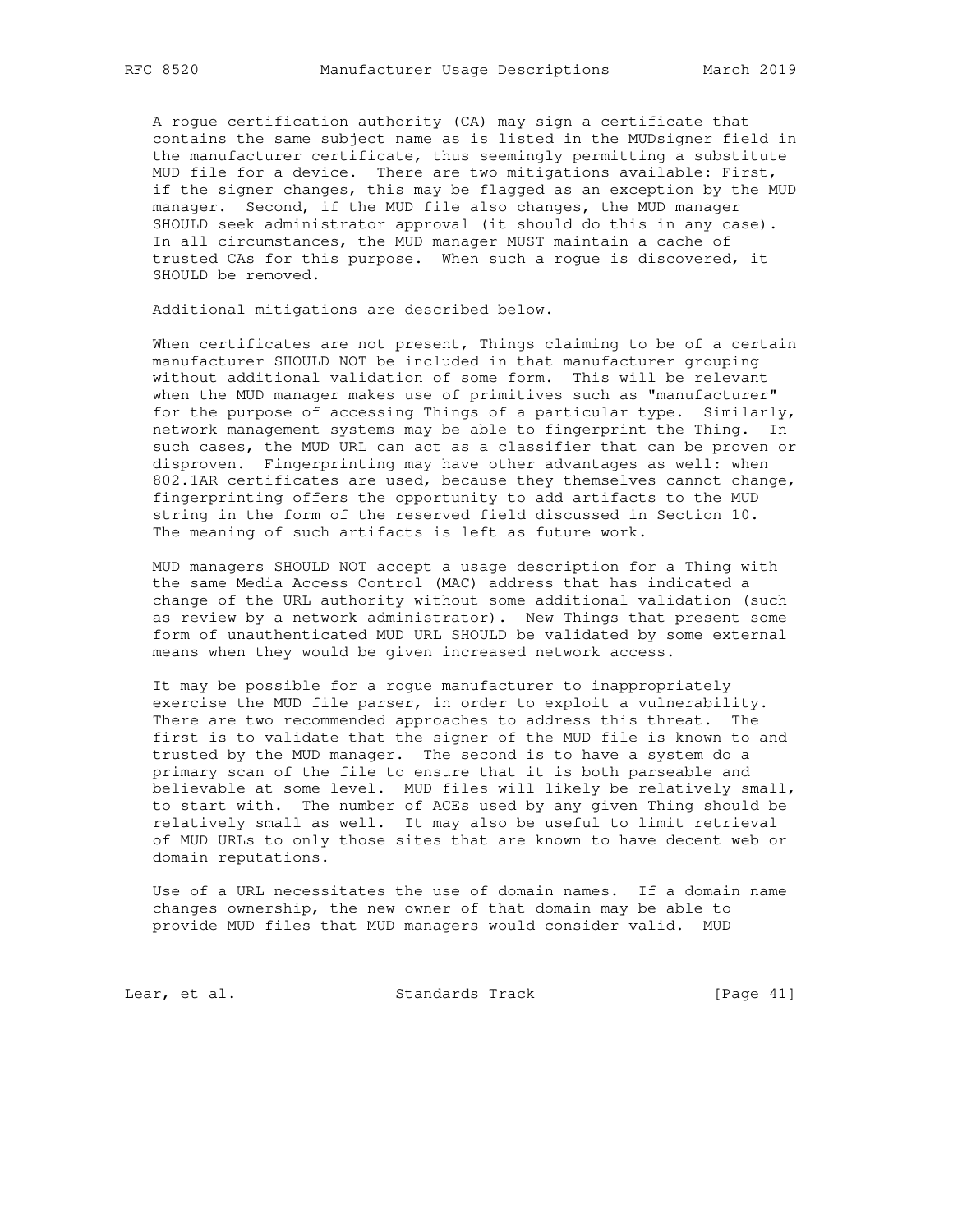managers SHOULD cache certificates used by the MUD file server. When a new certificate is retrieved for whatever reason, the MUD manager should check to see if ownership of the domain has changed. A fair programmatic approximation of this is when the name servers for the domain have changed. If the actual MUD file has changed, the MUD manager MAY check the WHOIS database to see if registration ownership of a domain has changed. If a change has occurred, or if for some reason it is not possible to determine whether ownership has changed, further review may be warranted. Note, this remediation does not take into account the case of a Thing that was produced long ago and only recently fielded, or the case where a new MUD manager has been installed.

 The release of a MUD URL by a Thing reveals what the Thing is and provides an attacker with guidance on what vulnerabilities may be present.

 While the MUD URL itself is not intended to be unique to a specific Thing, the release of the URL may aid an observer in identifying individuals when combined with other information. This is a privacy consideration.

 In addressing both of these concerns, implementors should take into account what other information they are advertising through mechanisms such as Multicast DNS (mDNS) [RFC6872]; how a Thing might otherwise be identified, perhaps through how it behaves when it is connected to the network; and whether a Thing is intended to be used by individuals or carry personal identifying information, and then apply appropriate data minimization techniques. One approach is to make use of TEAP [RFC7170] as the means to share information with authorized components in the network. Network elements may also assist in limiting access to the MUD URL through the use of mechanisms such as DHCPv6-Shield [RFC7610].

 There is the risk of the MUD manager itself being spied on to determine what things are connected to the network. To address this risk, MUD managers may choose to make use of TLS proxies that they trust that would aggregate other information.

 Please note that the security considerations mentioned in Section 3.7 of [RFC8407] are not applicable in this case because the YANG serialization is not intended to be accessed via NETCONF. However, for those who try to instantiate this model in a network element via the Network Configuration Protocol (NETCONF), all objects in each model in this document exhibit similar security characteristics as [RFC8519]. The basic purpose of MUD is to configure access, so by its very nature, it can be disruptive if used by unauthorized parties.

Lear, et al. Standards Track [Page 42]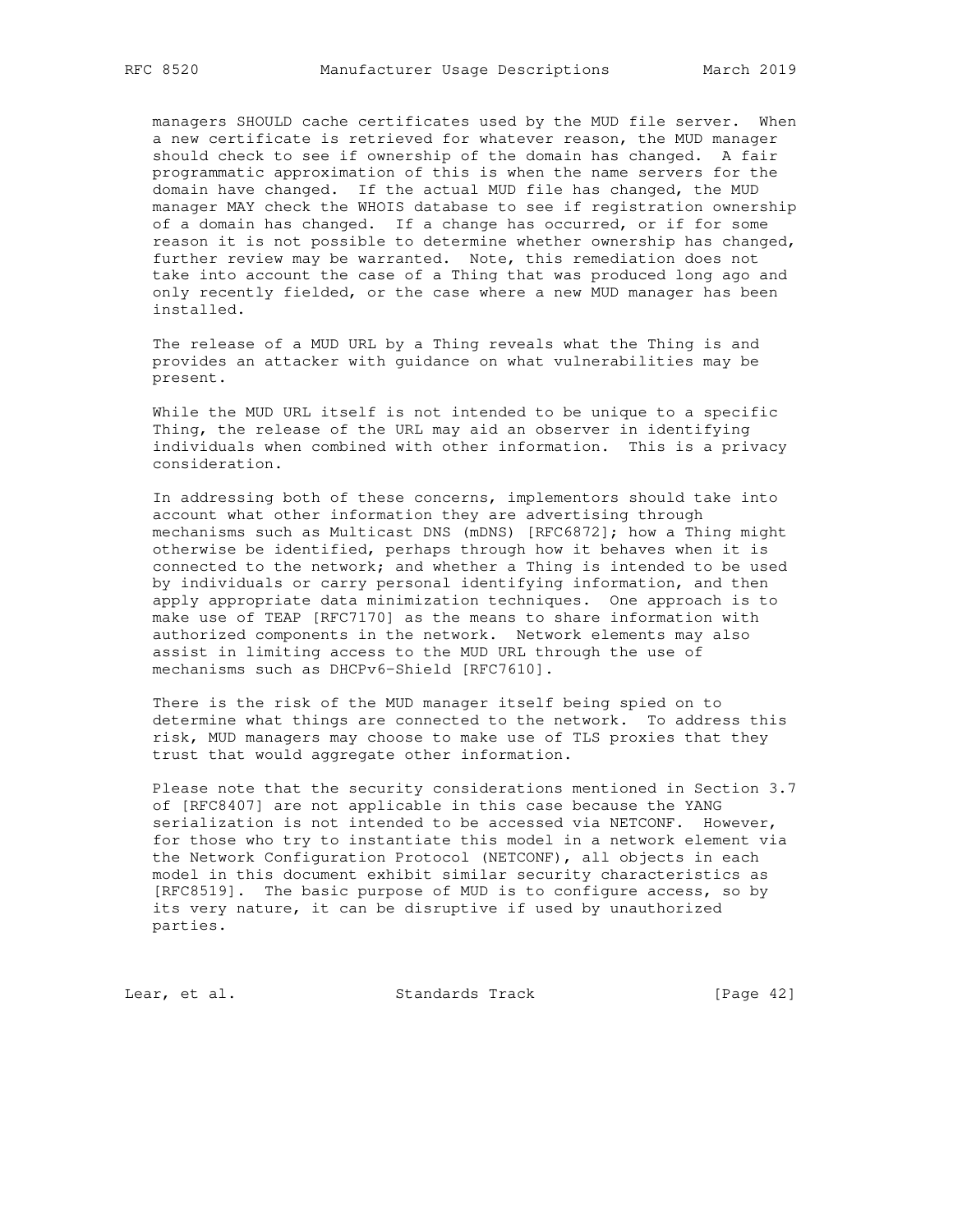# 17. IANA Considerations

17.1. YANG Module Registrations

 The following YANG modules have been registered in the "YANG Module Names" registry:

 Name: ietf-mud URN: urn:ietf:params:xml:ns:yang:ietf-mud Prefix: ietf-mud Registrant contact: The IESG Reference: RFC 8520

 Name: ietf-acldns URI: urn:ietf:params:xml:ns:yang:ietf-acldns Prefix: ietf-acldns Registrant contact: The IESG Reference: RFC 8520

#### 17.2. URI Registrations

IANA has added the following entries to the "IETF XML registry":

 URI: urn:ietf:params:xml:ns:yang:ietf-acldns Registrant Contact: The IESG. XML: N/A. The requested URI is an XML namespace.

 URI: urn:ietf:params:xml:ns:yang:ietf-mud Registrant Contact: The IESG. XML: N/A. The requested URI is an XML namespace.

17.3. DHCPv4 and DHCPv6 Options

 The IANA has allocated OPTION\_MUD\_URL\_V4 (161) in the "Dynamic Host Configuration Protocol (DHCP) and Bootstrap Protocol (BOOTP) Parameters" registry, and OPTION\_MUD\_URL\_V6 (112) in the "Dynamic Host Configuration Protocol for IPv6 (DHCPv6)" registry, as described in Section 10.

# 17.4. PKIX Extensions

IANA has made the following assignments for:

- o The MUDURLExtnModule-2016 ASN.1 module (88) in the "SMI Security for PKIX Module Identifier" registry (1.3.6.1.5.5.7.0).
- o id-pe-mud-url object identifier (25) from the "SMI Security for PKIX Certificate Extension" registry (1.3.6.1.5.5.7.1).

Lear, et al. Standards Track [Page 43]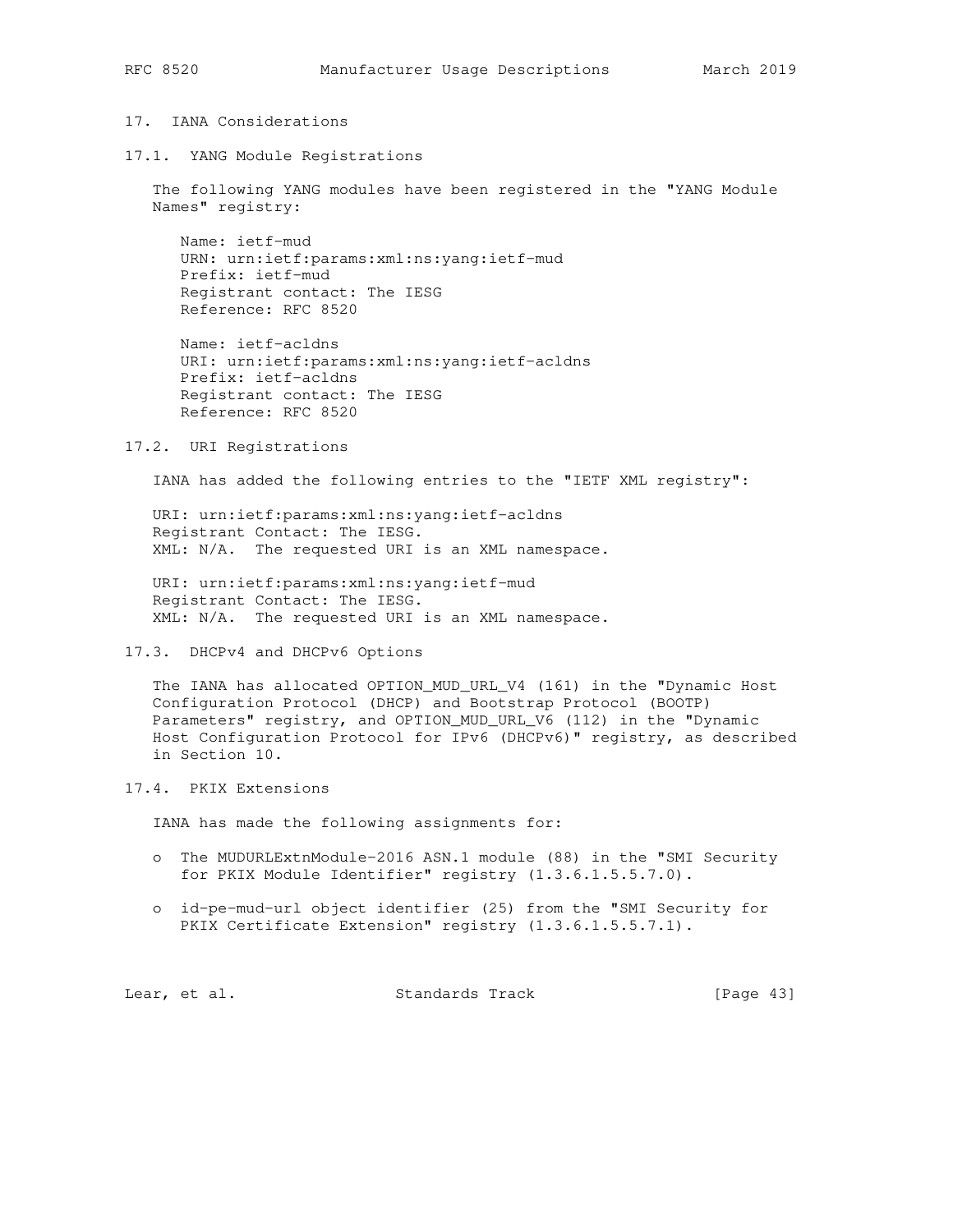- o id-pe-mudsigner object identifier (30) from the "SMI Security for PKIX Certificate Extension" registry.
- o id-ct-mudtype object identifier (41) from the "SMI Security for S/MIME CMS Content Type" registry.
- o The use of these values is specified in Section 11.
- 17.5. Media Type Registration for MUD Files

The following media type is defined for the transfer of MUD files:

- o Type name: application
- o Subtype name: mud+json
- o Required parameters: N/A
- o Optional parameters: N/A
- o Encoding considerations: 8bit; "application/mud+json" values are represented as JSON objects; UTF-8 encoding MUST be employed [RFC3629].
- o Security considerations: See Security Considerations of RFC 8520 and Section 12 of [RFC8259].
- o Interoperability considerations: N/A
- o Published specification: RFC 8520
- o Applications that use this media type: MUD managers as specified by RFC 8520.
- o Fragment identifier considerations: N/A
- o Additional information: Magic number(s): N/A File extension(s): N/A Macintosh file type code(s): N/A
- o Person & email address to contact for further information: Eliot Lear <lear@cisco.com>, Ralph Droms <rdroms@gmail.com>, Dan Romascanu <dromasca@gmail.com>
- o Intended usage: COMMON
- o Restrictions on usage: none

Lear, et al. Standards Track [Page 44]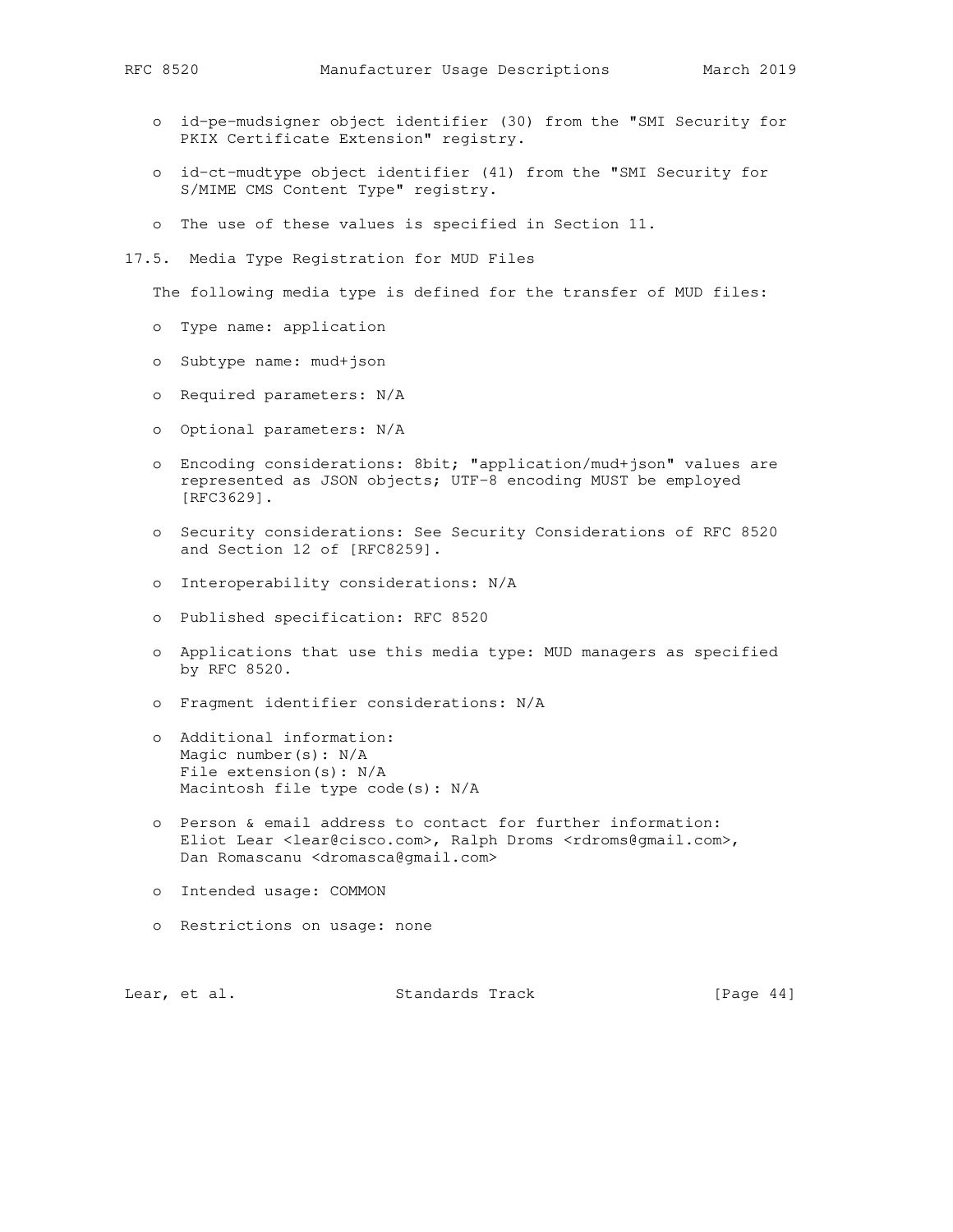- o Author: Eliot Lear <lear@cisco.com> Ralph Droms <rdroms@gmail.com> Dan Romascanu <dromasca@gmail.com>
- o Change controller: IESG
- o Provisional registration? (standards tree only): No.

17.6. IANA LLDP TLV Subtype Registry

 IANA has created a new registry titled "IANA Link Layer Discovery Protocol (LLDP) TLV Subtypes" under "IEEE 802 Numbers". The policy for this registry is Expert Review [RFC8126]. The maximum number of entries in the registry is 256.

IANA has populated the initial registry as follows:

 LLDP subtype value: 1 (All the other 255 values are initially marked as "Unassigned".)

 Description: the Manufacturer Usage Description (MUD) Uniform Resource Locator (URL)

Reference: RFC 8520

17.7. The MUD Well-Known Universal Resource Name (URNs)

 The following parameter registry has been added in accordance with [RFC3553].

 Registry name: MUD Well-Known Universal Resource Name (URN) Specification: RFC 8520 Repository: https://www.iana.org/assignments/mud Index value: Encoded identically to a TCP/UDP port service name, as specified in Section 5.1 of [RFC6335]

 The following entries have been added to the "MUD Well-Known Universal Resource Name (URN)" registry:

 "urn:ietf:params:mud:dns" refers to the service specified by [RFC1123]. "urn:ietf:params:mud:ntp" refers to the service specified by [RFC5905].

Lear, et al. Standards Track [Page 45]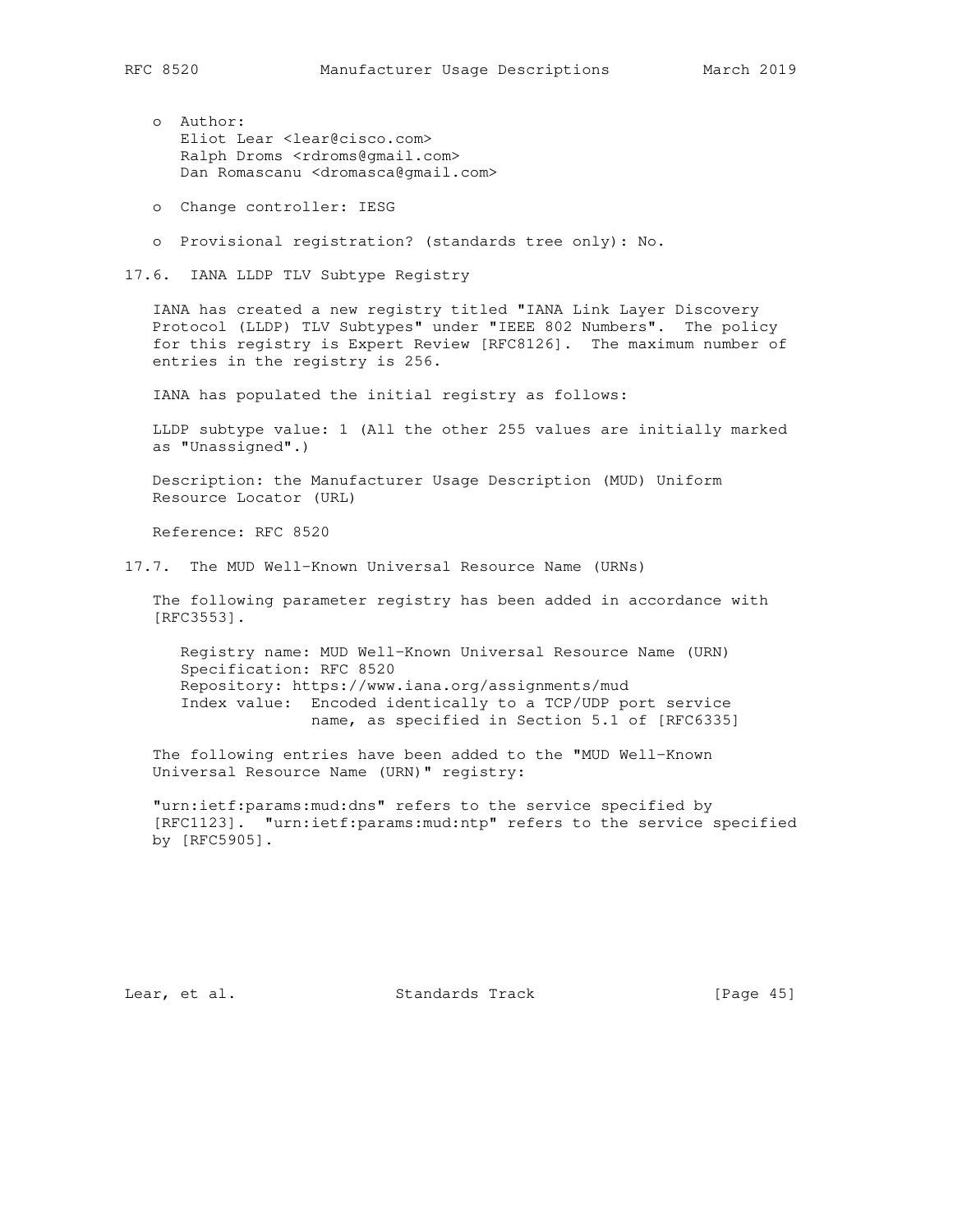17.8. Extensions Registry

The IANA has established a registry of extensions as follows:

 Registry name: MUD Extensions Registry policy: Standards Action Reference: RFC 8520 Extension name: UTF-8-encoded string, not to exceed 40 characters.

 Each extension MUST follow the rules specified in this specification. As is usual, the IANA issues early allocations in accordance with [RFC7120].

- 18. References
- 18.1. Normative References

[IEEE8021AB]

 IEEE, "IEEE Standard for Local and Metropolitan Area Networks-- Station and Media Access Control Connectivity Discovery", IEEE 802.1AB.

- [RFC1123] Braden, R., Ed., "Requirements for Internet Hosts Application and Support", STD 3, RFC 1123, DOI 10.17487/RFC1123, October 1989, <https://www.rfc-editor.org/info/rfc1123>.
- [RFC2119] Bradner, S., "Key words for use in RFCs to Indicate Requirement Levels", BCP 14, RFC 2119, DOI 10.17487/RFC2119, March 1997, <https://www.rfc-editor.org/info/rfc2119>.
- [RFC2131] Droms, R., "Dynamic Host Configuration Protocol", RFC 2131, DOI 10.17487/RFC2131, March 1997, <https://www.rfc-editor.org/info/rfc2131>.
- [RFC2818] Rescorla, E., "HTTP Over TLS", RFC 2818, DOI 10.17487/RFC2818, May 2000, <https://www.rfc-editor.org/info/rfc2818>.
- [RFC3629] Yergeau, F., "UTF-8, a transformation format of ISO 10646", STD 63, RFC 3629, DOI 10.17487/RFC3629, November 2003, <https://www.rfc-editor.org/info/rfc3629>.
- [RFC3748] Aboba, B., Blunk, L., Vollbrecht, J., Carlson, J., and H. Levkowetz, Ed., "Extensible Authentication Protocol (EAP)", RFC 3748, DOI 10.17487/RFC3748, June 2004, <https://www.rfc-editor.org/info/rfc3748>.

| [Page $46$ ]<br>Standards Track<br>Lear, et al. |  |  |
|-------------------------------------------------|--|--|
|-------------------------------------------------|--|--|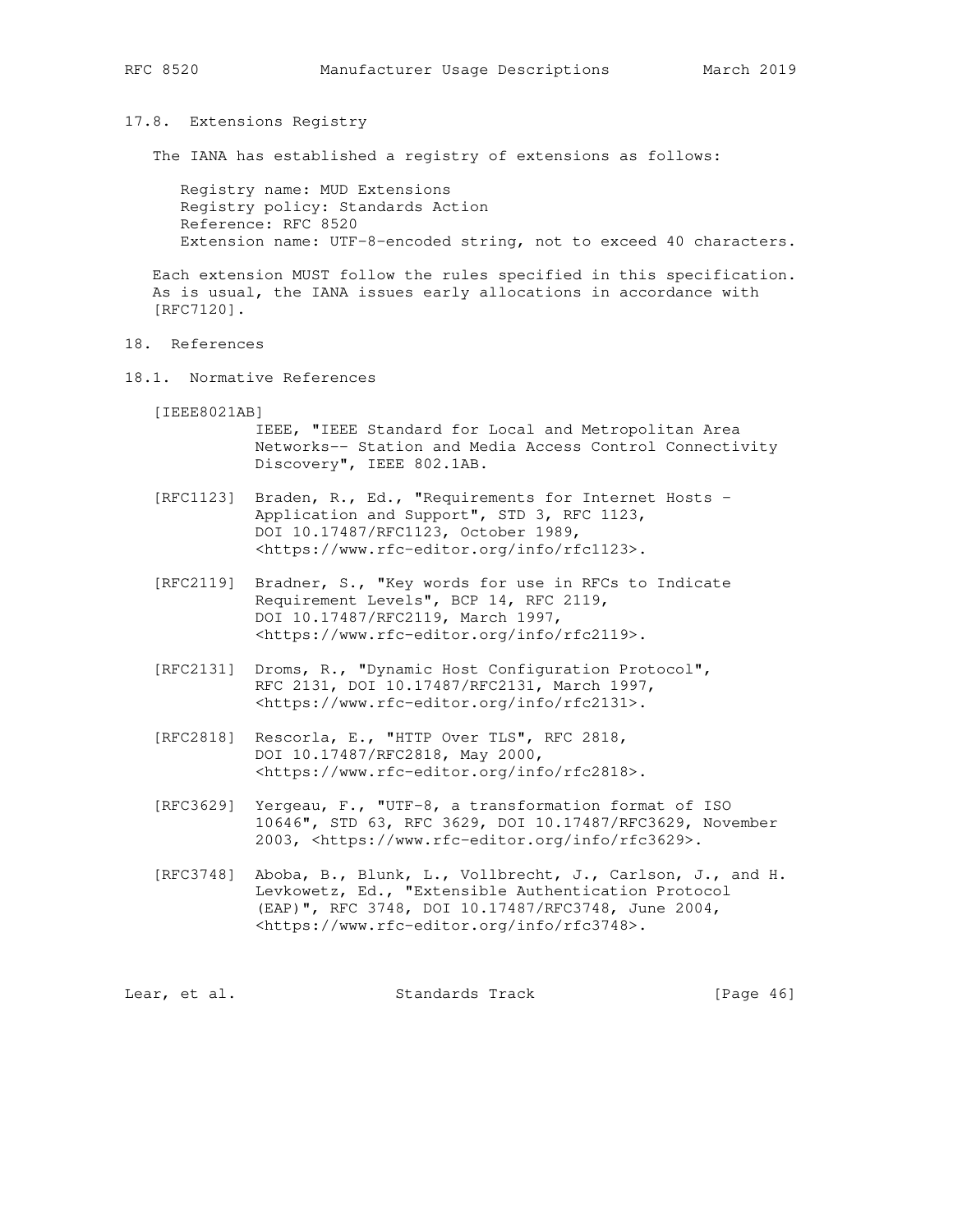- [RFC3986] Berners-Lee, T., Fielding, R., and L. Masinter, "Uniform Resource Identifier (URI): Generic Syntax", STD 66, RFC 3986, DOI 10.17487/RFC3986, January 2005, <https://www.rfc-editor.org/info/rfc3986>.
- [RFC3987] Duerst, M. and M. Suignard, "Internationalized Resource Identifiers (IRIs)", RFC 3987, DOI 10.17487/RFC3987, January 2005, <https://www.rfc-editor.org/info/rfc3987>.
- [RFC5234] Crocker, D., Ed. and P. Overell, "Augmented BNF for Syntax Specifications: ABNF", STD 68, RFC 5234, DOI 10.17487/RFC5234, January 2008, <https://www.rfc-editor.org/info/rfc5234>.
- [RFC5280] Cooper, D., Santesson, S., Farrell, S., Boeyen, S., Housley, R., and W. Polk, "Internet X.509 Public Key Infrastructure Certificate and Certificate Revocation List (CRL) Profile", RFC 5280, DOI 10.17487/RFC5280, May 2008, <https://www.rfc-editor.org/info/rfc5280>.
- [RFC5652] Housley, R., "Cryptographic Message Syntax (CMS)", STD 70, RFC 5652, DOI 10.17487/RFC5652, September 2009, <https://www.rfc-editor.org/info/rfc5652>.
- [RFC5905] Mills, D., Martin, J., Ed., Burbank, J., and W. Kasch, "Network Time Protocol Version 4: Protocol and Algorithms Specification", RFC 5905, DOI 10.17487/RFC5905, June 2010, <https://www.rfc-editor.org/info/rfc5905>.
- [RFC5912] Hoffman, P. and J. Schaad, "New ASN.1 Modules for the Public Key Infrastructure Using X.509 (PKIX)", RFC 5912, DOI 10.17487/RFC5912, June 2010, <https://www.rfc-editor.org/info/rfc5912>.
- [RFC6268] Schaad, J. and S. Turner, "Additional New ASN.1 Modules for the Cryptographic Message Syntax (CMS) and the Public Key Infrastructure Using X.509 (PKIX)", RFC 6268, DOI 10.17487/RFC6268, July 2011, <https://www.rfc-editor.org/info/rfc6268>.
- [RFC6335] Cotton, M., Eggert, L., Touch, J., Westerlund, M., and S. Cheshire, "Internet Assigned Numbers Authority (IANA) Procedures for the Management of the Service Name and Transport Protocol Port Number Registry", BCP 165, RFC 6335, DOI 10.17487/RFC6335, August 2011, <https://www.rfc-editor.org/info/rfc6335>.

Lear, et al. Standards Track [Page 47]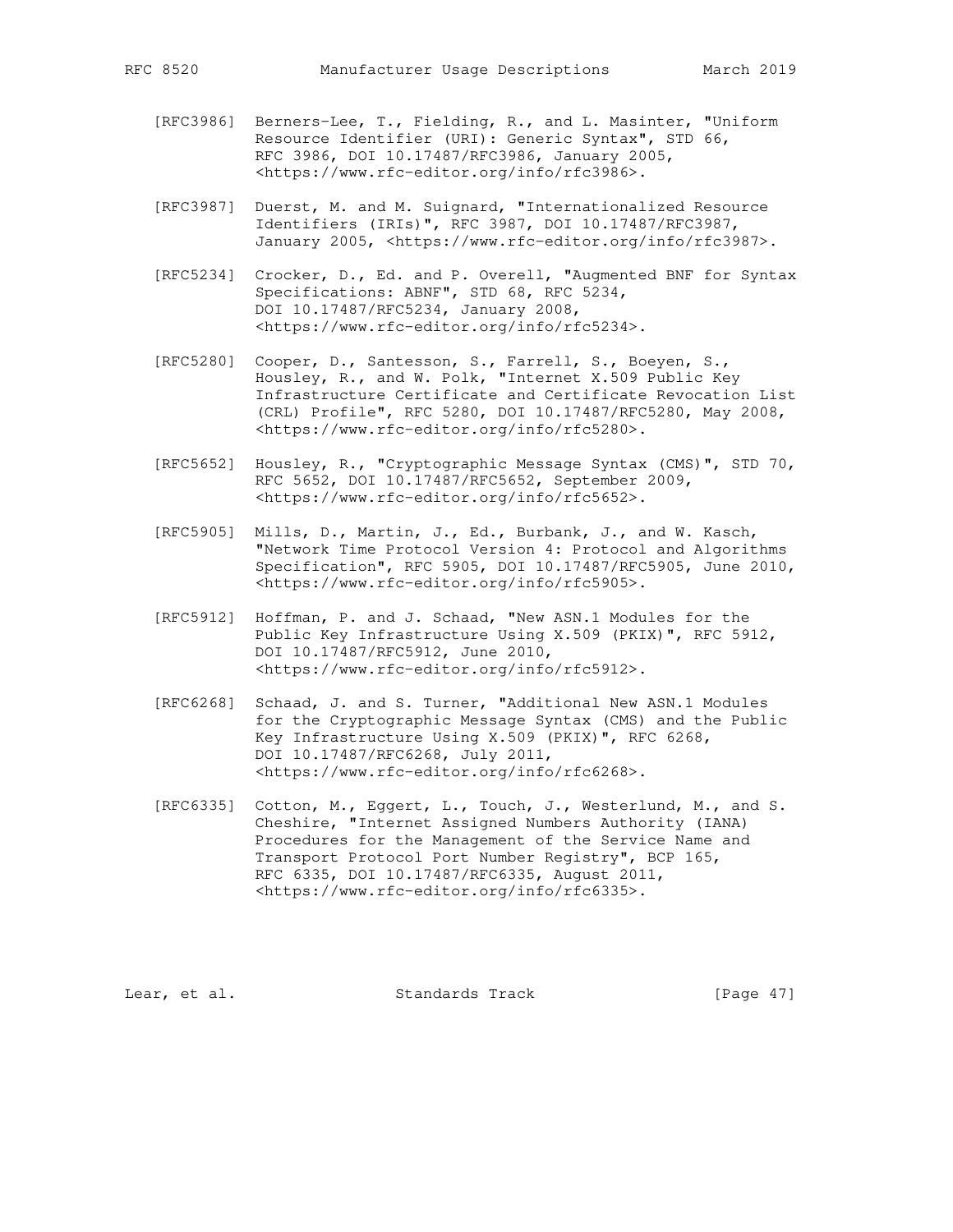- - [RFC6991] Schoenwaelder, J., Ed., "Common YANG Data Types", RFC 6991, DOI 10.17487/RFC6991, July 2013, <https://www.rfc-editor.org/info/rfc6991>.
	- [RFC7120] Cotton, M., "Early IANA Allocation of Standards Track Code Points", BCP 100, RFC 7120, DOI 10.17487/RFC7120, January 2014, <https://www.rfc-editor.org/info/rfc7120>.
	- [RFC7227] Hankins, D., Mrugalski, T., Siodelski, M., Jiang, S., and S. Krishnan, "Guidelines for Creating New DHCPv6 Options", BCP 187, RFC 7227, DOI 10.17487/RFC7227, May 2014, <https://www.rfc-editor.org/info/rfc7227>.
	- [RFC7230] Fielding, R., Ed. and J. Reschke, Ed., "Hypertext Transfer Protocol (HTTP/1.1): Message Syntax and Routing", RFC 7230, DOI 10.17487/RFC7230, June 2014, <https://www.rfc-editor.org/info/rfc7230>.
	- [RFC7231] Fielding, R., Ed. and J. Reschke, Ed., "Hypertext Transfer Protocol (HTTP/1.1): Semantics and Content", RFC 7231, DOI 10.17487/RFC7231, June 2014, <https://www.rfc-editor.org/info/rfc7231>.
	- [RFC7610] Gont, F., Liu, W., and G. Van de Velde, "DHCPv6-Shield: Protecting against Rogue DHCPv6 Servers", BCP 199, RFC 7610, DOI 10.17487/RFC7610, August 2015, <https://www.rfc-editor.org/info/rfc7610>.
	- [RFC7950] Bjorklund, M., Ed., "The YANG 1.1 Data Modeling Language", RFC 7950, DOI 10.17487/RFC7950, August 2016, <https://www.rfc-editor.org/info/rfc7950>.
	- [RFC7951] Lhotka, L., "JSON Encoding of Data Modeled with YANG", RFC 7951, DOI 10.17487/RFC7951, August 2016, <https://www.rfc-editor.org/info/rfc7951>.
	- [RFC8174] Leiba, B., "Ambiguity of Uppercase vs Lowercase in RFC 2119 Key Words", BCP 14, RFC 8174, DOI 10.17487/RFC8174, May 2017, <https://www.rfc-editor.org/info/rfc8174>.
	- [RFC8259] Bray, T., Ed., "The JavaScript Object Notation (JSON) Data Interchange Format", STD 90, RFC 8259, DOI 10.17487/RFC8259, December 2017, <https://www.rfc-editor.org/info/rfc8259>.
	- [RFC8340] Bjorklund, M. and L. Berger, Ed., "YANG Tree Diagrams", BCP 215, RFC 8340, DOI 10.17487/RFC8340, March 2018, <https://www.rfc-editor.org/info/rfc8340>.

| [Page 48]<br>Standards Track<br>Lear, et al. |  |  |  |  |
|----------------------------------------------|--|--|--|--|
|----------------------------------------------|--|--|--|--|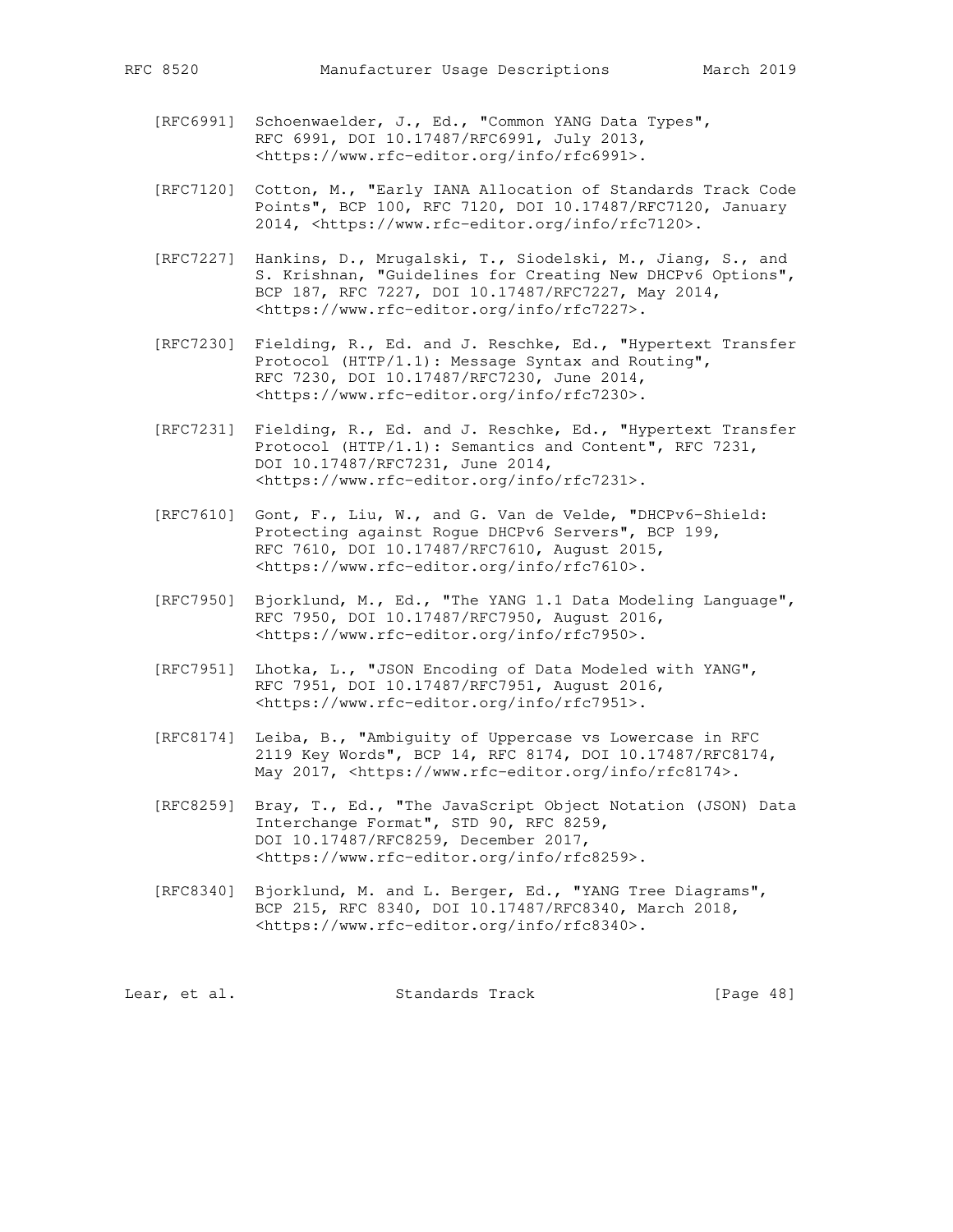- [RFC8348] Bierman, A., Bjorklund, M., Dong, J., and D. Romascanu, "A YANG Data Model for Hardware Management", RFC 8348, DOI 10.17487/RFC8348, March 2018, <https://www.rfc-editor.org/info/rfc8348>.
- [RFC8415] Mrugalski, T., Siodelski, M., Volz, B., Yourtchenko, A., Richardson, M., Jiang, S., Lemon, T., and T. Winters, "Dynamic Host Configuration Protocol for IPv6 (DHCPv6)", RFC 8415, DOI 10.17487/RFC8415, November 2018, <https://www.rfc-editor.org/info/rfc8415>.
- [RFC8519] Jethanandani, M., Agarwal, S., Huang, L., and D. Blair, "YANG Data Model for Network Access Control Lists (ACLs)", RFC 8519, DOI 10.17487/RFC8519, March 2019, <https://www.rfc-editor.org/info/rfc8519>.
- 18.2. Informative References
	- [FW95] Chapman, D. and E. Zwicky, "Building Internet Firewalls", First Edition, November 1995.

### [IEEE80211i]

 IEEE, "IEEE Standard for information technology- Telecommunications and information exchange between systems-Local and metropolitan area networks-Specific requirements-Part 11: Wireless LAN Medium Access Control (MAC) and Physical Layer (PHY) specifications: Amendment 6: Medium Access Control (MAC) Security Enhancements", IEEE 802.11i.

# [IEEE8021AE]

 IEEE, "IEEE Standard for Local and metropolitan area networks-Media Access Control (MAC) Security", IEEE 802.1AE.

#### [IEEE8021AR]

 IEEE, "IEEE Standard for Local and metropolitan area networks - Secure Device Identity", IEEE 802.1AR.

## [IEEE8021X]

 IEEE, "IEEE Standard for Local and metropolitan area networks--Port-Based Network Access Control", IEEE 802.1X.

 [RFC1984] IAB and IESG, "IAB and IESG Statement on Cryptographic Technology and the Internet", BCP 200, RFC 1984, DOI 10.17487/RFC1984, August 1996, <https://www.rfc-editor.org/info/rfc1984>.

Lear, et al. Standards Track [Page 49]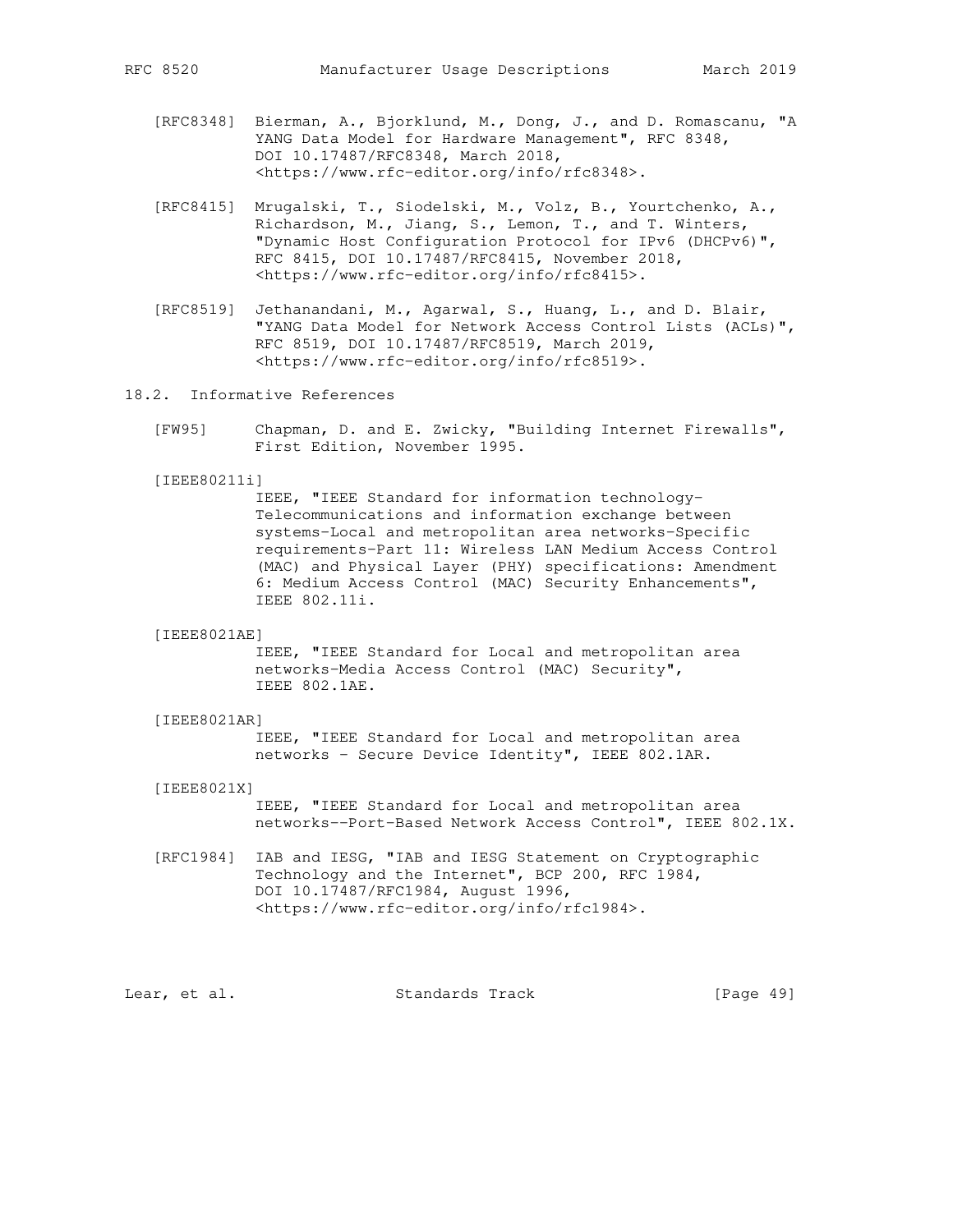- [RFC3553] Mealling, M., Masinter, L., Hardie, T., and G. Klyne, "An IETF URN Sub-namespace for Registered Protocol Parameters", BCP 73, RFC 3553, DOI 10.17487/RFC3553, June 2003, <https://www.rfc-editor.org/info/rfc3553>.
- [RFC6092] Woodyatt, J., Ed., "Recommended Simple Security Capabilities in Customer Premises Equipment (CPE) for Providing Residential IPv6 Internet Service", RFC 6092, DOI 10.17487/RFC6092, January 2011, <https://www.rfc-editor.org/info/rfc6092>.
- [RFC6872] Gurbani, V., Ed., Burger, E., Ed., Anjali, T., Abdelnur, H., and O. Festor, "The Common Log Format (CLF) for the Session Initiation Protocol (SIP): Framework and Information Model", RFC 6872, DOI 10.17487/RFC6872, February 2013, <https://www.rfc-editor.org/info/rfc6872>.
- [RFC7042] Eastlake 3rd, D. and J. Abley, "IANA Considerations and IETF Protocol and Documentation Usage for IEEE 802 Parameters", BCP 141, RFC 7042, DOI 10.17487/RFC7042, October 2013, <https://www.rfc-editor.org/info/rfc7042>.
- [RFC7170] Zhou, H., Cam-Winget, N., Salowey, J., and S. Hanna, "Tunnel Extensible Authentication Protocol (TEAP) Version 1", RFC 7170, DOI 10.17487/RFC7170, May 2014, <https://www.rfc-editor.org/info/rfc7170>.
- [RFC7252] Shelby, Z., Hartke, K., and C. Bormann, "The Constrained Application Protocol (CoAP)", RFC 7252, DOI 10.17487/RFC7252, June 2014, <https://www.rfc-editor.org/info/rfc7252>.
- [RFC7452] Tschofenig, H., Arkko, J., Thaler, D., and D. McPherson, "Architectural Considerations in Smart Object Networking", RFC 7452, DOI 10.17487/RFC7452, March 2015, <https://www.rfc-editor.org/info/rfc7452>.
- [RFC7488] Boucadair, M., Penno, R., Wing, D., Patil, P., and T. Reddy, "Port Control Protocol (PCP) Server Selection", RFC 7488, DOI 10.17487/RFC7488, March 2015, <https://www.rfc-editor.org/info/rfc7488>.
- [RFC8126] Cotton, M., Leiba, B., and T. Narten, "Guidelines for Writing an IANA Considerations Section in RFCs", BCP 26, RFC 8126, DOI 10.17487/RFC8126, June 2017, <https://www.rfc-editor.org/info/rfc8126>.

Lear, et al. Standards Track [Page 50]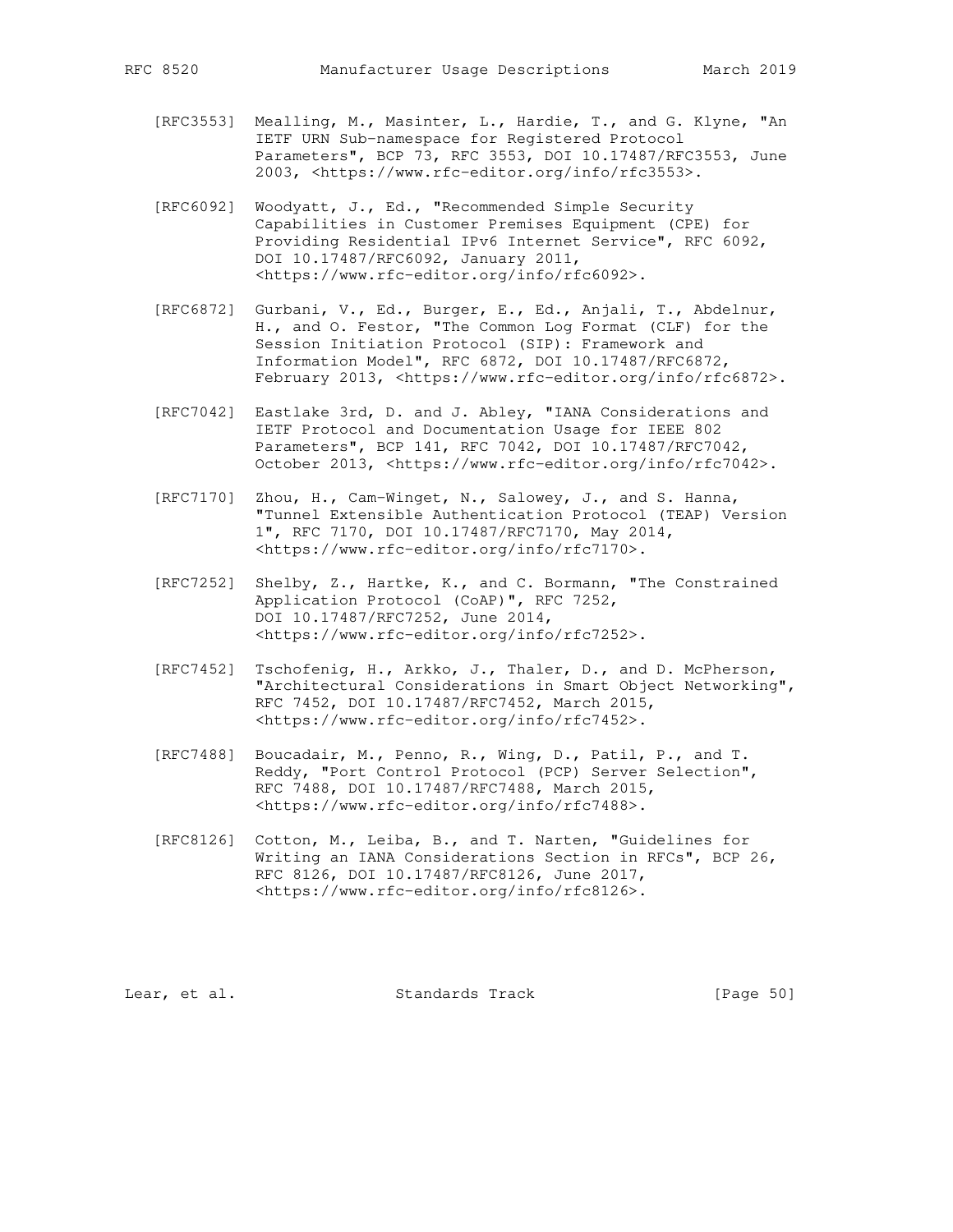- [RFC8343] Bjorklund, M., "A YANG Data Model for Interface Management", RFC 8343, DOI 10.17487/RFC8343, March 2018, <https://www.rfc-editor.org/info/rfc8343>.
- [RFC8407] Bierman, A., "Guidelines for Authors and Reviewers of Documents Containing YANG Data Models", BCP 216, RFC 8407, DOI 10.17487/RFC8407, October 2018, <https://www.rfc-editor.org/info/rfc8407>.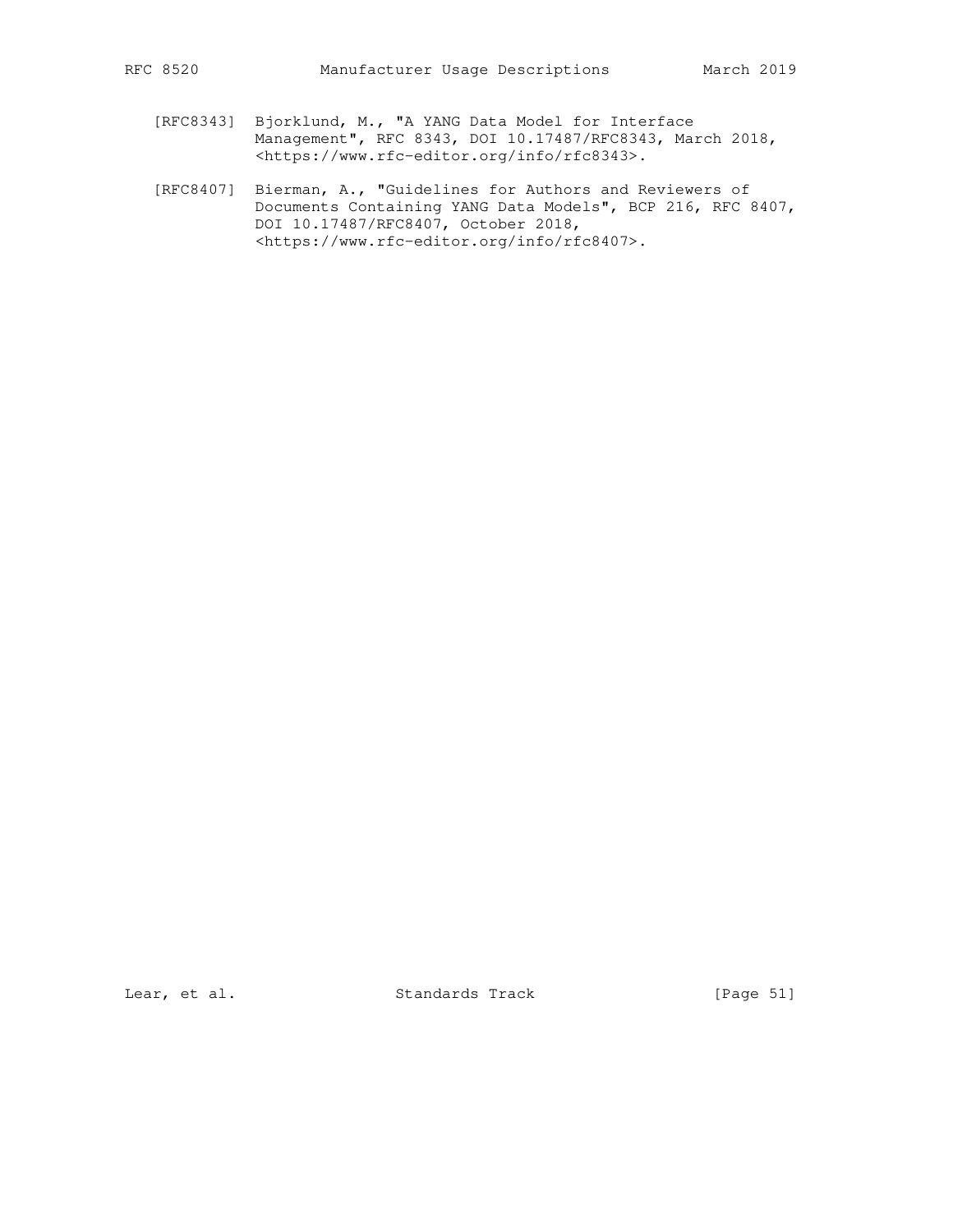# Appendix A. Default MUD Nodes

 What follows is the portion of a MUD file that permits DNS traffic to a controller that is registered with the URN "urn:ietf:params:mud:dns" and traffic NTP to a controller that is registered with "urn:ietf:params:mud:ntp". This is considered the default behavior, and the ACEs are in effect appended to whatever other "ace" entries that a MUD file contains. To block DNS or NTP, one repeats the matching statement but replaces the "forwarding" action "accept" with "drop". Because ACEs are processed in the order they are received, the defaults would not be reached. A MUD manager might further decide to optimize to simply not include the defaults when they are overridden.

 Four "acl" list entries that implement default MUD nodes are listed below. Two are for IPv4 and two are for IPv6 (one in each direction for both versions of IP). Note that neither the access list name nor the ace name need be retained or used in any way by local implementations; they are simply there for the sake of completeness.

```
 "ietf-access-control-list:acls": {
      "acl": [
\overline{\mathcal{A}} "name": "mud-59776-v4to",
          "type": "ipv4-acl-type",
          "aces": {
           "ace": [
 {
               "name": "ent0-todev",
               "matches": {
                 "ietf-mud:mud": {
                  "controller": "urn:ietf:params:mud:dns"
 },
                 "ipv4": {
                  "protocol": 17
 },
                 "udp": {
                 "source-port": {
                   "operator": "eq",
                    "port": 53
 }
 }
               },
               "actions": {
                "forwarding": "accept"
 }
             },
 {
```
Lear, et al. Standards Track [Page 52]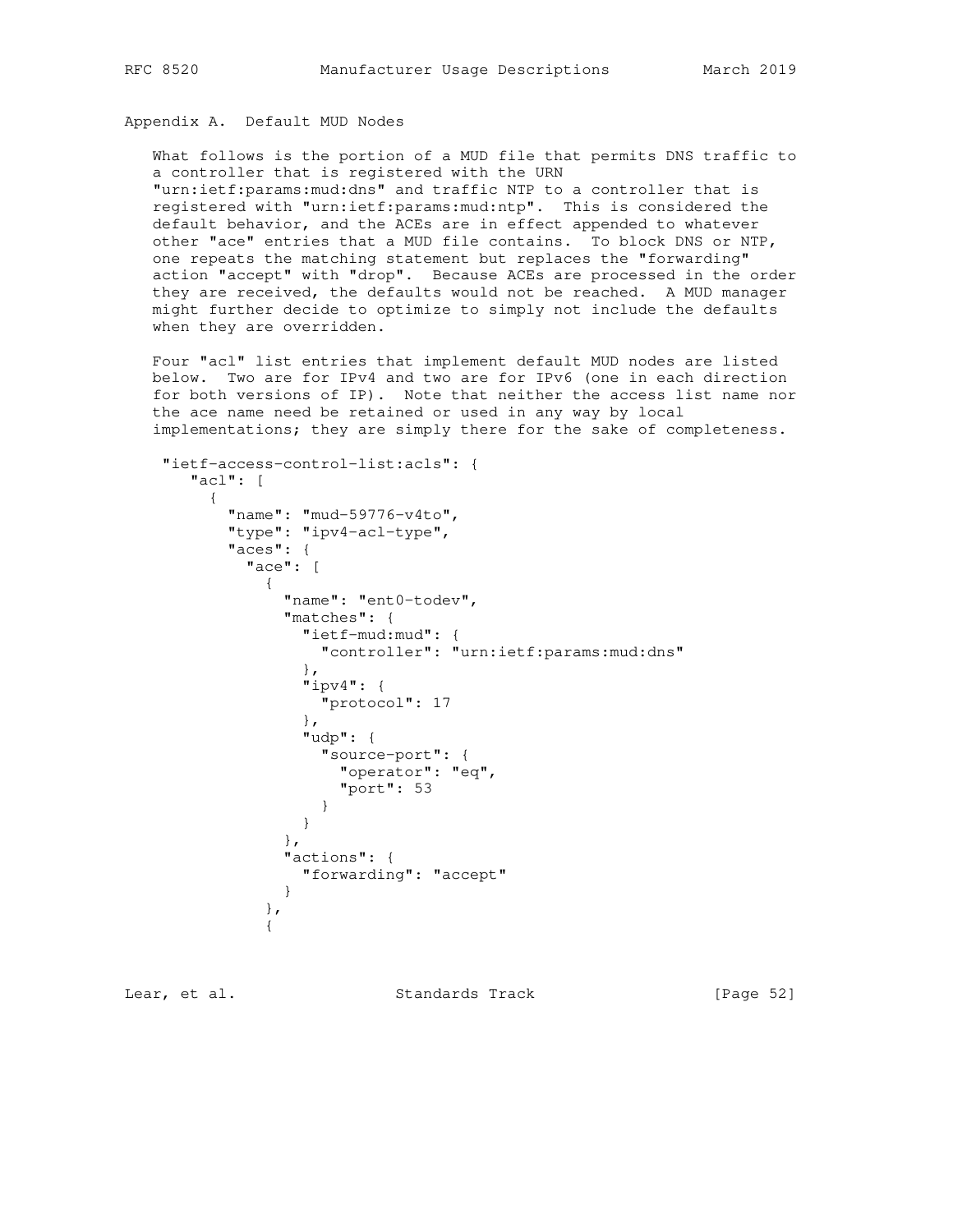```
 "name": "ent1-todev",
              "matches": {
                "ietf-mud:mud": {
                 "controller": "urn:ietf:params:mud:ntp"
                },
                "ipv4": {
                 "protocol": 17
 },
                "udp": {
                 "source-port": {
                  "operator": "eq",
                  "port": 123
 }
 }
              },
              "actions": {
                "forwarding": "accept"
 }
 }
 ]
 }
        },
\overline{\mathcal{A}} "name": "mud-59776-v4fr",
         "type": "ipv4-acl-type",
         "aces": {
           "ace": [
 {
              "name": "ent0-frdev",
              "matches": {
                "ietf-mud:mud": {
                 "controller": "urn:ietf:params:mud:dns"
 },
                "ipv4": {
                 "protocol": 17
                },
                "udp": {
                 "destination-port": {
                  "operator": "eq",
                 "port": 53
 }
 }
              },
              "actions": {
               "forwarding": "accept"
 }
             },
 {
```
Lear, et al. Standards Track [Page 53]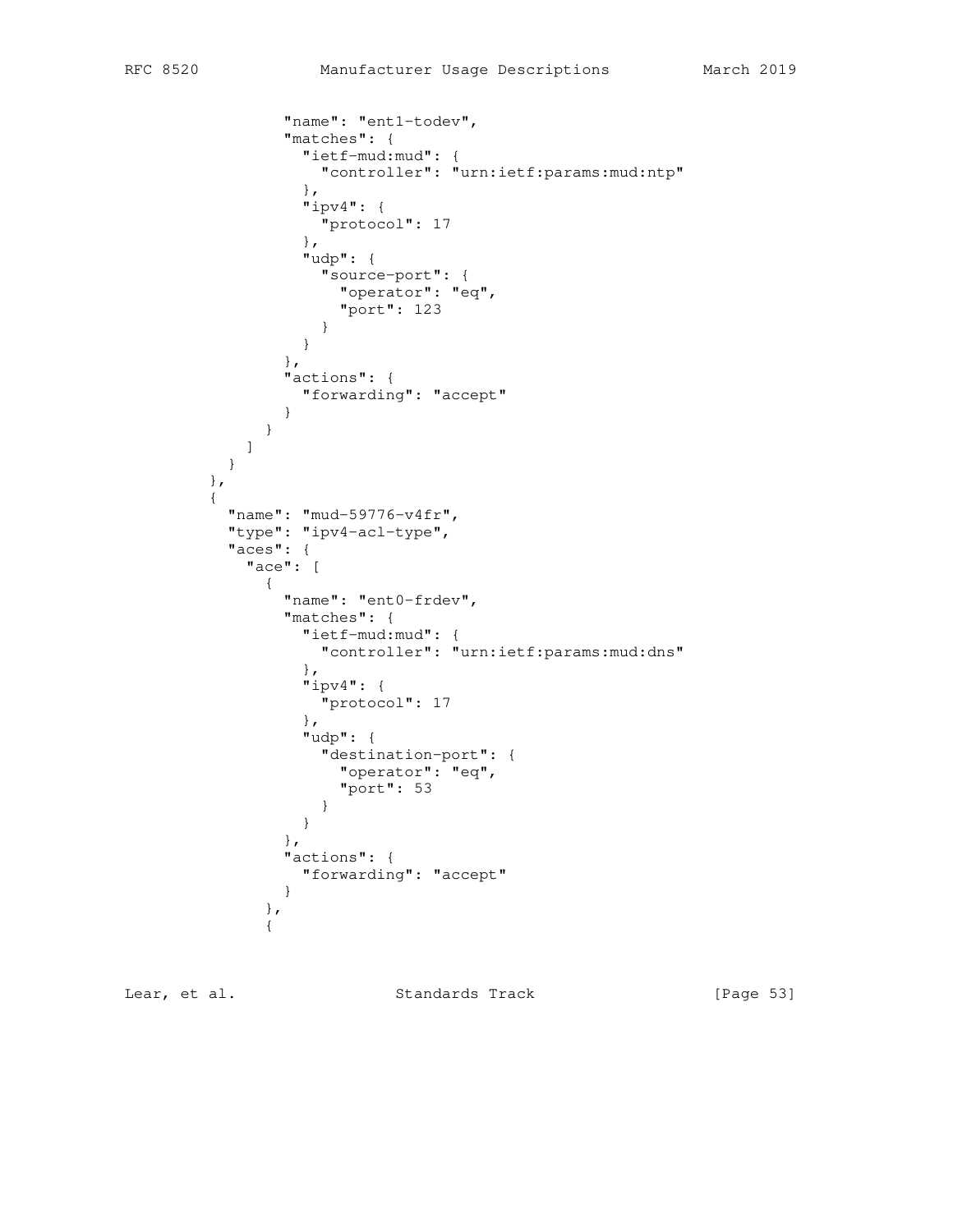```
 "name": "ent1-frdev",
              "matches": {
                "ietf-mud:mud": {
                 "controller": "urn:ietf:params:mud:ntp"
                },
                "ipv4": {
                 "protocol": 17
 },
                "udp": {
                 "destination-port": {
                   "operator": "eq",
                  "port": 123
 }
 }
              },
              "actions": {
                "forwarding": "accept"
 }
 }
 ]
 }
        },
\overline{\mathcal{A}} "name": "mud-59776-v6to",
         "type": "ipv6-acl-type",
         "aces": {
           "ace": [
 {
              "name": "ent0-todev",
              "matches": {
                "ietf-mud:mud": {
                 "controller": "urn:ietf:params:mud:dns"
 },
                "ipv6": {
                 "protocol": 17
                },
                "udp": {
                "source-port": {
                  "operator": "eq",
                   "port": 53
 }
 }
              },
              "actions": {
               "forwarding": "accept"
 }
             },
 {
```
Lear, et al. Standards Track [Page 54]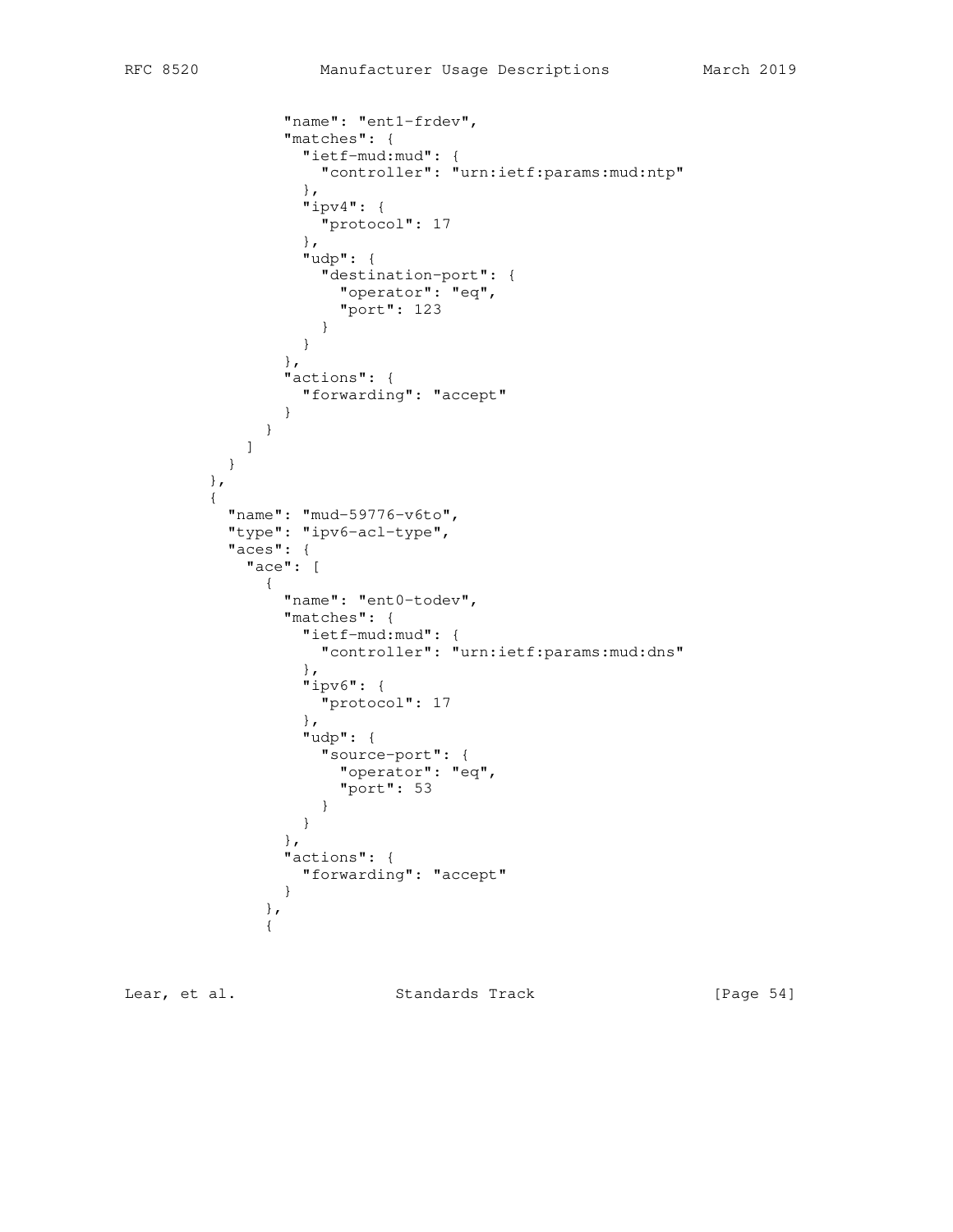```
 "name": "ent1-todev",
              "matches": {
                "ietf-mud:mud": {
                 "controller": "urn:ietf:params:mud:ntp"
                },
                "ipv6": {
                 "protocol": 17
 },
                "udp": {
                 "source-port": {
                  "operator": "eq",
                  "port": 123
 }
 }
              },
              "actions": {
                "forwarding": "accept"
 }
 }
 ]
 }
        },
\overline{\mathcal{A}} "name": "mud-59776-v6fr",
         "type": "ipv6-acl-type",
         "aces": {
           "ace": [
 {
              "name": "ent0-frdev",
              "matches": {
                "ietf-mud:mud": {
                 "controller": "urn:ietf:params:mud:dns"
 },
                "ipv6": {
                 "protocol": 17
                },
                "udp": {
                 "destination-port": {
                  "operator": "eq",
                 "port": 53
 }
 }
              },
              "actions": {
               "forwarding": "accept"
 }
             },
 {
```
Lear, et al. Standards Track [Page 55]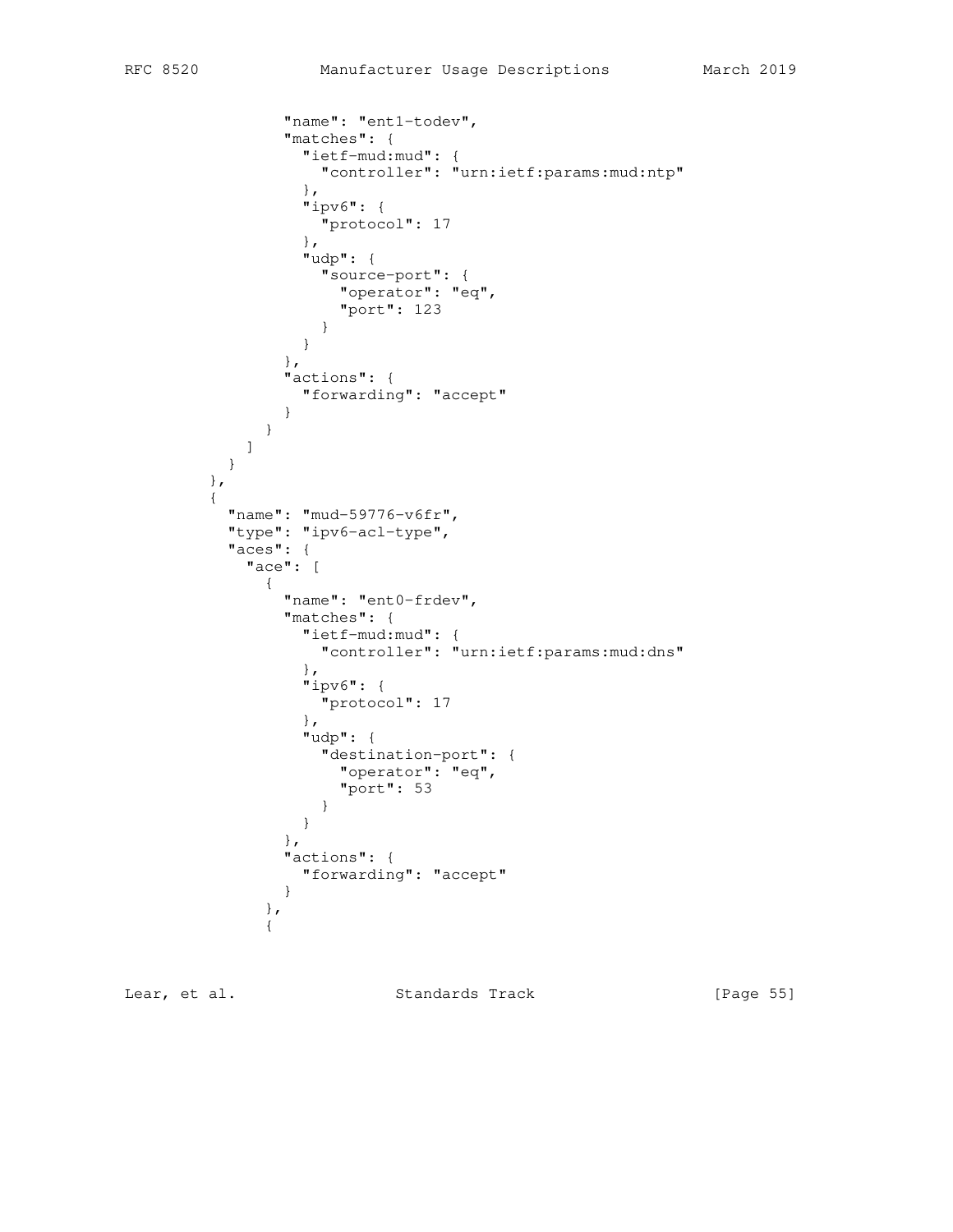```
 "name": "ent1-frdev",
             "matches": {
               "ietf-mud:mud": {
                "controller": "urn:ietf:params:mud:ntp"
 },
               "ipv6": {
                "protocol": 17
 },
               "udp": {
                "destination-port": {
                 "operator": "eq",
                 "port": 123
 }
 }
 },
             "actions": {
               "forwarding": "accept"
 }
 }
          ]
        }
       }
     ]
    }
```
Appendix B. A Sample Extension: DETNET-indicator

 In this sample extension, we augment the core MUD model to indicate whether the device implements DETNET. If a device claims not to use DETNET, but then later attempts to do so, a notification or exception might be generated. Note that this example is intended only for illustrative purposes.

 Extension Name: "Example-Extension" (to be used in the extensions list) Standard: RFC 8520 (but do not register the example)

 This extension augments the MUD model to include a single node, using the following sample module that has the following tree structure:

 module: ietf-mud-detext-example augment /ietf-mud:mud: +--rw is-detnet-required? boolean

Lear, et al. Standards Track [Page 56]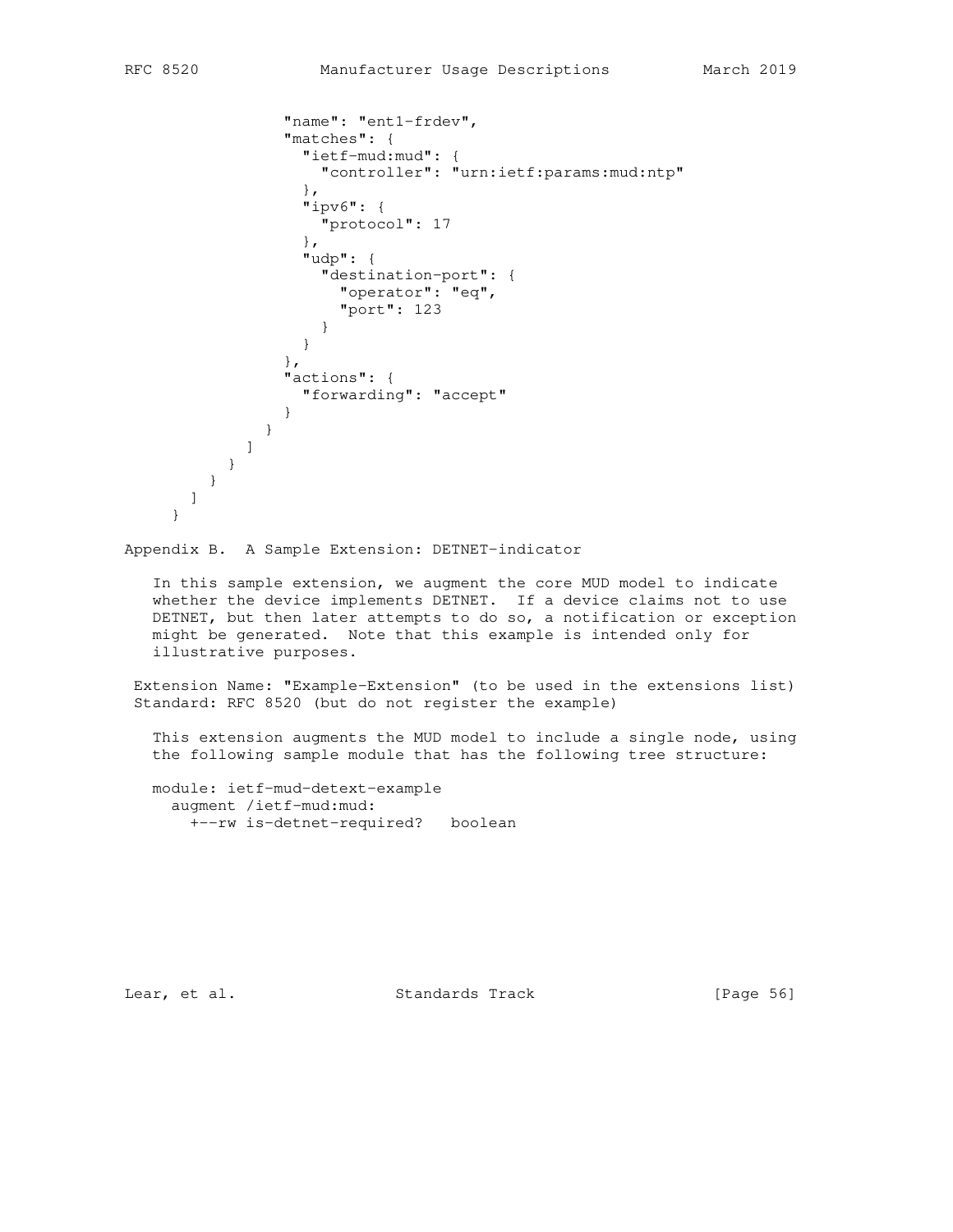```
 The model is defined as follows:
 <CODE BEGINS>file "ietf-mud-detext-example@2019-01-28.yang"
 module ietf-mud-detext-example {
   yang-version 1.1;
  namespace "urn:ietf:params:xml:ns:yang:ietf-mud-detext-example";
  prefix ietf-mud-detext-example;
   import ietf-mud {
    prefix ietf-mud;
   }
   organization
    "IETF OPSAWG (Operations and Management Area Working Group)";
   contact
     "WG Web: <https://datatracker.ietf.org/wg/opsawg/>
      WG List: opsawg@ietf.org
      Author: Eliot Lear
              lear@cisco.com
      Author: Ralph Droms
              rdroms@gmail.com
      Author: Dan Romascanu
              dromasca@gmail.com
     ";
   description
     "Sample extension to a MUD module to indicate a need
      for DETNET support.";
   revision 2019-01-28 {
     description
       "Initial revision.";
     reference
       "RFC 8520: Manufacturer Usage Description
        Specification";
   }
   augment "/ietf-mud:mud" {
     description
       "This adds a simple extension for a manufacturer
        to indicate whether DETNET is required by a
        device.";
     leaf is-detnet-required {
       type boolean;
       description
         "This value will equal 'true' if a device requires
```
Lear, et al. Standards Track [Page 57]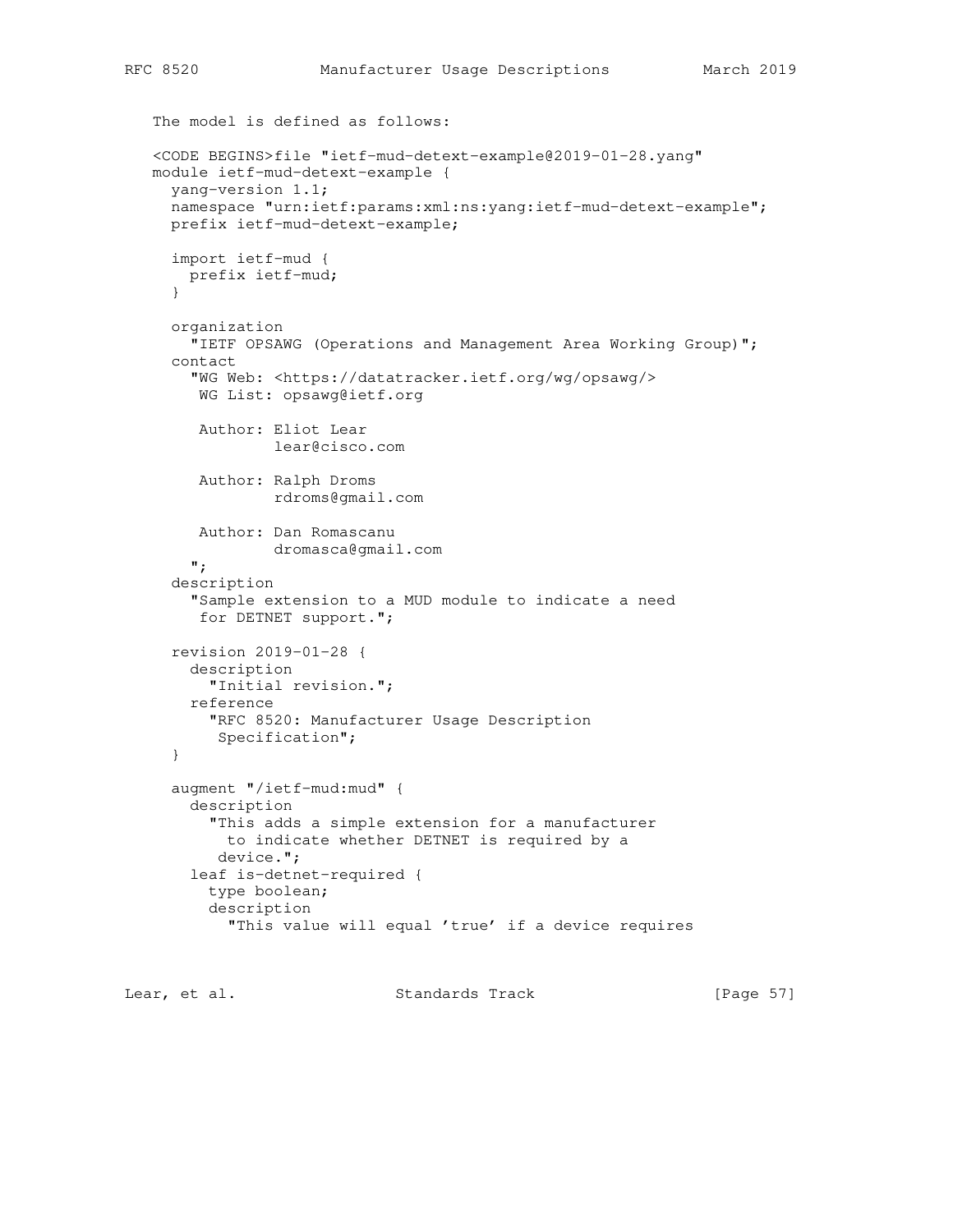```
DETNET to properly function.";
       }
     }
   }
   <CODE ENDS>
   Using the previous example, we now show how the extension would be
   expressed:
   {
     "ietf-mud:mud": {
       "mud-version": 1,
        "mud-url": "https://lighting.example.com/lightbulb2000",
        "last-update": "2019-01-28T11:20:51+01:00",
        "cache-validity": 48,
        "extensions": [
           "ietf-mud-detext-example"
        ],
        "ietf-mud-detext-example:is-detnet-required": "false",
        "is-supported": true,
        "systeminfo": "The BMS Example Light Bulb",
        "from-device-policy": {
          "access-lists": {
            "access-list": [
 {
                "name": "mud-76100-v6fr"
 }
          \lceil }
        },
        "to-device-policy": {
         "access-lists": {
           "access-list": [
 {
                "name": "mud-76100-v6to"
 }
           ]
          }
       }
     },
      "ietf-access-control-list:acls": {
       "acl": [
\overline{\mathcal{L}} "name": "mud-76100-v6to",
            "type": "ipv6-acl-type",
            "aces": {
              "ace": [
               {
```
Lear, et al. Standards Track [Page 58]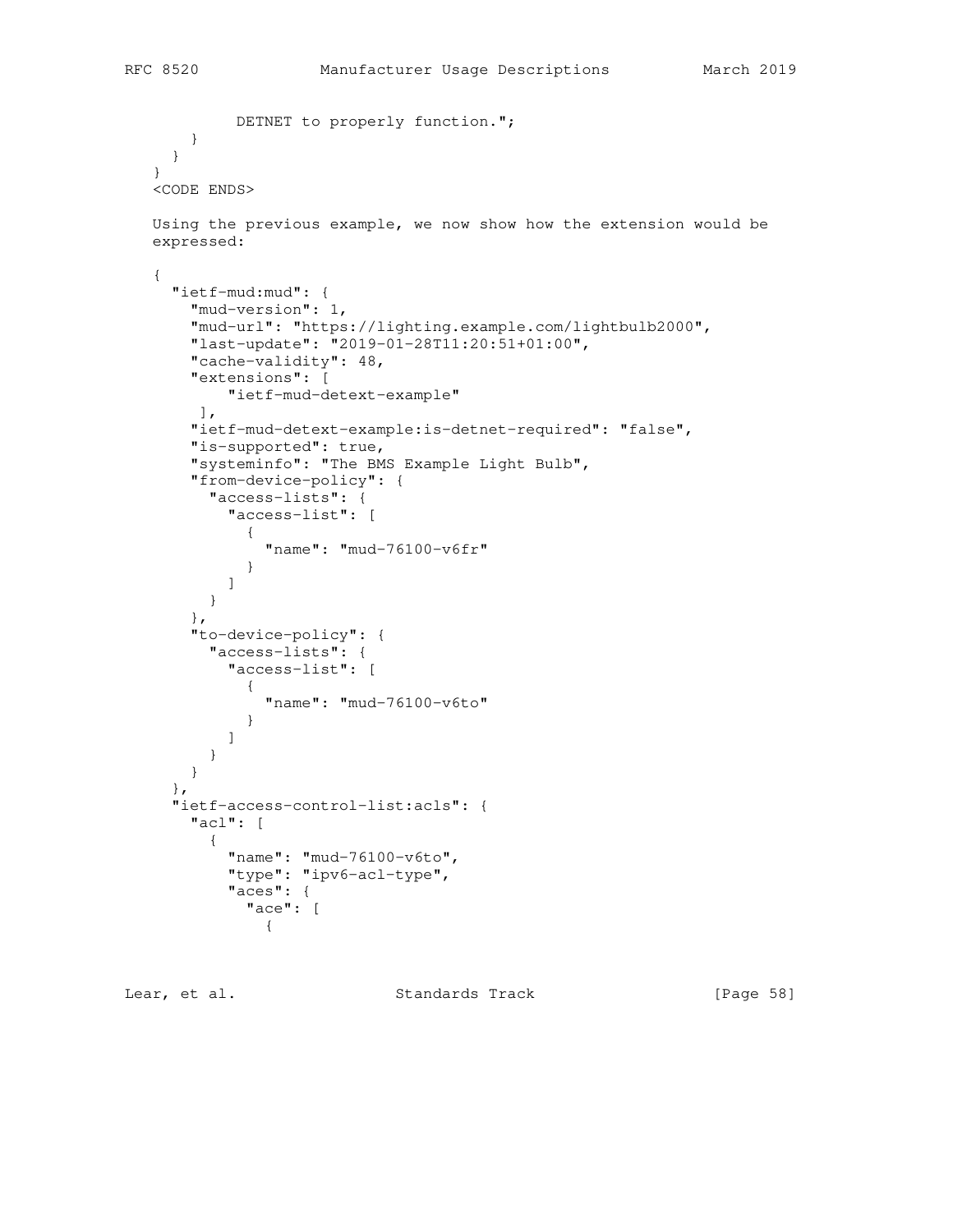```
 "name": "cl0-todev",
              "matches": {
                "ipv6": {
                 "ietf-acldns:src-dnsname": "test.example.com",
                  "protocol": 6
 },
                "tcp": {
                 "ietf-mud:direction-initiated": "from-device",
                 "source-port": {
                  "operator": "eq",
                   "port": 443
 }
 }
              },
              "actions": {
               "forwarding": "accept"
 }
 }
 ]
         }
        },
\overline{\mathcal{L}} "name": "mud-76100-v6fr",
         "type": "ipv6-acl-type",
          "aces": {
           "ace": [
 {
              "name": "cl0-frdev",
              "matches": {
                "ipv6": {
                 "ietf-acldns:dst-dnsname": "test.example.com",
                 "protocol": 6
 },
                "tcp": {
                  "ietf-mud:direction-initiated": "from-device",
                  "destination-port": {
                  "operator": "eq",
                 "port": 443
 }
 }
              },
              "actions": {
                "forwarding": "accept"
 }
 }
 ]
       }<br>}
 }
```
Lear, et al. Standards Track [Page 59]